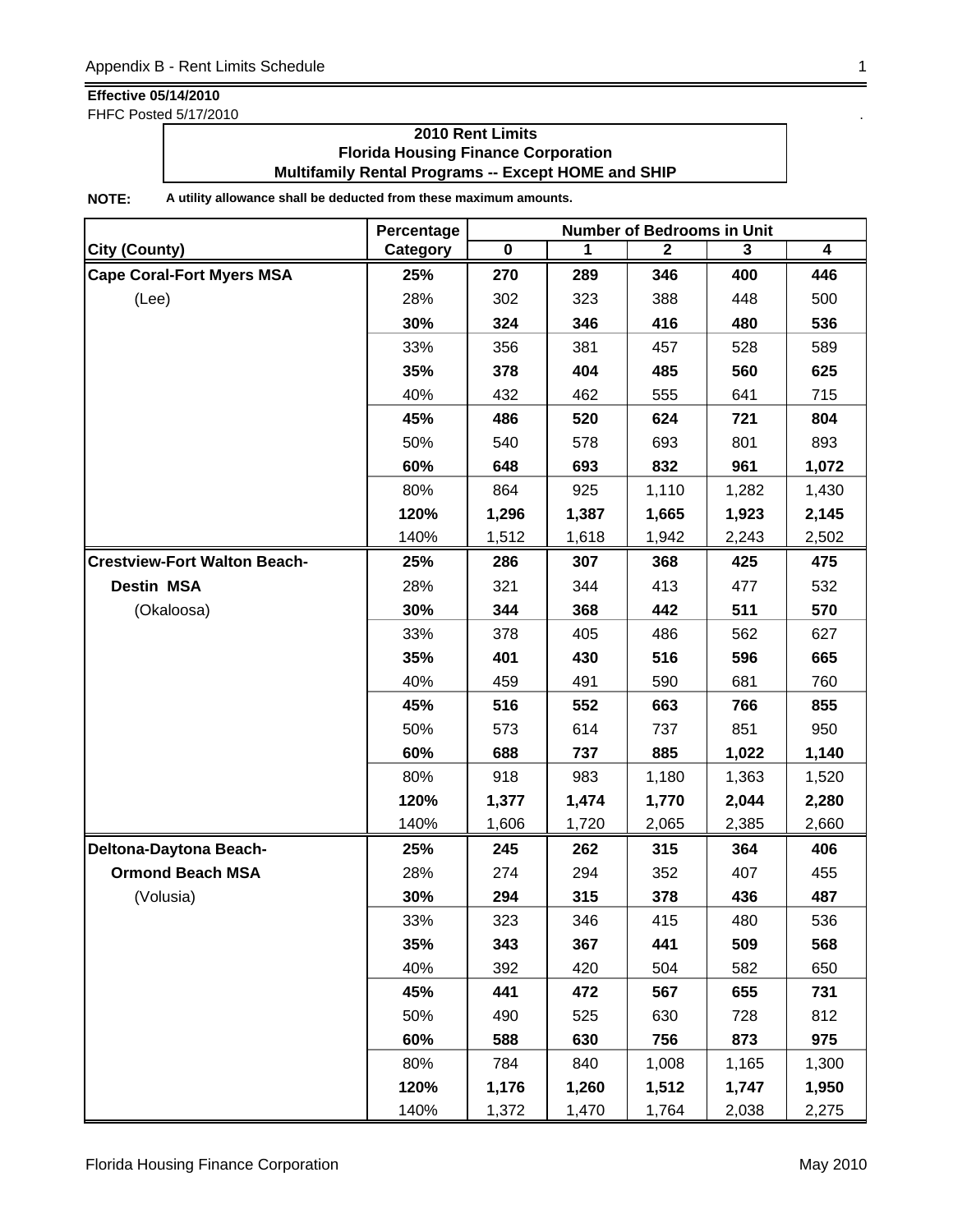FHFC Posted 5/17/2010 .

### **2010 Rent Limits Florida Housing Finance Corporation Multifamily Rental Programs -- Except HOME and SHIP**

|                          | Percentage | <b>Number of Bedrooms in Unit</b> |       |              |       |                |  |
|--------------------------|------------|-----------------------------------|-------|--------------|-------|----------------|--|
| <b>City (County)</b>     | Category   | $\mathbf 0$                       | 1     | $\mathbf{2}$ | 3     | $\overline{4}$ |  |
| <b>Gainesville MSA</b>   | 25%        | 268                               | 287   | 345          | 398   | 445            |  |
| (Alachua/Gilchrist)      | 28%        | 301                               | 322   | 386          | 446   | 498            |  |
|                          | 30%        | 322                               | 345   | 414          | 478   | 534            |  |
|                          | 33%        | 354                               | 379   | 455          | 526   | 587            |  |
|                          | 35%        | 376                               | 402   | 483          | 558   | 623            |  |
|                          | 40%        | 430                               | 460   | 552          | 638   | 712            |  |
|                          | 45%        | 483                               | 518   | 621          | 717   | 801            |  |
|                          | 50%        | 537                               | 575   | 690          | 797   | 890            |  |
|                          | 60%        | 645                               | 690   | 828          | 957   | 1,068          |  |
|                          | 80%        | 860                               | 921   | 1,104        | 1,276 | 1,424          |  |
|                          | 120%       | 1,290                             | 1,381 | 1,656        | 1,914 | 2,136          |  |
|                          | 140%       | 1,505                             | 1,611 | 1,932        | 2,233 | 2,492          |  |
| <b>Jacksonville MSA</b>  |            |                                   |       |              |       |                |  |
| <b>Baker County HMFA</b> | 25%        | 248                               | 265   | 319          | 368   | 411            |  |
|                          | 28%        | 277                               | 297   | 357          | 413   | 460            |  |
|                          | 30%        | 297                               | 319   | 383          | 442   | 493            |  |
|                          | 33%        | 327                               | 351   | 421          | 486   | 542            |  |
|                          | 35%        | 347                               | 372   | 447          | 516   | 575            |  |
|                          | 40%        | 397                               | 425   | 511          | 590   | 658            |  |
|                          | 45%        | 446                               | 478   | 574          | 663   | 740            |  |
|                          | 50%        | 496                               | 531   | 638          | 737   | 822            |  |
|                          | 60%        | 595                               | 638   | 766          | 885   | 987            |  |
|                          | 80%        | 794                               | 851   | 1,022        | 1,180 | 1,316          |  |
|                          | 120%       | 1,191                             | 1,276 | 1,533        | 1,770 | 1,974          |  |
|                          | 140%       | 1,389                             | 1,489 | 1,788        | 2,065 | 2,303          |  |
| <b>Jacksonville HMFA</b> | 25%        | 288                               | 308   | 370          | 427   | 477            |  |
| (Clay/Duval/             | 28%        | 322                               | 345   | 415          | 479   | 534            |  |
| Nassau/Saint Johns)      | 30%        | 345                               | 370   | 444          | 513   | 573            |  |
|                          | 33%        | 380                               | 407   | 489          | 564   | 630            |  |
|                          | 35%        | 403                               | 432   | 518          | 598   | 668            |  |
|                          | 40%        | 461                               | 494   | 593          | 684   | 764            |  |
|                          | 45%        | 518                               | 555   | 667          | 770   | 859            |  |
|                          | 50%        | 576                               | 617   | 741          | 855   | 955            |  |
|                          | 60%        | 691                               | 741   | 889          | 1,026 | 1,146          |  |
|                          | 80%        | 922                               | 988   | 1,186        | 1,369 | 1,528          |  |
|                          | 120%       | 1,383                             | 1,482 | 1,779        | 2,053 | 2,292          |  |
|                          | 140%       | 1,613                             | 1,729 | 2,075        | 2,395 | 2,674          |  |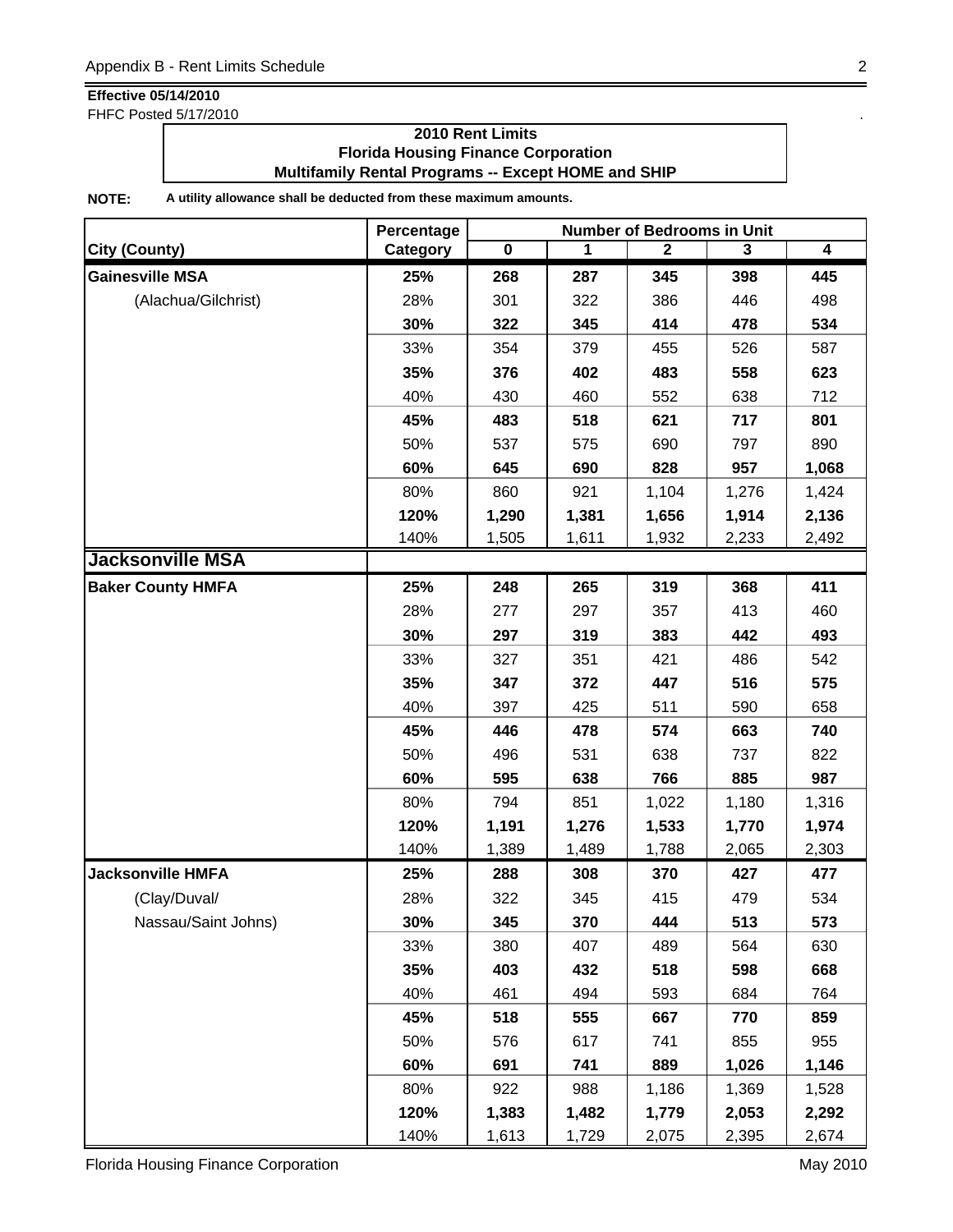FHFC Posted 5/17/2010 .

### **2010 Rent Limits Florida Housing Finance Corporation Multifamily Rental Programs -- Except HOME and SHIP**

|                                         | Percentage | <b>Number of Bedrooms in Unit</b> |       |              |       |                         |  |
|-----------------------------------------|------------|-----------------------------------|-------|--------------|-------|-------------------------|--|
| <b>City (County)</b>                    | Category   | $\mathbf 0$                       | 1     | $\mathbf{2}$ | 3     | $\overline{\mathbf{4}}$ |  |
| <b>Lakeland-Winter Haven MSA</b>        | 25%        | 230                               | 247   | 296          | 342   | 382                     |  |
| (Polk)                                  | 28%        | 258                               | 276   | 332          | 383   | 428                     |  |
|                                         | 30%        | 276                               | 296   | 356          | 411   | 459                     |  |
|                                         | 33%        | 304                               | 326   | 391          | 452   | 504                     |  |
|                                         | 35%        | 322                               | 346   | 415          | 479   | 535                     |  |
|                                         | 40%        | 369                               | 395   | 475          | 548   | 612                     |  |
|                                         | 45%        | 415                               | 444   | 534          | 617   | 688                     |  |
|                                         | 50%        | 461                               | 494   | 593          | 685   | 765                     |  |
|                                         | 60%        | 553                               | 593   | 712          | 822   | 918                     |  |
|                                         | 80%        | 738                               | 791   | 950          | 1,097 | 1,224                   |  |
|                                         | 120%       | 1,107                             | 1,186 | 1,425        | 1,645 | 1,836                   |  |
|                                         | 140%       | 1,291                             | 1,384 | 1,662        | 1,919 | 2,142                   |  |
| Miami-Fort Lauderdale-Pompano Beach MSA |            |                                   |       |              |       |                         |  |
| <b>Fort Lauderdale HMFA</b>             | 25%        | 346                               | 371   | 445          | 515   | 574                     |  |
| (Broward)                               | 28%        | 388                               | 416   | 499          | 576   | 643                     |  |
|                                         | 30%        | 416                               | 445   | 534          | 618   | 689                     |  |
|                                         | 33%        | 457                               | 490   | 588          | 679   | 758                     |  |
|                                         | 35%        | 485                               | 520   | 623          | 721   | 804                     |  |
|                                         | 40%        | 555                               | 594   | 713          | 824   | 919                     |  |
|                                         | 45%        | 624                               | 668   | 802          | 927   | 1,033                   |  |
|                                         | 50%        | 693                               | 743   | 891          | 1,030 | 1,148                   |  |
|                                         | 60%        | 832                               | 891   | 1,069        | 1,236 | 1,378                   |  |
|                                         | 80%        | 1,110                             | 1,189 | 1,426        | 1,648 | 1,838                   |  |
|                                         | 120%       | 1,665                             | 1,783 | 2,139        | 2,472 | 2,757                   |  |
|                                         | 140%       | 1,942                             | 2,080 | 2,495        | 2,884 | 3,216                   |  |
| Miami-Miami Beach-                      | 25%        | 308                               | 330   | 395          | 457   | 510                     |  |
| <b>Kendall HMFA</b>                     | 28%        | 345                               | 369   | 443          | 512   | 571                     |  |
| (Miami-Dade)                            | 30%        | 369                               | 396   | 474          | 548   | 612                     |  |
|                                         | 33%        | 406                               | 435   | 522          | 603   | 673                     |  |
|                                         | 35%        | 431                               | 462   | 553          | 640   | 714                     |  |
|                                         | 40%        | 493                               | 528   | 633          | 731   | 816                     |  |
|                                         | 45%        | 554                               | 594   | 712          | 822   | 918                     |  |
|                                         | 50%        | 616                               | 660   | 791          | 914   | 1,020                   |  |
|                                         | 60%        | 739                               | 792   | 949          | 1,097 | 1,224                   |  |
|                                         | 80%        | 986                               | 1,056 | 1,266        | 1,463 | 1,632                   |  |
|                                         | 120%       | 1,479                             | 1,584 | 1,899        | 2,194 | 2,448                   |  |
|                                         | 140%       | 1,725                             | 1,848 | 2,215        | 2,560 | 2,856                   |  |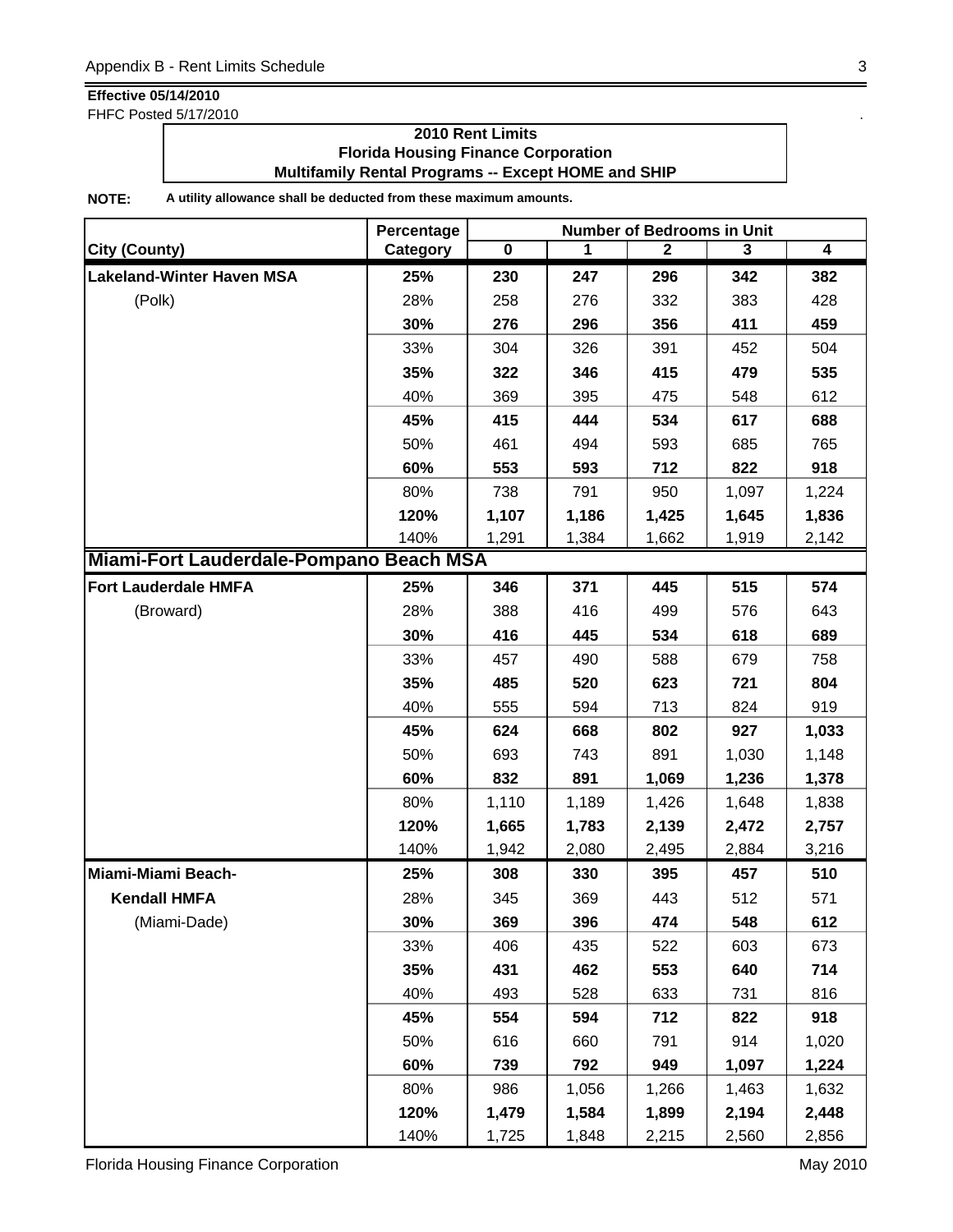FHFC Posted 5/17/2010 .

### **2010 Rent Limits Florida Housing Finance Corporation Multifamily Rental Programs -- Except HOME and SHIP**

|                            | Percentage | <b>Number of Bedrooms in Unit</b> |             |                |       |                  |  |
|----------------------------|------------|-----------------------------------|-------------|----------------|-------|------------------|--|
| <b>City (County)</b>       | Category   | $\pmb{0}$                         | $\mathbf 1$ | $\overline{2}$ | 3     | $\boldsymbol{4}$ |  |
| <b>West Palm Beach-</b>    | 25%        | 321                               | 344         | 413            | 477   | 532              |  |
| <b>Boca Raton HMFA</b>     | 28%        | 359                               | 385         | 462            | 534   | 596              |  |
| (Palm Beach)               | 30%        | 385                               | 413         | 495            | 572   | 639              |  |
|                            | 33%        | 424                               | 454         | 545            | 629   | 702              |  |
|                            | 35%        | 449                               | 482         | 578            | 668   | 745              |  |
|                            | 40%        | 514                               | 551         | 661            | 763   | 852              |  |
|                            | 45%        | 578                               | 619         | 743            | 858   | 958              |  |
|                            | 50%        | 642                               | 688         | 826            | 954   | 1,065            |  |
|                            | 60%        | 771                               | 826         | 991            | 1,145 | 1,278            |  |
|                            | 80%        | 1,028                             | 1,102       | 1,322          | 1,527 | 1,704            |  |
|                            | 120%       | 1,542                             | 1,653       | 1,983          | 2,290 | 2,556            |  |
|                            | 140%       | 1,799                             | 1,928       | 2,313          | 2,672 | 2,982            |  |
| <b>HERA Special Limits</b> | 25% - HS   | 330                               | 353         | 424            | 490   | 546              |  |
| per Section 142(d)(2)(E)   | 28% - HS   | 369                               | 395         | 475            | 548   | 612              |  |
| (est. 2010)                | 30% - HS   | 396                               | 424         | 509            | 588   | 656              |  |
|                            | 33% - HS   | 435                               | 466         | 560            | 646   | 721              |  |
|                            | 35% - HS   | 462                               | 494         | 594            | 686   | 765              |  |
|                            | 40% - HS   | 528                               | 565         | 679            | 784   | 875              |  |
|                            | 45% - HS   | 594                               | 636         | 763            | 882   | 984              |  |
|                            | 50% - HS   | 660                               | 706         | 848            | 980   | 1,093            |  |
|                            | 60% - HS   | 792                               | 848         | 1,018          | 1,176 | 1,312            |  |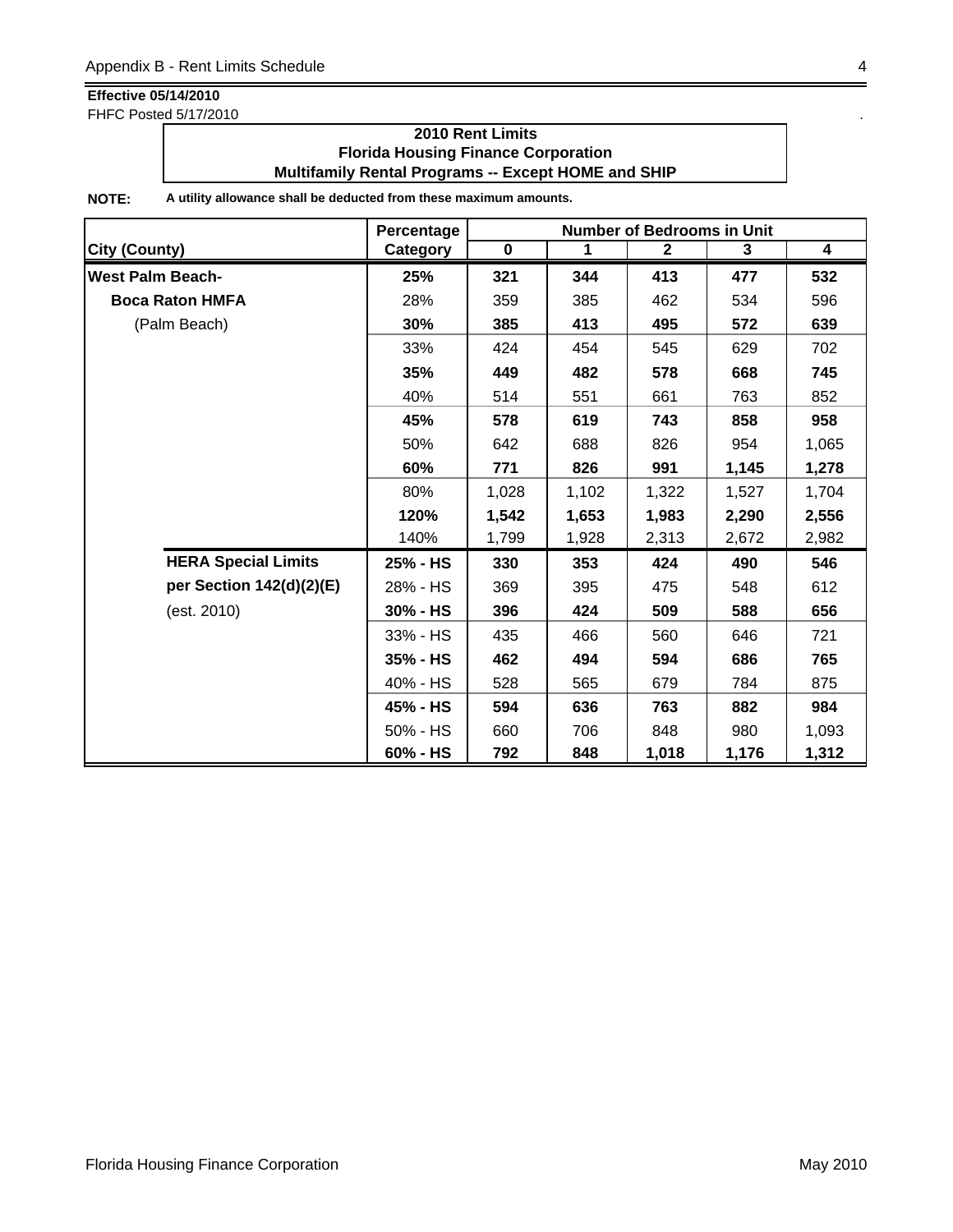FHFC Posted 5/17/2010 .

### **2010 Rent Limits Florida Housing Finance Corporation Multifamily Rental Programs -- Except HOME and SHIP**

|                                | Percentage | <b>Number of Bedrooms in Unit</b> |       |              |       |                |
|--------------------------------|------------|-----------------------------------|-------|--------------|-------|----------------|
| City (County)                  | Category   | $\overline{\mathbf{0}}$           | 1     | $\mathbf{2}$ | 3     | $\overline{4}$ |
| <b>Naples-Marco Island MSA</b> | 25%        | 316                               | 339   | 406          | 470   | 524            |
| (Collier)                      | 28%        | 354                               | 380   | 455          | 526   | 587            |
|                                | 30%        | 380                               | 407   | 488          | 564   | 629            |
|                                | 33%        | 418                               | 447   | 537          | 620   | 692            |
|                                | 35%        | 443                               | 475   | 569          | 658   | 734            |
|                                | 40%        | 507                               | 543   | 651          | 752   | 839            |
|                                | 45%        | 570                               | 610   | 732          | 846   | 943            |
|                                | 50%        | 633                               | 678   | 813          | 940   | 1,048          |
|                                | 60%        | 760                               | 814   | 976          | 1,128 | 1,258          |
|                                | 80%        | 1,014                             | 1,086 | 1,302        | 1,504 | 1,678          |
|                                | 120%       | 1,521                             | 1,629 | 1,953        | 2,256 | 2,517          |
|                                | 140%       | 1,774                             | 1,900 | 2,278        | 2,632 | 2,936          |
| <b>HERA Special Limits</b>     | 25% - HS   | 318                               | 341   | 410          | 473   | 528            |
| per Section 142(d)(2)(E)       | 28% - HS   | 357                               | 382   | 459          | 530   | 592            |
| (est. 2009)                    | 30% - HS   | 382                               | 409   | 492          | 568   | 634            |
|                                | 33% - HS   | 420                               | 450   | 541          | 625   | 697            |
|                                | 35% - HS   | 446                               | 478   | 574          | 663   | 740            |
|                                | 40% - HS   | 510                               | 546   | 656          | 758   | 846            |
|                                | 45% - HS   | 573                               | 614   | 738          | 852   | 951            |
|                                | 50% - HS   | 637                               | 683   | 820          | 947   | 1,057          |
|                                | 60% - HS   | 765                               | 819   | 984          | 1,137 | 1,269          |
| <b>North Port-Bradenton-</b>   | 25%        | 286                               | 306   | 368          | 425   | 474            |
| Sarasota MSA                   | 28%        | 320                               | 343   | 412          | 476   | 531            |
| (Manatee/Sarasota)             | 30%        | 343                               | 368   | 441          | 510   | 569            |
|                                | 33%        | 377                               | 405   | 485          | 561   | 626            |
|                                | 35%        | 400                               | 429   | 515          | 595   | 664            |
|                                | 40%        | 458                               | 491   | 589          | 680   | 759            |
|                                | 45%        | 515                               | 552   | 662          | 765   | 853            |
|                                | 50%        | 572                               | 613   | 736          | 850   | 948            |
|                                | 60%        | 687                               | 736   | 883          | 1,020 | 1,138          |
|                                | 80%        | 916                               | 982   | 1,178        | 1,361 | 1,518          |
|                                | 120%       | 1,374                             | 1,473 | 1,767        | 2,041 | 2,277          |
|                                | 140%       | 1,603                             | 1,718 | 2,061        | 2,381 | 2,656          |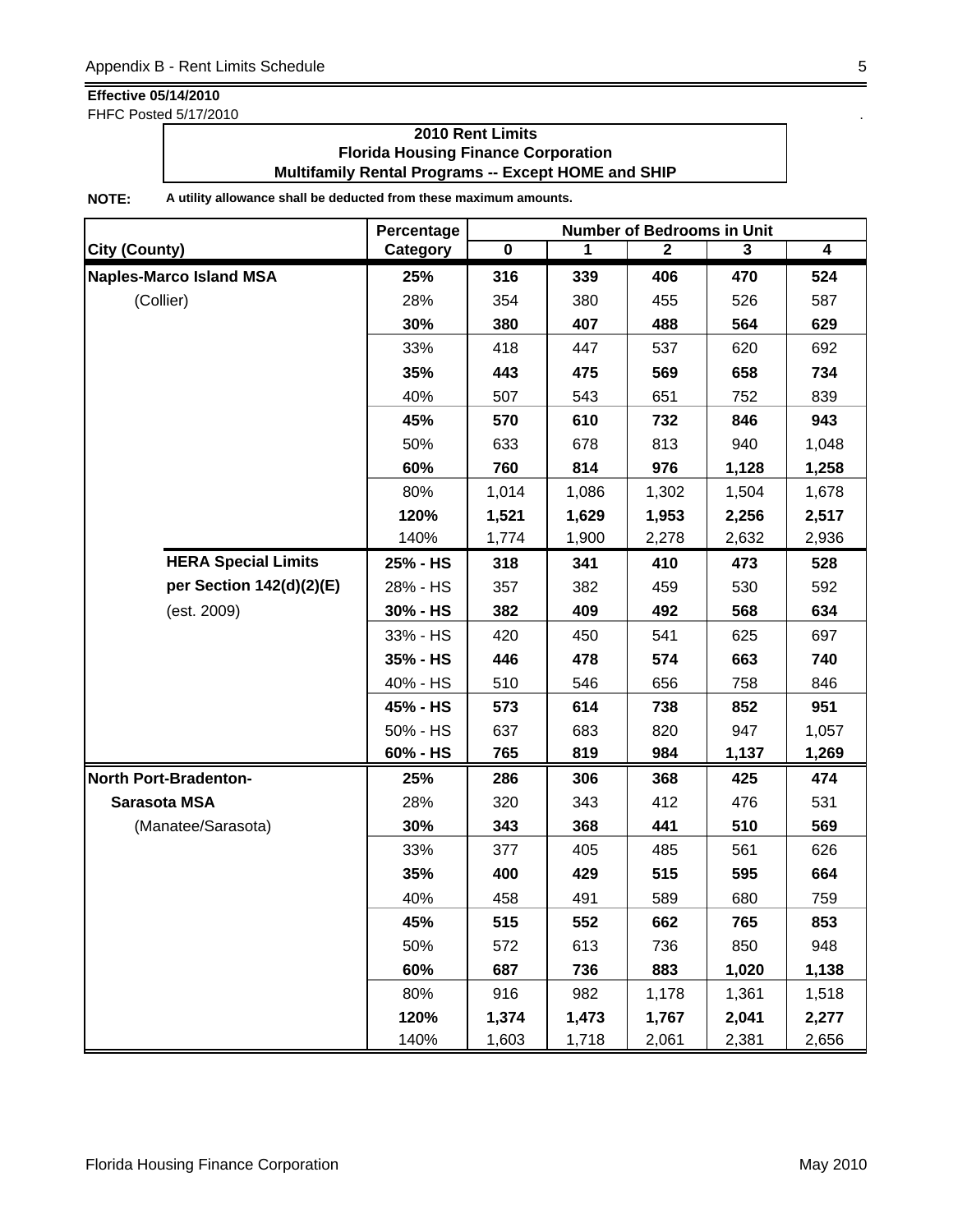FHFC Posted 5/17/2010 .

### **2010 Rent Limits Florida Housing Finance Corporation Multifamily Rental Programs -- Except HOME and SHIP**

|                        | Percentage | <b>Number of Bedrooms in Unit</b> |       |              |       |                |  |
|------------------------|------------|-----------------------------------|-------|--------------|-------|----------------|--|
| <b>City (County)</b>   | Category   | $\overline{\mathbf{0}}$           | 1     | $\mathbf{2}$ | 3     | $\overline{4}$ |  |
| <b>Ocala MSA</b>       | 25%        | 217                               | 233   | 280          | 323   | 360            |  |
| (Marion)               | 28%        | 243                               | 261   | 313          | 361   | 403            |  |
|                        | 30%        | 261                               | 279   | 336          | 387   | 432            |  |
|                        | 33%        | 287                               | 307   | 369          | 426   | 476            |  |
|                        | 35%        | 304                               | 326   | 392          | 452   | 504            |  |
|                        | 40%        | 348                               | 373   | 448          | 517   | 577            |  |
|                        | 45%        | 391                               | 419   | 504          | 581   | 649            |  |
|                        | 50%        | 435                               | 466   | 560          | 646   | 721            |  |
|                        | 60%        | 522                               | 559   | 672          | 775   | 865            |  |
|                        | 80%        | 696                               | 746   | 896          | 1,034 | 1,154          |  |
|                        | 120%       | 1,044                             | 1,119 | 1,344        | 1,551 | 1,731          |  |
|                        | 140%       | 1,218                             | 1,305 | 1,568        | 1,809 | 2,019          |  |
| <b>USDA-Eligible</b>   | $25% - R$  | 225                               | 241   | 290          | 335   | 374            |  |
| <b>Rural Addresses</b> | 28% - R    | 252                               | 270   | 324          | 375   | 419            |  |
| per Section 42(i)(8)   | $30% - R$  | 270                               | 290   | 348          | 402   | 449            |  |
|                        | $33% - R$  | 297                               | 319   | 382          | 442   | 494            |  |
|                        | 35% - R    | 315                               | 338   | 406          | 469   | 524            |  |
|                        | 40% - R    | 361                               | 387   | 464          | 536   | 599            |  |
|                        | 45% - R    | 406                               | 435   | 522          | 603   | 673            |  |
|                        | $50% - R$  | 451                               | 483   | 580          | 670   | 748            |  |
|                        | $60% - R$  | 541                               | 580   | 696          | 804   | 898            |  |
| Orlando-Kissimmee-     | 25%        | 268                               | 287   | 345          | 398   | 445            |  |
| <b>Sanford MSA</b>     | 28%        | 301                               | 322   | 386          | 446   | 498            |  |
| (Lake/Orange/          | 30%        | 322                               | 345   | 414          | 478   | 534            |  |
| Osceola/Seminole)      | 33%        | 354                               | 379   | 455          | 526   | 587            |  |
|                        | 35%        | 376                               | 402   | 483          | 558   | 623            |  |
|                        | 40%        | 430                               | 460   | 552          | 638   | 712            |  |
|                        | 45%        | 483                               | 518   | 621          | 717   | 801            |  |
|                        | 50%        | 537                               | 575   | 690          | 797   | 890            |  |
|                        | 60%        | 645                               | 690   | 828          | 957   | 1,068          |  |
|                        | 80%        | 860                               | 921   | 1,104        | 1,276 | 1,424          |  |
|                        | 120%       | 1,290                             | 1,381 | 1,656        | 1,914 | 2,136          |  |
|                        | 140%       | 1,505                             | 1,611 | 1,932        | 2,233 | 2,492          |  |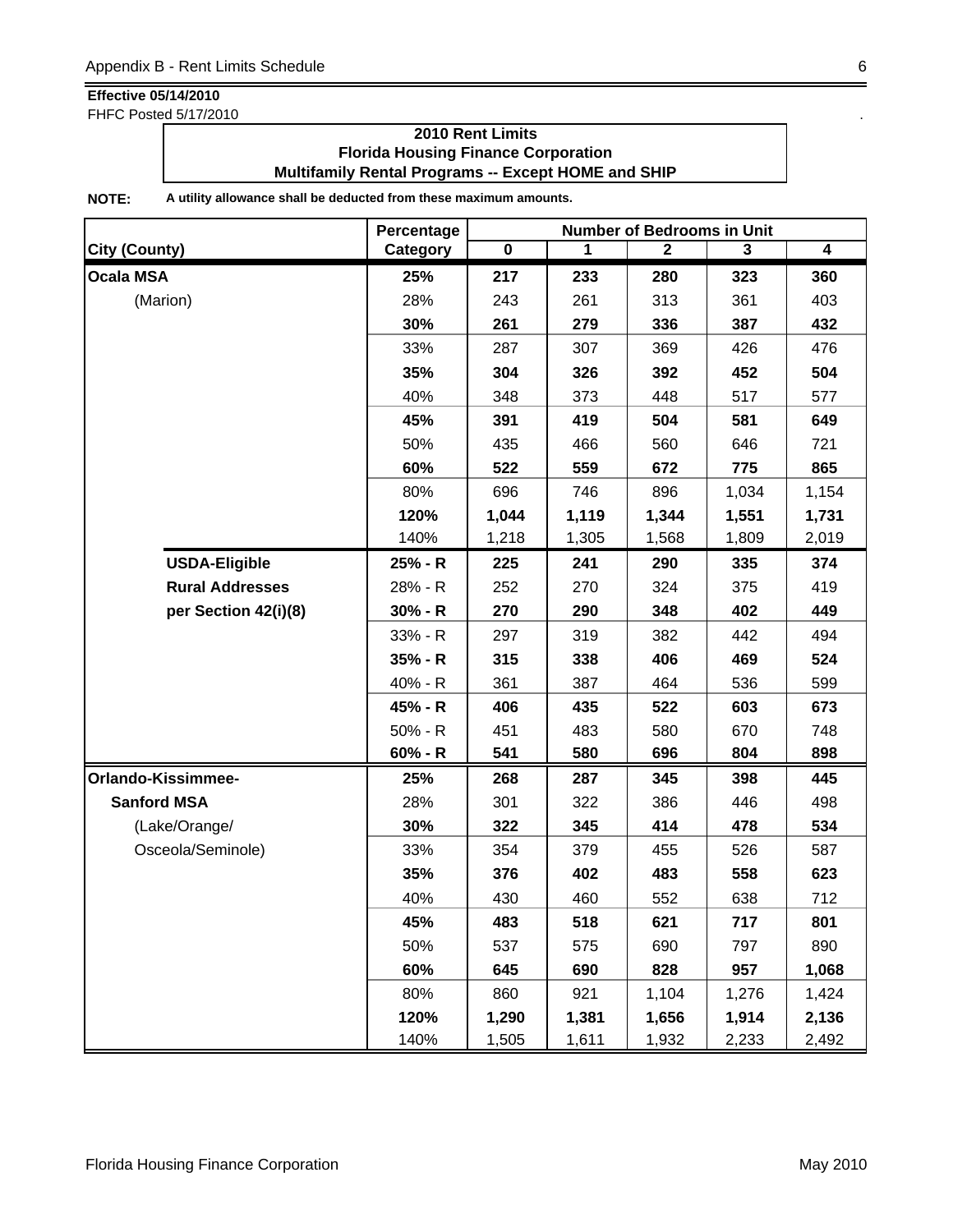FHFC Posted 5/17/2010 .

### **2010 Rent Limits Florida Housing Finance Corporation Multifamily Rental Programs -- Except HOME and SHIP**

|                              | Percentage | <b>Number of Bedrooms in Unit</b> |       |              |       |                         |
|------------------------------|------------|-----------------------------------|-------|--------------|-------|-------------------------|
| <b>City (County)</b>         | Category   | $\overline{\mathbf{0}}$           | 1     | $\mathbf{2}$ | 3     | $\overline{\mathbf{4}}$ |
| Palm Bay-Melbourne-          | 25%        | 275                               | 295   | 354          | 409   | 456                     |
| <b>Titusville MSA</b>        | 28%        | 308                               | 330   | 396          | 458   | 511                     |
| (Brevard)                    | 30%        | 330                               | 354   | 425          | 490   | 547                     |
|                              | 33%        | 363                               | 389   | 467          | 539   | 602                     |
|                              | 35%        | 385                               | 413   | 496          | 572   | 638                     |
|                              | 40%        | 441                               | 472   | 567          | 654   | 730                     |
|                              | 45%        | 496                               | 531   | 637          | 736   | 821                     |
|                              | 50%        | 551                               | 590   | 708          | 818   | 912                     |
|                              | 60%        | 661                               | 708   | 850          | 981   | 1,095                   |
|                              | 80%        | 882                               | 945   | 1,134        | 1,309 | 1,460                   |
|                              | 120%       | 1,323                             | 1,417 | 1,701        | 1,963 | 2,190                   |
|                              | 140%       | 1,543                             | 1,653 | 1,984        | 2,290 | 2,555                   |
| <b>Palm Coast MSA</b>        | 25%        | 258                               | 277   | 332          | 384   | 428                     |
| (Flagler)                    | 28%        | 289                               | 310   | 372          | 430   | 480                     |
|                              | 30%        | 310                               | 332   | 399          | 461   | 514                     |
|                              | 33%        | 341                               | 365   | 438          | 507   | 565                     |
|                              | 35%        | 362                               | 388   | 465          | 538   | 600                     |
|                              | 40%        | 414                               | 443   | 532          | 615   | 686                     |
|                              | 45%        | 465                               | 498   | 598          | 691   | 771                     |
|                              | 50%        | 517                               | 554   | 665          | 768   | 857                     |
|                              | 60%        | 621                               | 665   | 798          | 922   | 1,029                   |
|                              | 80%        | 828                               | 887   | 1,064        | 1,230 | 1,372                   |
|                              | 120%       | 1,242                             | 1,330 | 1,596        | 1,845 | 2,058                   |
|                              | 140%       | 1,449                             | 1,552 | 1,862        | 2,152 | 2,401                   |
| Panama City-Lynn Haven-      | 25%        | 251                               | 269   | 323          | 373   | 416                     |
| <b>Panama City Beach MSA</b> | 28%        | 281                               | 301   | 361          | 417   | 466                     |
| (Bay)                        | 30%        | 301                               | 323   | 387          | 447   | 499                     |
|                              | 33%        | 331                               | 355   | 426          | 492   | 549                     |
|                              | 35%        | 351                               | 377   | 452          | 522   | 582                     |
|                              | 40%        | 402                               | 431   | 517          | 597   | 666                     |
|                              | 45%        | 452                               | 484   | 581          | 671   | 749                     |
|                              | 50%        | 502                               | 538   | 646          | 746   | 832                     |
|                              | 60%        | 603                               | 646   | 775          | 895   | 999                     |
|                              | 80%        | 804                               | 862   | 1,034        | 1,194 | 1,332                   |
|                              | 120%       | 1,206                             | 1,293 | 1,551        | 1,791 | 1,998                   |
|                              | 140%       | 1,407                             | 1,508 | 1,809        | 2,089 | 2,331                   |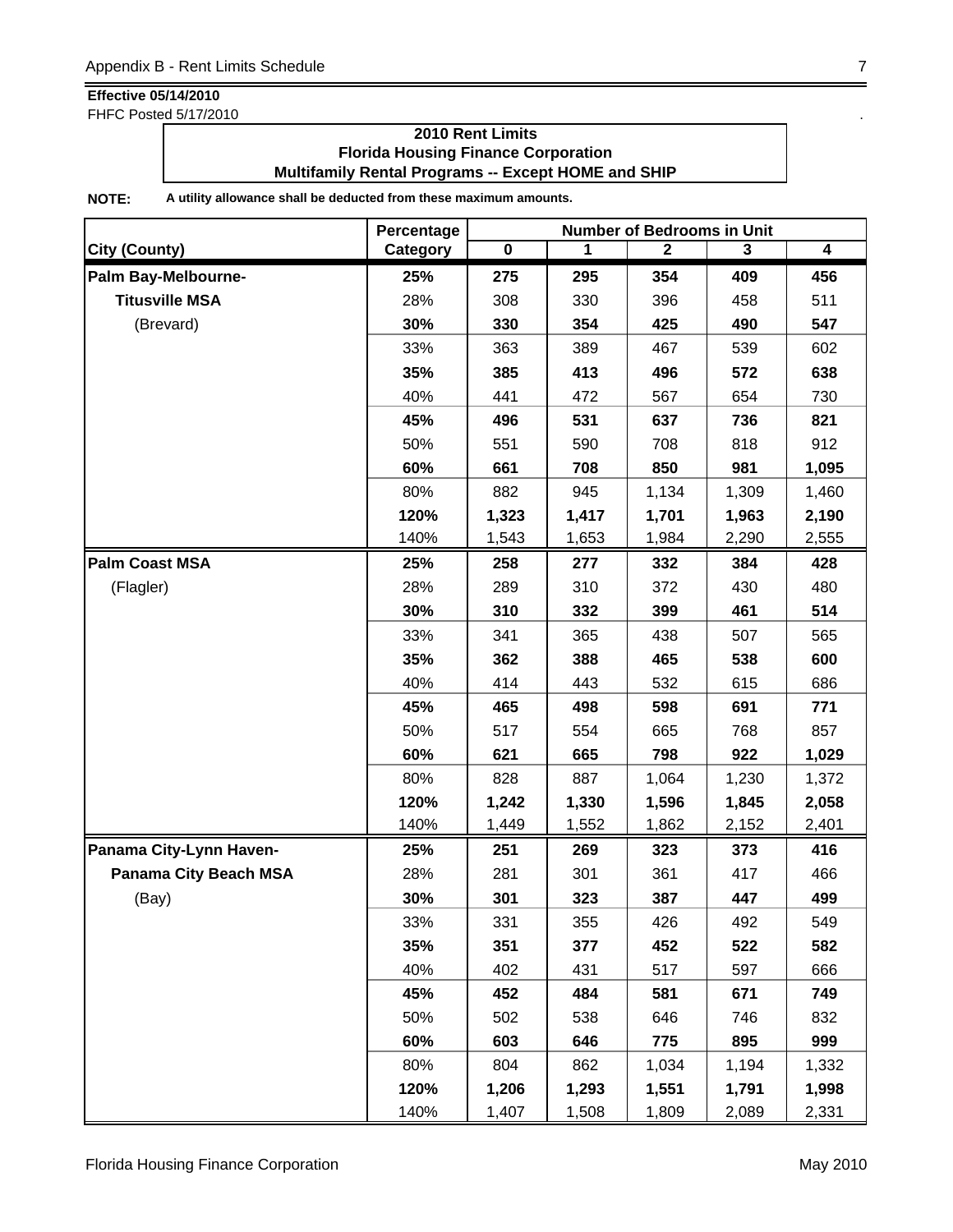FHFC Posted 5/17/2010 .

### **2010 Rent Limits Florida Housing Finance Corporation Multifamily Rental Programs -- Except HOME and SHIP**

|                              | Percentage | <b>Number of Bedrooms in Unit</b> |       |              |                         |       |  |
|------------------------------|------------|-----------------------------------|-------|--------------|-------------------------|-------|--|
| <b>City (County)</b>         | Category   | $\overline{\mathbf{0}}$           | 1     | $\mathbf{2}$ | $\overline{\mathbf{3}}$ | 4     |  |
| <b>Pensacola-Ferry Pass-</b> | 25%        | 251                               | 269   | 323          | 373                     | 416   |  |
| <b>Brent MSA</b>             | 28%        | 282                               | 302   | 362          | 418                     | 466   |  |
| (Escambia/Santa Rosa)        | 30%        | 302                               | 323   | 388          | 448                     | 500   |  |
|                              | 33%        | 332                               | 355   | 427          | 493                     | 550   |  |
|                              | 35%        | 352                               | 377   | 453          | 523                     | 583   |  |
|                              | 40%        | 403                               | 431   | 518          | 598                     | 667   |  |
|                              | 45%        | 453                               | 485   | 582          | 672                     | 750   |  |
|                              | 50%        | 503                               | 539   | 647          | 747                     | 833   |  |
|                              | 60%        | 604                               | 647   | 777          | 897                     | 1,000 |  |
|                              | 80%        | 806                               | 863   | 1,036        | 1,196                   | 1,334 |  |
|                              | 120%       | 1,209                             | 1,294 | 1,554        | 1,794                   | 2,001 |  |
|                              | 140%       | 1,410                             | 1,510 | 1,813        | 2,093                   | 2,334 |  |
| <b>Port Saint Lucie MSA</b>  | 25%        | 261                               | 279   | 335          | 387                     | 432   |  |
| (Martin/Saint Lucie)         | 28%        | 292                               | 313   | 375          | 434                     | 484   |  |
|                              | 30%        | 313                               | 335   | 402          | 465                     | 519   |  |
|                              | 33%        | 344                               | 369   | 443          | 511                     | 570   |  |
|                              | 35%        | 365                               | 391   | 469          | 542                     | 605   |  |
|                              | 40%        | 418                               | 447   | 537          | 620                     | 692   |  |
|                              | 45%        | 470                               | 503   | 604          | 697                     | 778   |  |
|                              | 50%        | 522                               | 559   | 671          | 775                     | 865   |  |
|                              | 60%        | 627                               | 671   | 805          | 930                     | 1,038 |  |
|                              | 80%        | 836                               | 895   | 1,074        | 1,240                   | 1,384 |  |
|                              | 120%       | 1,254                             | 1,342 | 1,611        | 1,860                   | 2,076 |  |
|                              | 140%       | 1,463                             | 1,566 | 1,879        | 2,170                   | 2,422 |  |
| <b>HERA Special Limits</b>   | 25% - HS   | 261                               | 280   | 336          | 388                     | 433   |  |
| per Section 142(d)(2)(E)     | 28% - HS   | 293                               | 313   | 376          | 435                     | 485   |  |
| (est. 2010)                  | 30% - HS   | 314                               | 336   | 403          | 466                     | 520   |  |
|                              | 33% - HS   | 345                               | 370   | 443          | 513                     | 572   |  |
|                              | 35% - HS   | 366                               | 392   | 470          | 544                     | 607   |  |
|                              | 40% - HS   | 419                               | 448   | 538          | 622                     | 694   |  |
|                              | 45% - HS   | 471                               | 504   | 605          | 699                     | 780   |  |
|                              | 50% - HS   | 523                               | 560   | 672          | 777                     | 867   |  |
|                              | 60% - HS   | 628                               | 672   | 807          | 933                     | 1,041 |  |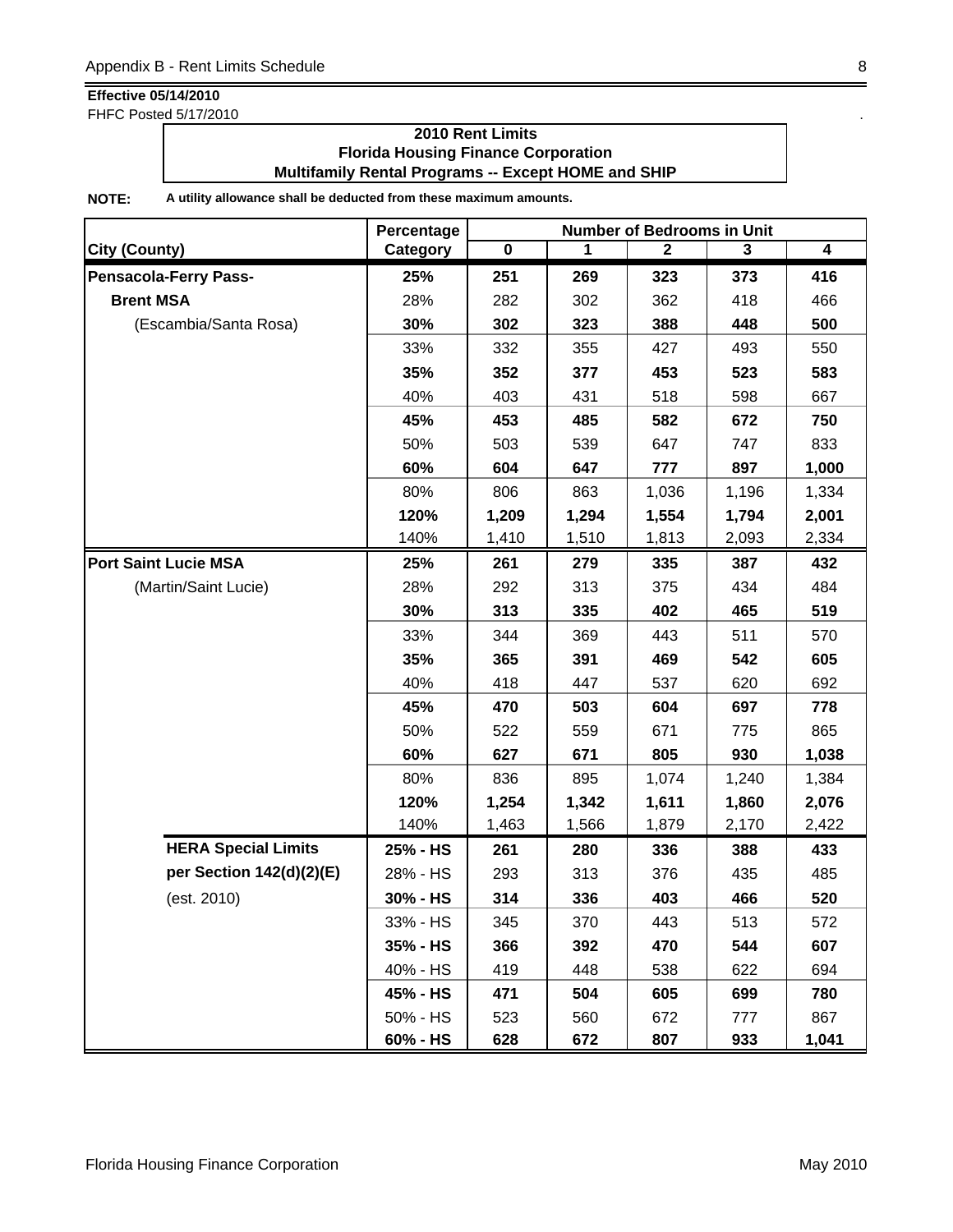FHFC Posted 5/17/2010 .

### **2010 Rent Limits Florida Housing Finance Corporation Multifamily Rental Programs -- Except HOME and SHIP**

|                                 | Percentage | <b>Number of Bedrooms in Unit</b> |       |              |       |                         |  |
|---------------------------------|------------|-----------------------------------|-------|--------------|-------|-------------------------|--|
| <b>City (County)</b>            | Category   | $\mathbf 0$                       | 1     | $\mathbf{2}$ | 3     | $\overline{\mathbf{4}}$ |  |
| <b>Punta Gorda MSA</b>          | 25%        | 238                               | 255   | 306          | 354   | 395                     |  |
| (Charlotte)                     | 28%        | 267                               | 286   | 343          | 396   | 443                     |  |
|                                 | 30%        | 286                               | 306   | 368          | 425   | 474                     |  |
|                                 | 33%        | 315                               | 337   | 405          | 467   | 522                     |  |
|                                 | 35%        | 334                               | 357   | 429          | 496   | 553                     |  |
|                                 | 40%        | 382                               | 409   | 491          | 567   | 633                     |  |
|                                 | 45%        | 429                               | 460   | 552          | 637   | 712                     |  |
|                                 | 50%        | 477                               | 511   | 613          | 708   | 791                     |  |
|                                 | 60%        | 573                               | 613   | 736          | 850   | 949                     |  |
|                                 | 80%        | 764                               | 818   | 982          | 1,134 | 1,266                   |  |
|                                 | 120%       | 1,146                             | 1,227 | 1,473        | 1,701 | 1,899                   |  |
|                                 | 140%       | 1,337                             | 1,431 | 1,718        | 1,984 | 2,215                   |  |
| <b>Sebastian-Vero Beach MSA</b> | 25%        | 261                               | 279   | 335          | 387   | 432                     |  |
| (Indian River)                  | 28%        | 292                               | 313   | 375          | 434   | 484                     |  |
|                                 | 30%        | 313                               | 335   | 402          | 465   | 519                     |  |
|                                 | 33%        | 344                               | 369   | 443          | 511   | 570                     |  |
|                                 | 35%        | 365                               | 391   | 469          | 542   | 605                     |  |
|                                 | 40%        | 418                               | 447   | 537          | 620   | 692                     |  |
|                                 | 45%        | 470                               | 503   | 604          | 697   | 778                     |  |
|                                 | 50%        | 522                               | 559   | 671          | 775   | 865                     |  |
|                                 | 60%        | 627                               | 671   | 805          | 930   | 1,038                   |  |
|                                 | 80%        | 836                               | 895   | 1,074        | 1,240 | 1,384                   |  |
|                                 | 120%       | 1,254                             | 1,342 | 1,611        | 1,860 | 2,076                   |  |
|                                 | 140%       | 1,463                             | 1,566 | 1,879        | 2,170 | 2,422                   |  |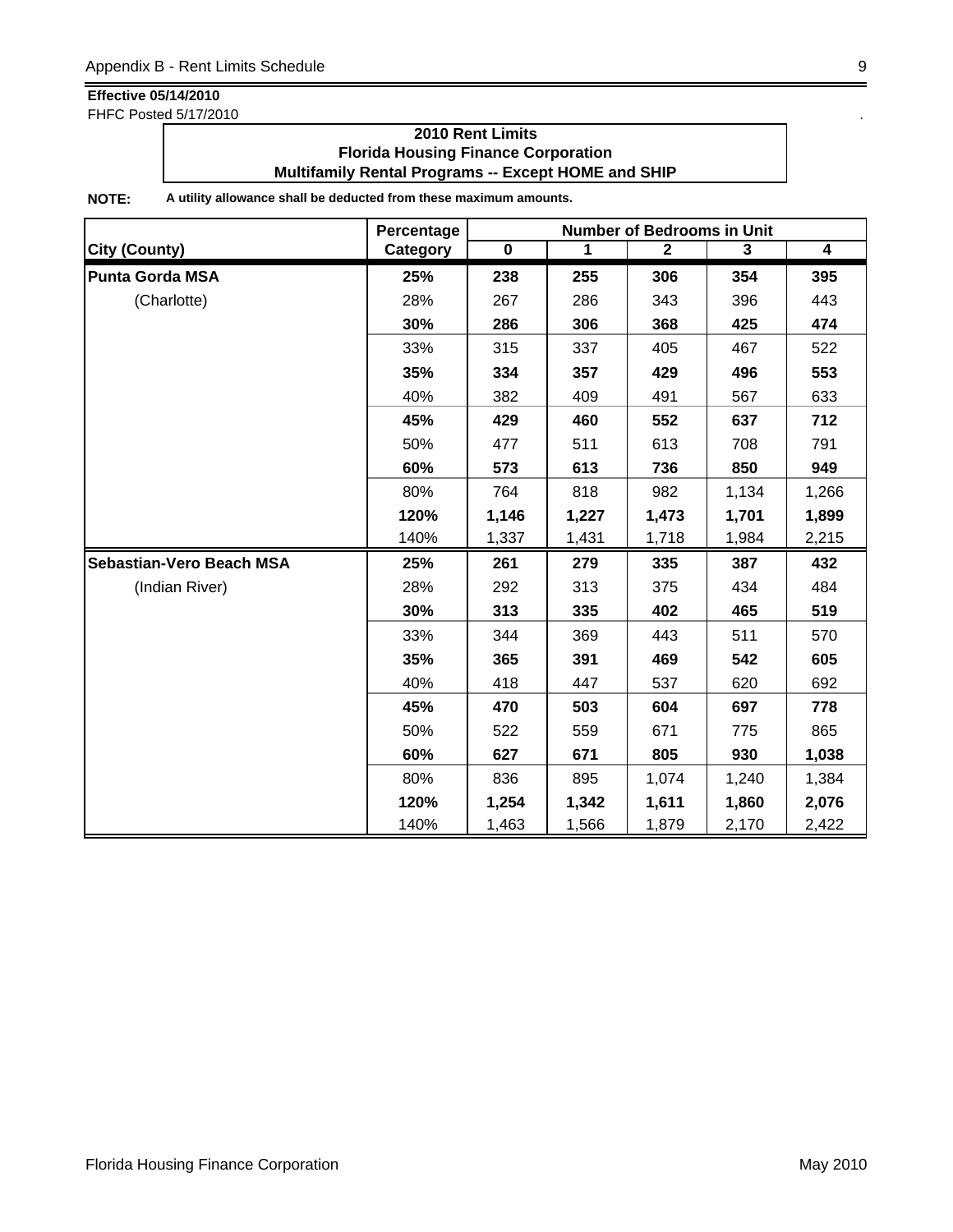FHFC Posted 5/17/2010 .

### **2010 Rent Limits Florida Housing Finance Corporation Multifamily Rental Programs -- Except HOME and SHIP**

|                            | Percentage | <b>Number of Bedrooms in Unit</b> |       |             |       |       |  |
|----------------------------|------------|-----------------------------------|-------|-------------|-------|-------|--|
| <b>City (County)</b>       | Category   | $\pmb{0}$                         | 1     | $\mathbf 2$ | 3     | 4     |  |
| <b>Tallahassee MSA</b>     |            |                                   |       |             |       |       |  |
| <b>Tallahassee HMFA</b>    | 25%        | 278                               | 298   | 358         | 414   | 461   |  |
| (Gadsden/Leon/             | 28%        | 312                               | 334   | 401         | 463   | 517   |  |
| Jefferson)                 | 30%        | 334                               | 358   | 430         | 496   | 554   |  |
|                            | 33%        | 367                               | 394   | 473         | 546   | 609   |  |
|                            | 35%        | 390                               | 418   | 502         | 579   | 646   |  |
|                            | 40%        | 446                               | 478   | 574         | 662   | 739   |  |
|                            | 45%        | 501                               | 537   | 645         | 745   | 831   |  |
|                            | 50%        | 557                               | 597   | 717         | 828   | 923   |  |
|                            | 60%        | 669                               | 717   | 861         | 993   | 1,108 |  |
|                            | 80%        | 892                               | 956   | 1,148       | 1,325 | 1,478 |  |
|                            | 120%       | 1,338                             | 1,434 | 1,722       | 1,987 | 2,217 |  |
|                            | 140%       | 1,561                             | 1,673 | 2,009       | 2,318 | 2,586 |  |
| <b>Wakulla County HMFA</b> | 25%        | 249                               | 267   | 320         | 370   | 413   |  |
|                            | 28%        | 279                               | 299   | 359         | 415   | 463   |  |
|                            | 30%        | 299                               | 320   | 384         | 444   | 496   |  |
|                            | 33%        | 329                               | 352   | 423         | 489   | 546   |  |
|                            | 35%        | 349                               | 374   | 448         | 518   | 579   |  |
|                            | 40%        | 399                               | 427   | 513         | 593   | 662   |  |
|                            | 45%        | 448                               | 480   | 577         | 667   | 744   |  |
|                            | 50%        | 498                               | 534   | 641         | 741   | 827   |  |
|                            | 60%        | 598                               | 641   | 769         | 889   | 993   |  |
|                            | 80%        | 798                               | 855   | 1,026       | 1,186 | 1,324 |  |
|                            | 120%       | 1,197                             | 1,282 | 1,539       | 1,779 | 1,986 |  |
|                            | 140%       | 1,396                             | 1,496 | 1,795       | 2,075 | 2,317 |  |
| <b>HERA Special Limits</b> | 25% - HS   | 259                               | 277   | 333         | 385   | 430   |  |
| per Section 142(d)(2)(E)   | 28% - HS   | 290                               | 311   | 373         | 431   | 481   |  |
| (est. 2010)                | 30% - HS   | 311                               | 333   | 400         | 462   | 516   |  |
|                            | 33% - HS   | 342                               | 366   | 440         | 508   | 567   |  |
|                            | 35% - HS   | 363                               | 388   | 467         | 539   | 602   |  |
|                            | 40% - HS   | 415                               | 444   | 534         | 616   | 688   |  |
|                            | 45% - HS   | 466                               | 500   | 600         | 693   | 774   |  |
|                            | 50% - HS   | 518                               | 555   | 667         | 770   | 860   |  |
|                            | 60% - HS   | 622                               | 666   | 801         | 924   | 1,032 |  |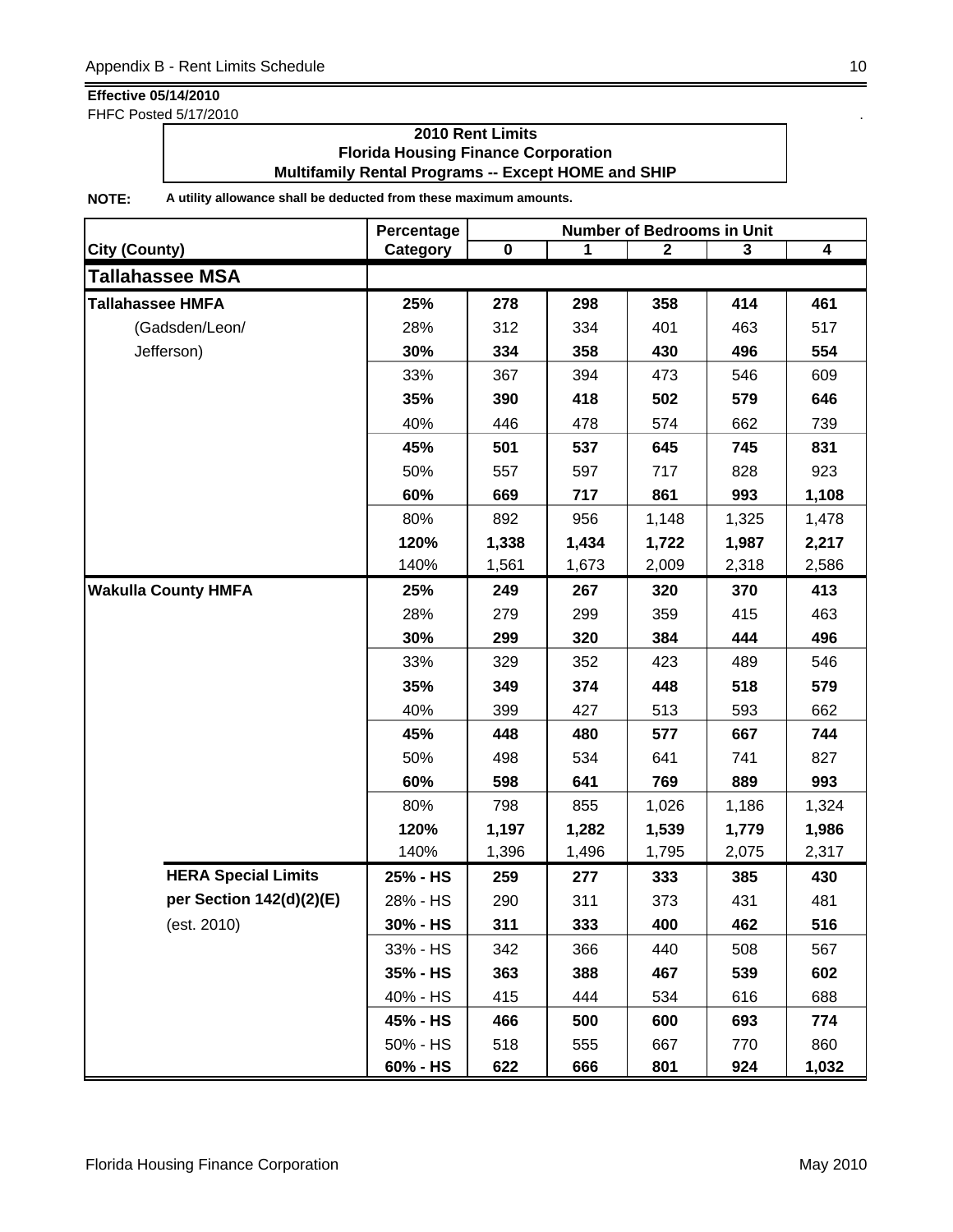FHFC Posted 5/17/2010 .

### **2010 Rent Limits Florida Housing Finance Corporation Multifamily Rental Programs -- Except HOME and SHIP**

|                         | Percentage | <b>Number of Bedrooms in Unit</b> |       |                |                         |       |
|-------------------------|------------|-----------------------------------|-------|----------------|-------------------------|-------|
| <b>City (County)</b>    | Category   | $\overline{\mathbf{0}}$           | 1     | $\overline{2}$ | $\overline{\mathbf{3}}$ | 4     |
| Tampa-St.Petersburg-    | 20%        | 208                               | 223   | 267            | 309                     | 345   |
| <b>Clearwater MSA</b>   | 25%        | 260                               | 278   | 334            | 386                     | 431   |
| (Hernando/Hillsborough/ | 28%        | 291                               | 312   | 374            | 432                     | 483   |
| Pasco/Pinellas)         | 30%        | 312                               | 334   | 401            | 463                     | 517   |
|                         | 33%        | 343                               | 367   | 441            | 509                     | 569   |
|                         | 35%        | 364                               | 390   | 468            | 540                     | 603   |
|                         | 40%        | 416                               | 446   | 535            | 618                     | 690   |
|                         | 45%        | 468                               | 501   | 601            | 695                     | 776   |
|                         | 50%        | 520                               | 557   | 668            | 772                     | 862   |
|                         | 60%        | 624                               | 669   | 802            | 927                     | 1,035 |
|                         | 80%        | 832                               | 892   | 1,070          | 1,236                   | 1,380 |
|                         | 120%       | 1,248                             | 1,338 | 1,605          | 1,854                   | 2,070 |
|                         | 140%       | 1,456                             | 1,561 | 1,872          | 2,163                   | 2,415 |
| <b>Bradford County</b>  | 25%        | 224                               | 240   | 288            | 332                     | 371   |
|                         | 28%        | 251                               | 269   | 322            | 372                     | 415   |
|                         | 30%        | 269                               | 288   | 345            | 399                     | 445   |
|                         | 33%        | 296                               | 317   | 380            | 439                     | 490   |
|                         | 35%        | 314                               | 336   | 403            | 465                     | 519   |
|                         | 40%        | 359                               | 384   | 461            | 532                     | 594   |
|                         | 45%        | 403                               | 432   | 518            | 599                     | 668   |
|                         | 50%        | 448                               | 480   | 576            | 665                     | 742   |
|                         | 60%        | 538                               | 576   | 691            | 798                     | 891   |
|                         | 80%        | 718                               | 769   | 922            | 1,065                   | 1,188 |
|                         | 120%       | 1,077                             | 1,153 | 1,383          | 1,597                   | 1,782 |
|                         | 140%       | 1,256                             | 1,345 | 1,613          | 1,863                   | 2,079 |
| <b>USDA-Eligible</b>    | 25% - R    | 225                               | 241   | 290            | 335                     | 374   |
| <b>Rural Addresses</b>  | 28% - R    | 252                               | 270   | 324            | 375                     | 419   |
| per Section 42(i)(8)    | $30% - R$  | 270                               | 290   | 348            | 402                     | 449   |
|                         | 33% - R    | 297                               | 319   | 382            | 442                     | 494   |
|                         | $35% - R$  | 315                               | 338   | 406            | 469                     | 524   |
|                         | 40% - R    | 361                               | 387   | 464            | 536                     | 599   |
|                         | 45% - R    | 406                               | 435   | 522            | 603                     | 673   |
|                         | 50% - R    | 451                               | 483   | 580            | 670                     | 748   |
|                         | $60% - R$  | 541                               | 580   | 696            | 804                     | 898   |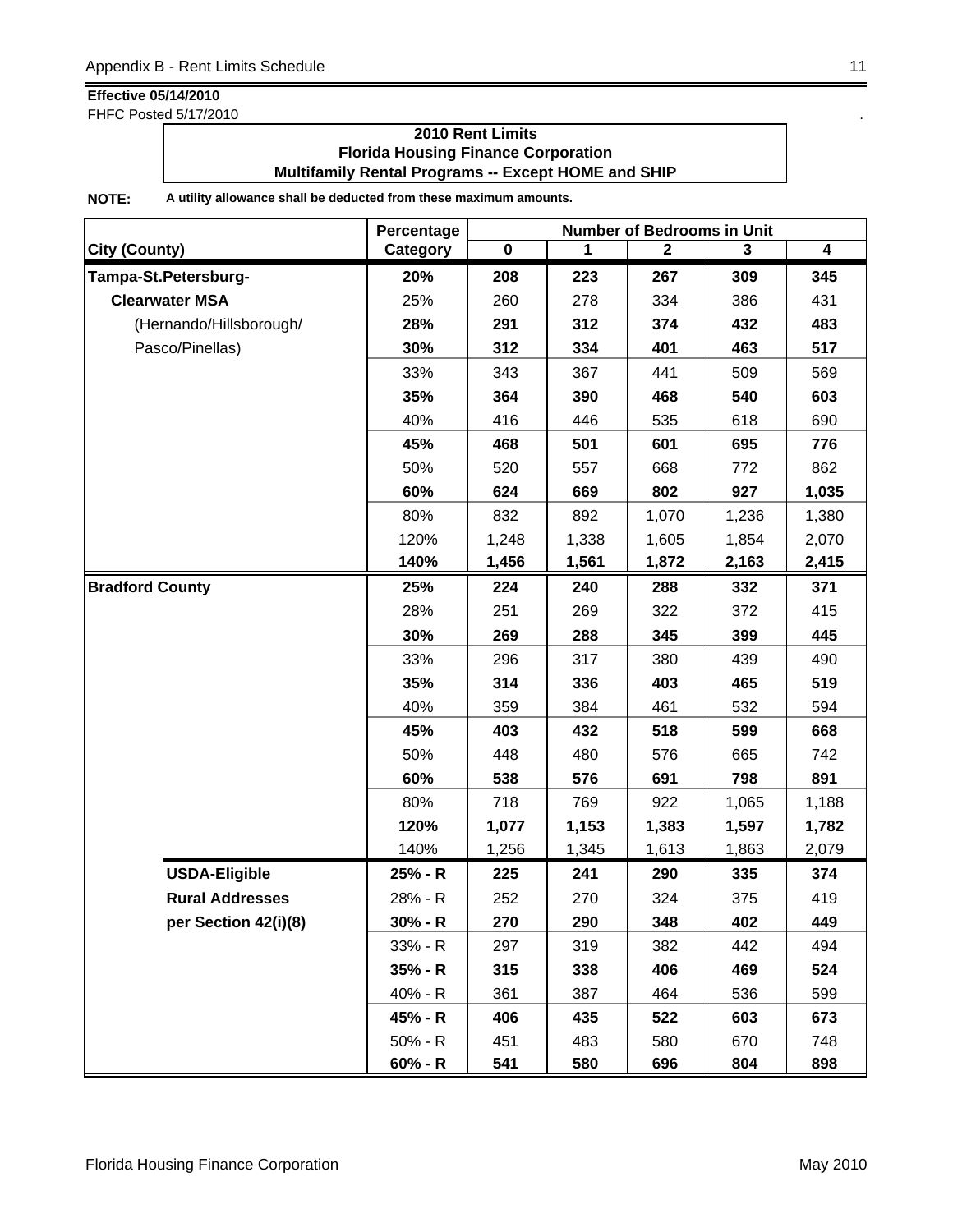FHFC Posted 5/17/2010 .

### **2010 Rent Limits Florida Housing Finance Corporation Multifamily Rental Programs -- Except HOME and SHIP**

|                            | Percentage | <b>Number of Bedrooms in Unit</b> |       |              |       |                |  |
|----------------------------|------------|-----------------------------------|-------|--------------|-------|----------------|--|
| <b>City (County)</b>       | Category   | $\mathbf 0$                       | 1     | $\mathbf{2}$ | 3     | $\overline{4}$ |  |
| <b>Calhoun County</b>      | 25%        | 206                               | 221   | 265          | 306   | 342            |  |
|                            | 28%        | 231                               | 248   | 297          | 343   | 383            |  |
|                            | 30%        | 248                               | 265   | 318          | 368   | 411            |  |
|                            | 33%        | 273                               | 292   | 350          | 405   | 452            |  |
|                            | 35%        | 289                               | 310   | 371          | 429   | 479            |  |
|                            | 40%        | 331                               | 354   | 425          | 491   | 548            |  |
|                            | 45%        | 372                               | 398   | 478          | 552   | 616            |  |
|                            | 50%        | 413                               | 443   | 531          | 613   | 685            |  |
|                            | 60%        | 496                               | 531   | 637          | 736   | 822            |  |
|                            | 80%        | 662                               | 709   | 850          | 982   | 1,096          |  |
|                            | 120%       | 993                               | 1,063 | 1,275        | 1,473 | 1,644          |  |
|                            | 140%       | 1,158                             | 1,240 | 1,487        | 1,718 | 1,918          |  |
| <b>HERA Special Limits</b> | 25% - HS   | 212                               | 227   | 273          | 315   | 351            |  |
| per Section 142(d)(2)(E)   | 28% - HS   | 238                               | 254   | 305          | 353   | 394            |  |
| (est. 2009)                | 30% - HS   | 255                               | 273   | 327          | 378   | 422            |  |
|                            | 33% - HS   | 280                               | 300   | 360          | 416   | 464            |  |
|                            | 35% - HS   | 297                               | 318   | 382          | 441   | 492            |  |
|                            | 40% - HS   | 340                               | 364   | 437          | 504   | 563            |  |
|                            | 45% - HS   | 382                               | 409   | 491          | 567   | 633            |  |
|                            | 50% - HS   | 425                               | 455   | 546          | 630   | 703            |  |
|                            | 60% - HS   | 510                               | 546   | 655          | 756   | 844            |  |
| <b>USDA-Eligible</b>       | 25% - R    | 225                               | 241   | 290          | 335   | 374            |  |
| <b>Rural Addresses</b>     | 28% - R    | 252                               | 270   | 324          | 375   | 419            |  |
| per Section 42(i)(8)       | $30% - R$  | 270                               | 290   | 348          | 402   | 449            |  |
|                            | 33% - R    | 297                               | 319   | 382          | 442   | 494            |  |
|                            | $35% - R$  | 315                               | 338   | 406          | 469   | 524            |  |
|                            | 40% - R    | 361                               | 387   | 464          | 536   | 599            |  |
|                            | 45% - R    | 406                               | 435   | 522          | 603   | 673            |  |
|                            | $50% - R$  | 451                               | 483   | 580          | 670   | 748            |  |
|                            | $60% - R$  | 541                               | 580   | 696          | 804   | 898            |  |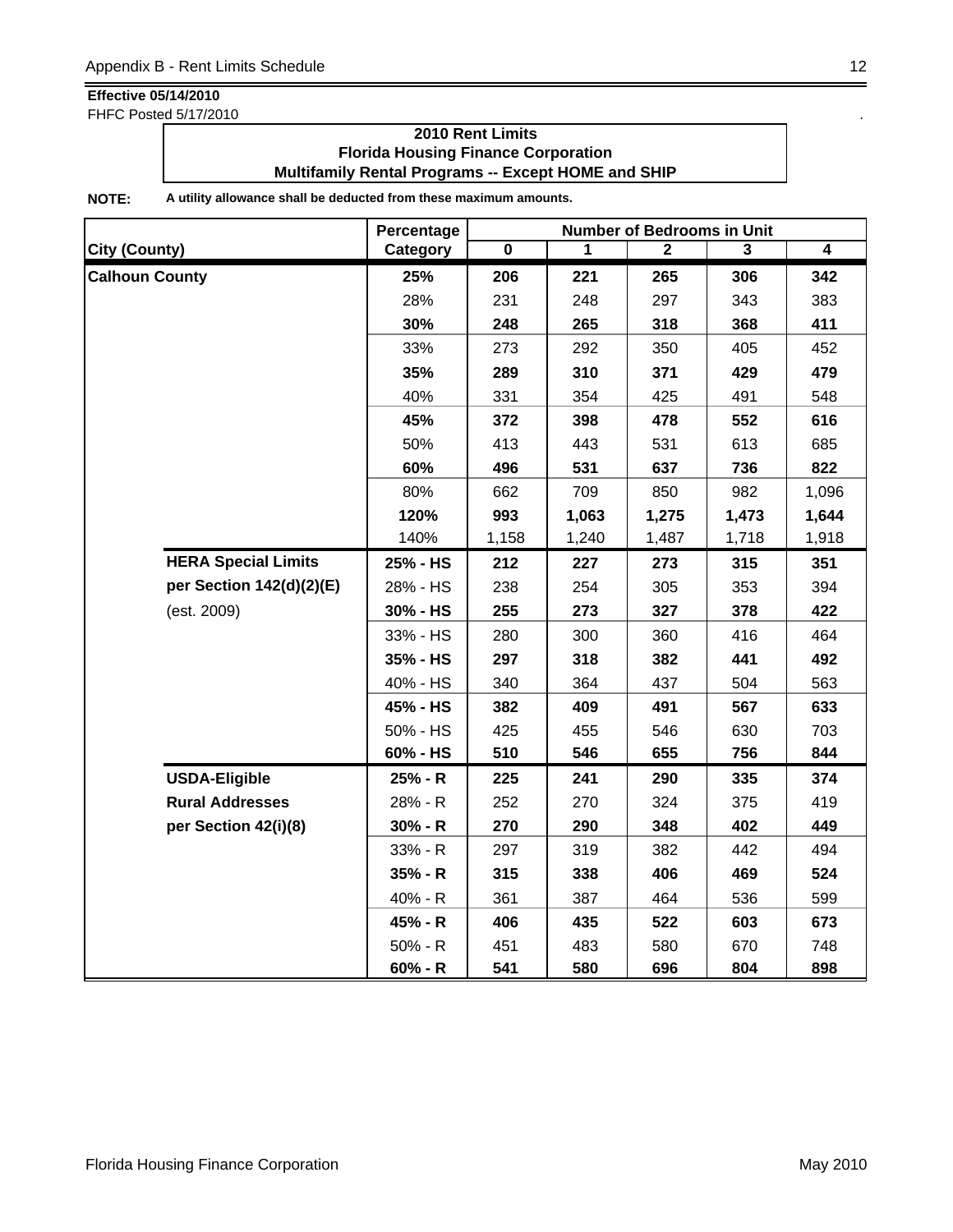FHFC Posted 5/17/2010 .

### **2010 Rent Limits Florida Housing Finance Corporation Multifamily Rental Programs -- Except HOME and SHIP**

|                        | Percentage | <b>Number of Bedrooms in Unit</b> |             |                |       |                         |  |
|------------------------|------------|-----------------------------------|-------------|----------------|-------|-------------------------|--|
| <b>City (County)</b>   | Category   | $\overline{\mathbf{0}}$           | $\mathbf 1$ | $\overline{2}$ | 3     | $\overline{\mathbf{4}}$ |  |
| <b>Citrus County</b>   | 25%        | 206                               | 221         | 265            | 306   | 342                     |  |
|                        | 28%        | 231                               | 248         | 297            | 343   | 383                     |  |
|                        | 30%        | 248                               | 265         | 318            | 368   | 411                     |  |
|                        | 33%        | 273                               | 292         | 350            | 405   | 452                     |  |
|                        | 35%        | 289                               | 310         | 371            | 429   | 479                     |  |
|                        | 40%        | 331                               | 354         | 425            | 491   | 548                     |  |
|                        | 45%        | 372                               | 398         | 478            | 552   | 616                     |  |
|                        | 50%        | 413                               | 443         | 531            | 613   | 685                     |  |
|                        | 60%        | 496                               | 531         | 637            | 736   | 822                     |  |
|                        | 80%        | 662                               | 709         | 850            | 982   | 1,096                   |  |
|                        | 120%       | 993                               | 1,063       | 1,275          | 1,473 | 1,644                   |  |
|                        | 140%       | 1,158                             | 1,240       | 1,487          | 1,718 | 1,918                   |  |
| <b>USDA-Eligible</b>   | 25% - R    | 225                               | 241         | 290            | 335   | 374                     |  |
| <b>Rural Addresses</b> | 28% - R    | 252                               | 270         | 324            | 375   | 419                     |  |
| per Section 42(i)(8)   | $30% - R$  | 270                               | 290         | 348            | 402   | 449                     |  |
|                        | $33% - R$  | 297                               | 319         | 382            | 442   | 494                     |  |
|                        | $35% - R$  | 315                               | 338         | 406            | 469   | 524                     |  |
|                        | 40% - R    | 361                               | 387         | 464            | 536   | 599                     |  |
|                        | 45% - R    | 406                               | 435         | 522            | 603   | 673                     |  |
|                        | $50% - R$  | 451                               | 483         | 580            | 670   | 748                     |  |
|                        | $60% - R$  | 541                               | 580         | 696            | 804   | 898                     |  |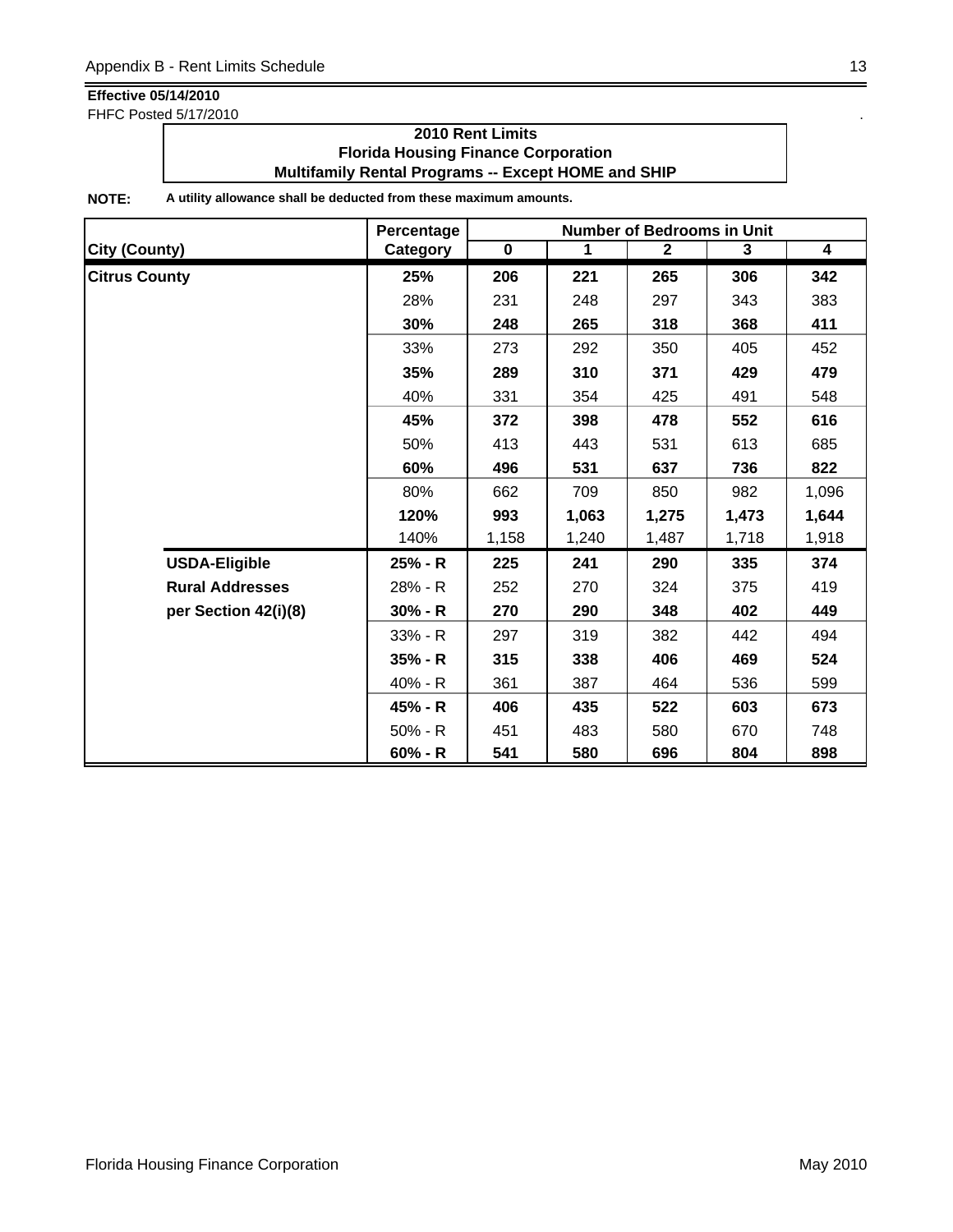FHFC Posted 5/17/2010 .

### **2010 Rent Limits Florida Housing Finance Corporation Multifamily Rental Programs -- Except HOME and SHIP**

|                            | Percentage | <b>Number of Bedrooms in Unit</b> |       |              |       |                         |  |
|----------------------------|------------|-----------------------------------|-------|--------------|-------|-------------------------|--|
| <b>City (County)</b>       | Category   | $\mathbf 0$                       | 1     | $\mathbf{2}$ | 3     | $\overline{\mathbf{4}}$ |  |
| <b>Columbia County</b>     | 25%        | 206                               | 221   | 265          | 306   | 342                     |  |
|                            | 28%        | 231                               | 248   | 297          | 343   | 383                     |  |
|                            | 30%        | 248                               | 265   | 318          | 368   | 411                     |  |
|                            | 33%        | 273                               | 292   | 350          | 405   | 452                     |  |
|                            | 35%        | 289                               | 310   | 371          | 429   | 479                     |  |
|                            | 40%        | 331                               | 354   | 425          | 491   | 548                     |  |
|                            | 45%        | 372                               | 398   | 478          | 552   | 616                     |  |
|                            | 50%        | 413                               | 443   | 531          | 613   | 685                     |  |
|                            | 60%        | 496                               | 531   | 637          | 736   | 822                     |  |
|                            | 80%        | 662                               | 709   | 850          | 982   | 1,096                   |  |
|                            | 120%       | 993                               | 1,063 | 1,275        | 1,473 | 1,644                   |  |
|                            | 140%       | 1,158                             | 1,240 | 1,487        | 1,718 | 1,918                   |  |
| <b>HERA Special Limits</b> | 25% - HS   | 207                               | 222   | 266          | 308   | 343                     |  |
| per Section 142(d)(2)(E)   | 28% - HS   | 232                               | 248   | 298          | 345   | 385                     |  |
| (est. 2009)                | 30% - HS   | 249                               | 266   | 320          | 369   | 412                     |  |
|                            | 33% - HS   | 273                               | 293   | 352          | 406   | 453                     |  |
|                            | 35% - HS   | 290                               | 311   | 373          | 431   | 481                     |  |
|                            | 40% - HS   | 332                               | 355   | 427          | 493   | 550                     |  |
|                            | 45% - HS   | 373                               | 399   | 480          | 554   | 618                     |  |
|                            | 50% - HS   | 415                               | 444   | 533          | 616   | 687                     |  |
|                            | 60% - HS   | 498                               | 533   | 640          | 739   | 825                     |  |
| <b>USDA-Eligible</b>       | 25% - R    | 225                               | 241   | 290          | 335   | 374                     |  |
| <b>Rural Addresses</b>     | 28% - R    | 252                               | 270   | 324          | 375   | 419                     |  |
| per Section 42(i)(8)       | $30% - R$  | 270                               | 290   | 348          | 402   | 449                     |  |
|                            | 33% - R    | 297                               | 319   | 382          | 442   | 494                     |  |
|                            | 35% - R    | 315                               | 338   | 406          | 469   | 524                     |  |
|                            | 40% - R    | 361                               | 387   | 464          | 536   | 599                     |  |
|                            | 45% - R    | 406                               | 435   | 522          | 603   | 673                     |  |
|                            | 50% - R    | 451                               | 483   | 580          | 670   | 748                     |  |
|                            | $60% - R$  | 541                               | 580   | 696          | 804   | 898                     |  |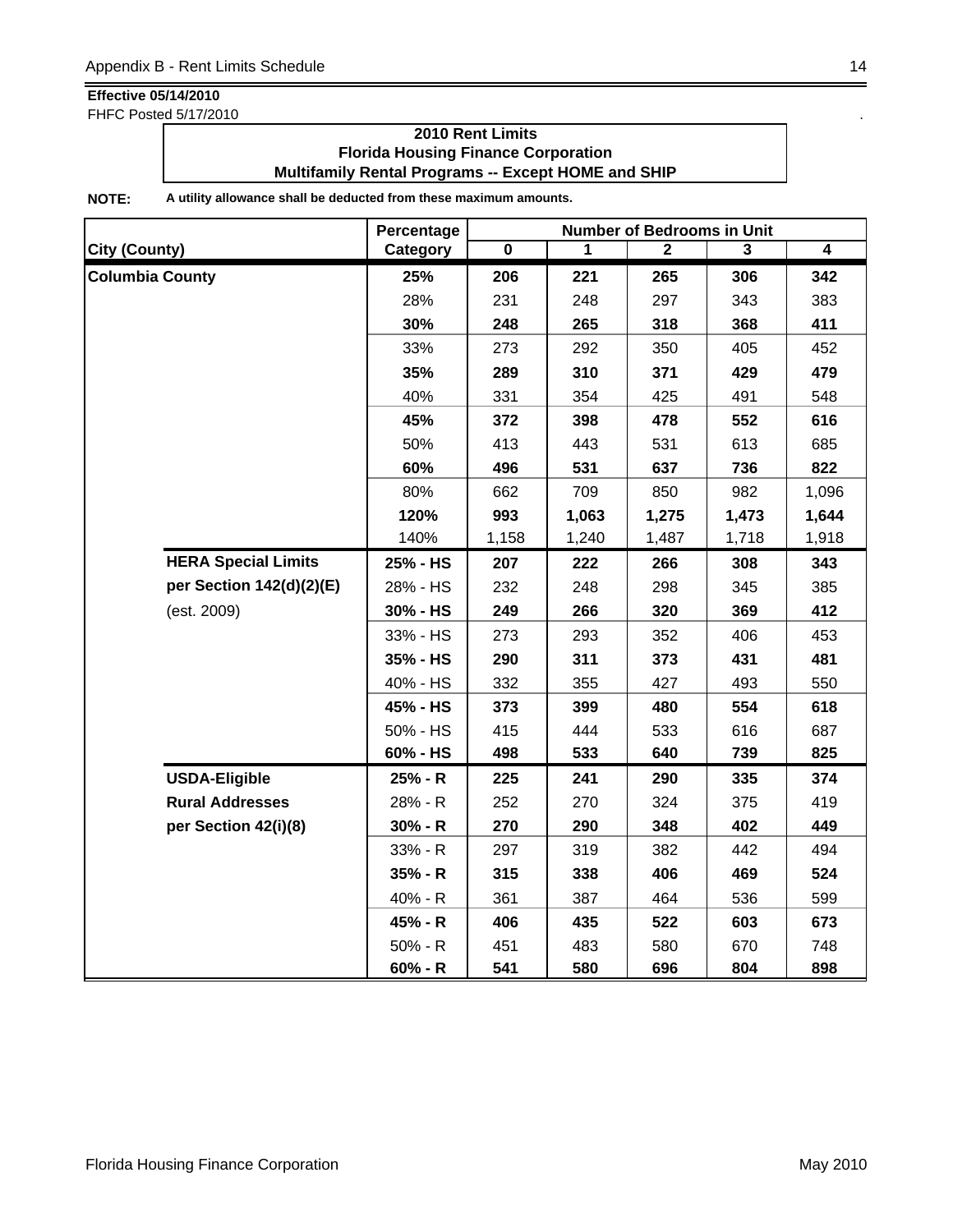FHFC Posted 5/17/2010 .

### **2010 Rent Limits Florida Housing Finance Corporation Multifamily Rental Programs -- Except HOME and SHIP**

|                        | Percentage<br><b>Number of Bedrooms in Unit</b> |             |       |              |       |                         |
|------------------------|-------------------------------------------------|-------------|-------|--------------|-------|-------------------------|
| <b>City (County)</b>   | Category                                        | $\mathbf 0$ | 1     | $\mathbf{2}$ | 3     | $\overline{\mathbf{4}}$ |
| <b>DeSoto County</b>   | 25%                                             | 206         | 221   | 265          | 306   | 342                     |
|                        | 28%                                             | 231         | 248   | 297          | 343   | 383                     |
|                        | 30%                                             | 248         | 265   | 318          | 368   | 411                     |
|                        | 33%                                             | 273         | 292   | 350          | 405   | 452                     |
|                        | 35%                                             | 289         | 310   | 371          | 429   | 479                     |
|                        | 40%                                             | 331         | 354   | 425          | 491   | 548                     |
|                        | 45%                                             | 372         | 398   | 478          | 552   | 616                     |
|                        | 50%                                             | 413         | 443   | 531          | 613   | 685                     |
|                        | 60%                                             | 496         | 531   | 637          | 736   | 822                     |
|                        | 80%                                             | 662         | 709   | 850          | 982   | 1,096                   |
|                        | 120%                                            | 993         | 1,063 | 1,275        | 1,473 | 1,644                   |
|                        | 140%                                            | 1,158       | 1,240 | 1,487        | 1,718 | 1,918                   |
| <b>USDA-Eligible</b>   | 25% - R                                         | 225         | 241   | 290          | 335   | 374                     |
| <b>Rural Addresses</b> | 28% - R                                         | 252         | 270   | 324          | 375   | 419                     |
| per Section 42(i)(8)   | $30% - R$                                       | 270         | 290   | 348          | 402   | 449                     |
|                        | 33% - R                                         | 297         | 319   | 382          | 442   | 494                     |
|                        | $35% - R$                                       | 315         | 338   | 406          | 469   | 524                     |
|                        | 40% - R                                         | 361         | 387   | 464          | 536   | 599                     |
|                        | 45% - R                                         | 406         | 435   | 522          | 603   | 673                     |
|                        | $50% - R$                                       | 451         | 483   | 580          | 670   | 748                     |
|                        | $60% - R$                                       | 541         | 580   | 696          | 804   | 898                     |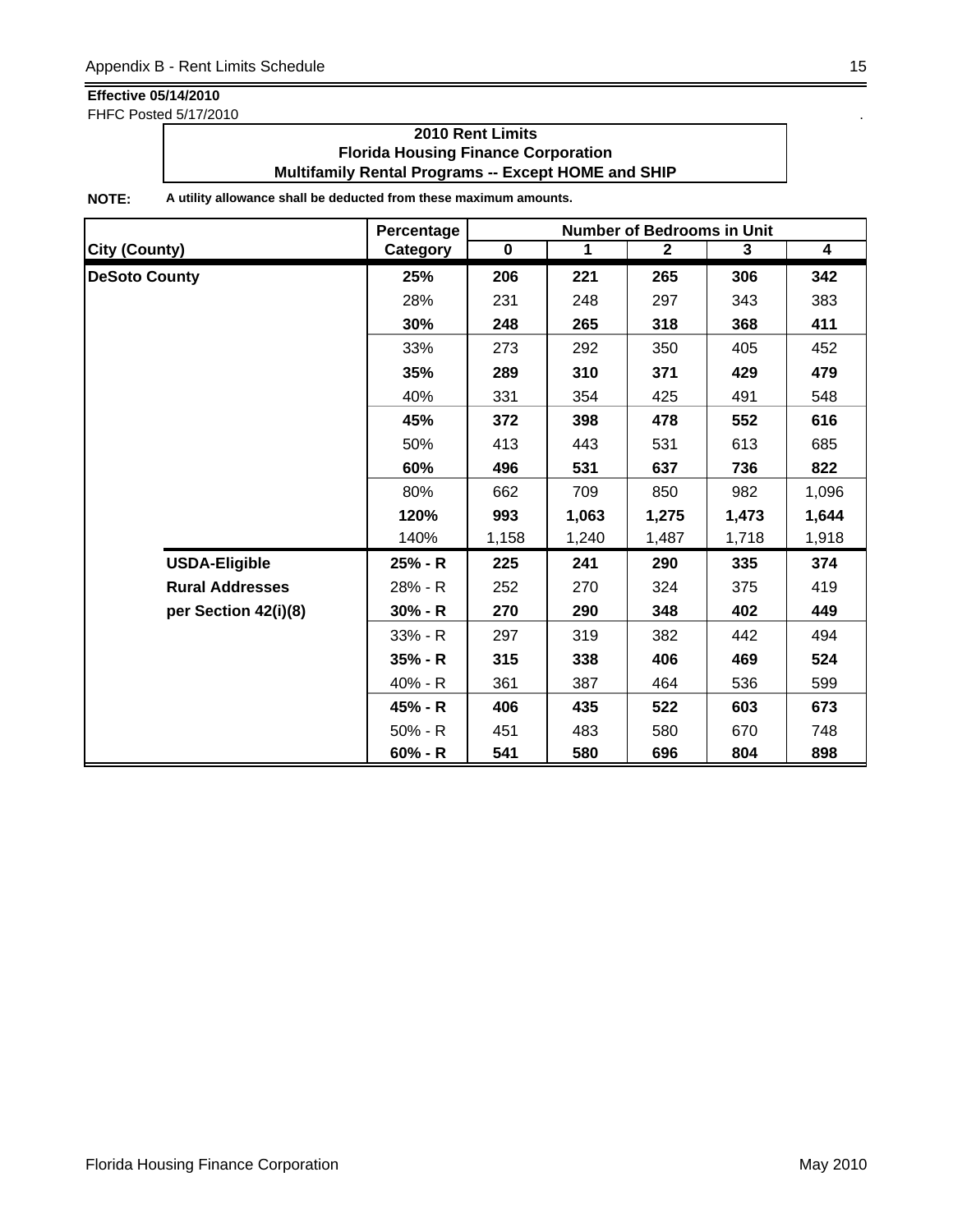FHFC Posted 5/17/2010 .

### **2010 Rent Limits Florida Housing Finance Corporation Multifamily Rental Programs -- Except HOME and SHIP**

|                            | Percentage | <b>Number of Bedrooms in Unit</b> |       |              |       |       |  |
|----------------------------|------------|-----------------------------------|-------|--------------|-------|-------|--|
| <b>City (County)</b>       | Category   | $\mathbf 0$                       | 1     | $\mathbf{2}$ | 3     | 4     |  |
| <b>Dixie County</b>        | 25%        | 206                               | 221   | 265          | 306   | 342   |  |
|                            | 28%        | 231                               | 248   | 297          | 343   | 383   |  |
|                            | 30%        | 248                               | 265   | 318          | 368   | 411   |  |
|                            | 33%        | 273                               | 292   | 350          | 405   | 452   |  |
|                            | 35%        | 289                               | 310   | 371          | 429   | 479   |  |
|                            | 40%        | 331                               | 354   | 425          | 491   | 548   |  |
|                            | 45%        | 372                               | 398   | 478          | 552   | 616   |  |
|                            | 50%        | 413                               | 443   | 531          | 613   | 685   |  |
|                            | 60%        | 496                               | 531   | 637          | 736   | 822   |  |
|                            | 80%        | 662                               | 709   | 850          | 982   | 1,096 |  |
|                            | 120%       | 993                               | 1,063 | 1,275        | 1,473 | 1,644 |  |
|                            | 140%       | 1,158                             | 1,240 | 1,487        | 1,718 | 1,918 |  |
| <b>HERA Special Limits</b> | 25% - HS   | 208                               | 222   | 267          | 308   | 344   |  |
| per Section 142(d)(2)(E)   | 28% - HS   | 233                               | 249   | 299          | 345   | 385   |  |
| (est. 2009)                | 30% - HS   | 249                               | 267   | 321          | 370   | 413   |  |
|                            | 33% - HS   | 274                               | 294   | 353          | 407   | 454   |  |
|                            | 35% - HS   | 291                               | 311   | 374          | 432   | 482   |  |
|                            | 40% - HS   | 333                               | 356   | 428          | 494   | 551   |  |
|                            | 45% - HS   | 374                               | 401   | 481          | 555   | 619   |  |
|                            | 50% - HS   | 416                               | 445   | 535          | 617   | 688   |  |
|                            | 60% - HS   | 499                               | 534   | 642          | 741   | 826   |  |
| <b>USDA-Eligible</b>       | 25% - R    | 225                               | 241   | 290          | 335   | 374   |  |
| <b>Rural Addresses</b>     | 28% - R    | 252                               | 270   | 324          | 375   | 419   |  |
| per Section 42(i)(8)       | $30% - R$  | 270                               | 290   | 348          | 402   | 449   |  |
|                            | 33% - R    | 297                               | 319   | 382          | 442   | 494   |  |
|                            | $35% - R$  | 315                               | 338   | 406          | 469   | 524   |  |
|                            | 40% - R    | 361                               | 387   | 464          | 536   | 599   |  |
|                            | 45% - R    | 406                               | 435   | 522          | 603   | 673   |  |
|                            | $50% - R$  | 451                               | 483   | 580          | 670   | 748   |  |
|                            | $60% - R$  | 541                               | 580   | 696          | 804   | 898   |  |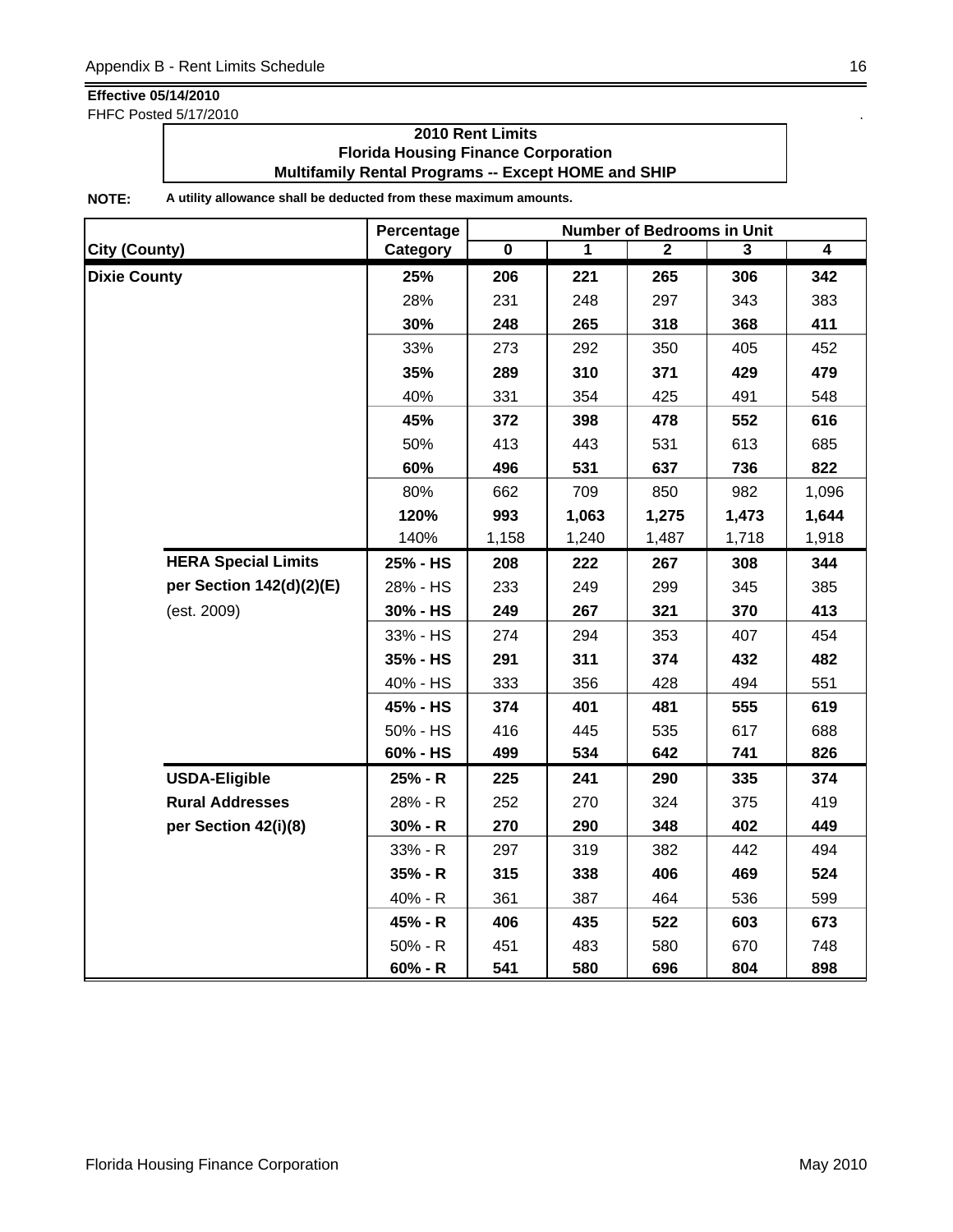FHFC Posted 5/17/2010 .

### **2010 Rent Limits Florida Housing Finance Corporation Multifamily Rental Programs -- Except HOME and SHIP**

|                        | Percentage | <b>Number of Bedrooms in Unit</b> |       |              |       |                         |  |
|------------------------|------------|-----------------------------------|-------|--------------|-------|-------------------------|--|
| <b>City (County)</b>   | Category   | $\mathbf 0$                       | 1     | $\mathbf{2}$ | 3     | $\overline{\mathbf{4}}$ |  |
| <b>Franklin County</b> | 25%        | 206                               | 221   | 265          | 306   | 342                     |  |
|                        | 28%        | 231                               | 248   | 297          | 343   | 383                     |  |
|                        | 30%        | 248                               | 265   | 318          | 368   | 411                     |  |
|                        | 33%        | 273                               | 292   | 350          | 405   | 452                     |  |
|                        | 35%        | 289                               | 310   | 371          | 429   | 479                     |  |
|                        | 40%        | 331                               | 354   | 425          | 491   | 548                     |  |
|                        | 45%        | 372                               | 398   | 478          | 552   | 616                     |  |
|                        | 50%        | 413                               | 443   | 531          | 613   | 685                     |  |
|                        | 60%        | 496                               | 531   | 637          | 736   | 822                     |  |
|                        | 80%        | 662                               | 709   | 850          | 982   | 1,096                   |  |
|                        | 120%       | 993                               | 1,063 | 1,275        | 1,473 | 1,644                   |  |
|                        | 140%       | 1,158                             | 1,240 | 1,487        | 1,718 | 1,918                   |  |
| <b>USDA-Eligible</b>   | 25% - R    | 225                               | 241   | 290          | 335   | 374                     |  |
| <b>Rural Addresses</b> | 28% - R    | 252                               | 270   | 324          | 375   | 419                     |  |
| per Section 42(i)(8)   | $30% - R$  | 270                               | 290   | 348          | 402   | 449                     |  |
|                        | 33% - R    | 297                               | 319   | 382          | 442   | 494                     |  |
|                        | $35% - R$  | 315                               | 338   | 406          | 469   | 524                     |  |
|                        | 40% - R    | 361                               | 387   | 464          | 536   | 599                     |  |
|                        | 45% - R    | 406                               | 435   | 522          | 603   | 673                     |  |
|                        | $50% - R$  | 451                               | 483   | 580          | 670   | 748                     |  |
|                        | $60% - R$  | 541                               | 580   | 696          | 804   | 898                     |  |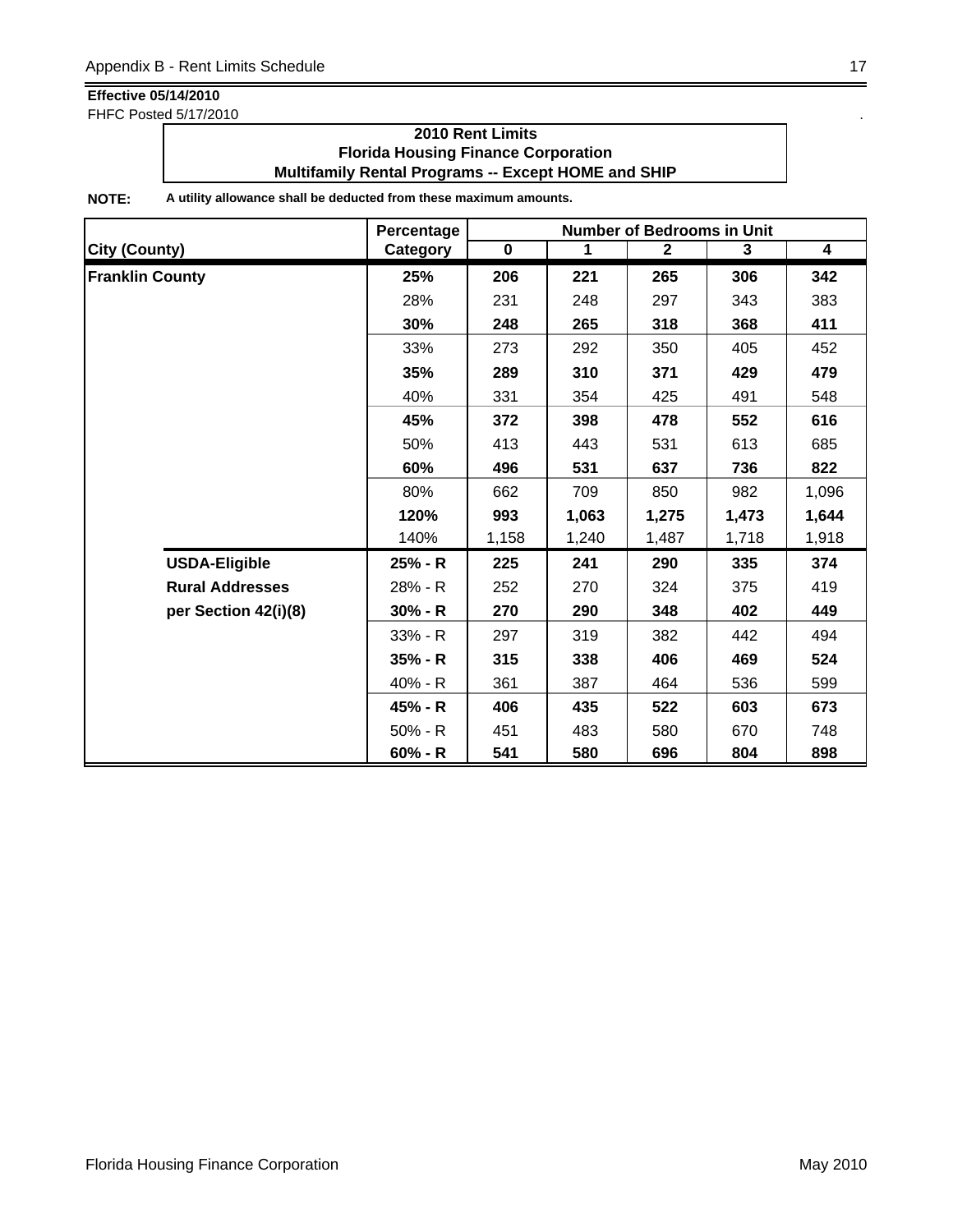FHFC Posted 5/17/2010 .

### **2010 Rent Limits Florida Housing Finance Corporation Multifamily Rental Programs -- Except HOME and SHIP**

|                        | Percentage | <b>Number of Bedrooms in Unit</b> |       |              |       |                         |  |
|------------------------|------------|-----------------------------------|-------|--------------|-------|-------------------------|--|
| <b>City (County)</b>   | Category   | $\mathbf 0$                       | 1     | $\mathbf{2}$ | 3     | $\overline{\mathbf{4}}$ |  |
| <b>Glades County</b>   | 25%        | 206                               | 221   | 265          | 306   | 342                     |  |
|                        | 28%        | 231                               | 248   | 297          | 343   | 383                     |  |
|                        | 30%        | 248                               | 265   | 318          | 368   | 411                     |  |
|                        | 33%        | 273                               | 292   | 350          | 405   | 452                     |  |
|                        | 35%        | 289                               | 310   | 371          | 429   | 479                     |  |
|                        | 40%        | 331                               | 354   | 425          | 491   | 548                     |  |
|                        | 45%        | 372                               | 398   | 478          | 552   | 616                     |  |
|                        | 50%        | 413                               | 443   | 531          | 613   | 685                     |  |
|                        | 60%        | 496                               | 531   | 637          | 736   | 822                     |  |
|                        | 80%        | 662                               | 709   | 850          | 982   | 1,096                   |  |
|                        | 120%       | 993                               | 1,063 | 1,275        | 1,473 | 1,644                   |  |
|                        | 140%       | 1,158                             | 1,240 | 1,487        | 1,718 | 1,918                   |  |
| <b>USDA-Eligible</b>   | 25% - R    | 225                               | 241   | 290          | 335   | 374                     |  |
| <b>Rural Addresses</b> | 28% - R    | 252                               | 270   | 324          | 375   | 419                     |  |
| per Section 42(i)(8)   | $30% - R$  | 270                               | 290   | 348          | 402   | 449                     |  |
|                        | 33% - R    | 297                               | 319   | 382          | 442   | 494                     |  |
|                        | $35% - R$  | 315                               | 338   | 406          | 469   | 524                     |  |
|                        | 40% - R    | 361                               | 387   | 464          | 536   | 599                     |  |
|                        | 45% - R    | 406                               | 435   | 522          | 603   | 673                     |  |
|                        | $50% - R$  | 451                               | 483   | 580          | 670   | 748                     |  |
|                        | $60% - R$  | 541                               | 580   | 696          | 804   | 898                     |  |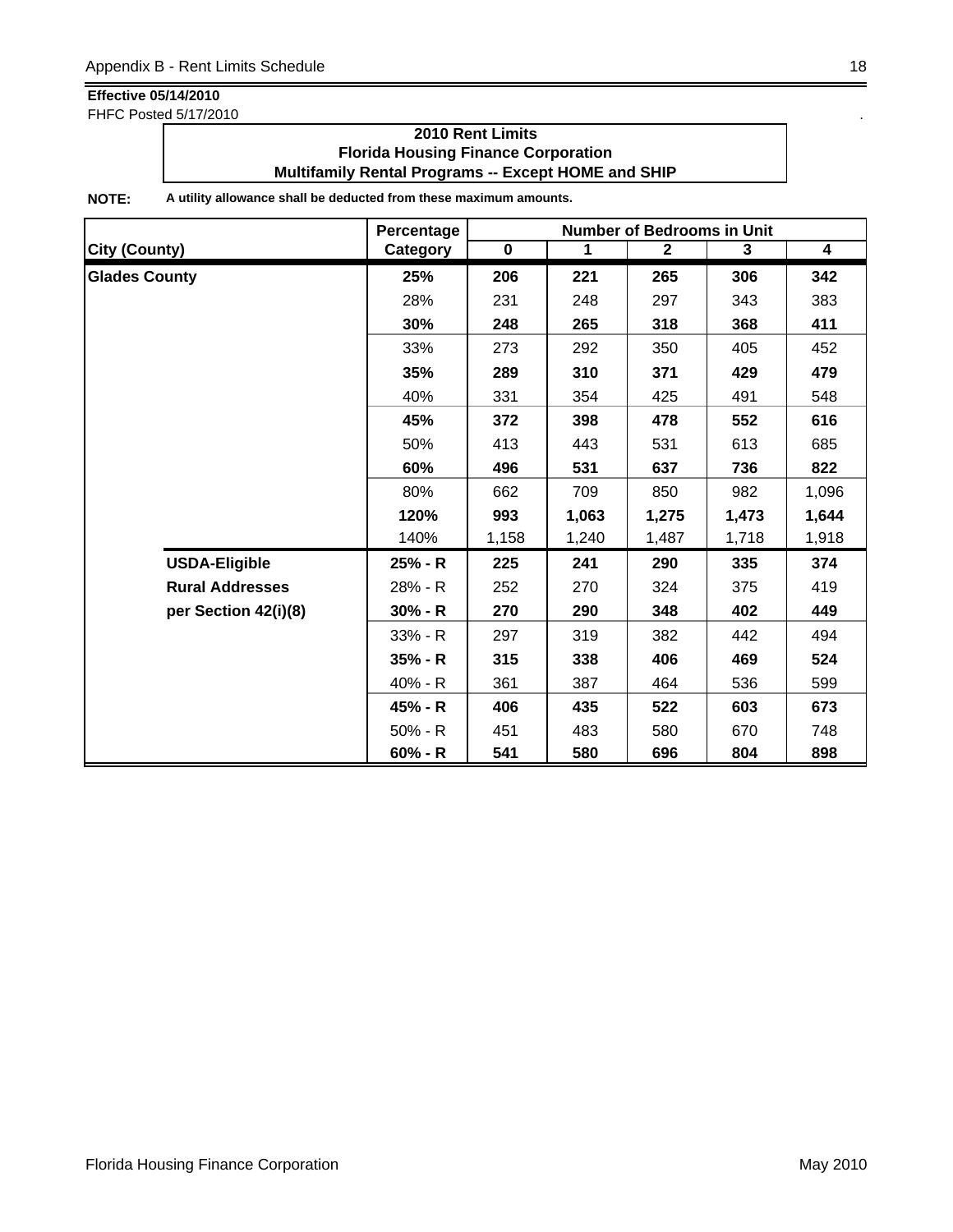FHFC Posted 5/17/2010 .

### **2010 Rent Limits Florida Housing Finance Corporation Multifamily Rental Programs -- Except HOME and SHIP**

|                            | Percentage | <b>Number of Bedrooms in Unit</b> |       |              |       |       |  |
|----------------------------|------------|-----------------------------------|-------|--------------|-------|-------|--|
| <b>City (County)</b>       | Category   | $\mathbf 0$                       | 1     | $\mathbf{2}$ | 3     | 4     |  |
| <b>Gulf County</b>         | 25%        | 207                               | 222   | 266          | 307   | 343   |  |
|                            | 28%        | 232                               | 248   | 298          | 344   | 384   |  |
|                            | 30%        | 249                               | 266   | 319          | 369   | 411   |  |
|                            | 33%        | 273                               | 293   | 351          | 405   | 452   |  |
|                            | 35%        | 290                               | 311   | 372          | 430   | 480   |  |
|                            | 40%        | 332                               | 355   | 426          | 492   | 549   |  |
|                            | 45%        | 373                               | 399   | 479          | 553   | 617   |  |
|                            | 50%        | 415                               | 444   | 532          | 615   | 686   |  |
|                            | 60%        | 498                               | 533   | 639          | 738   | 823   |  |
|                            | 80%        | 664                               | 711   | 852          | 984   | 1,098 |  |
|                            | 120%       | 996                               | 1,066 | 1,278        | 1,476 | 1,647 |  |
|                            | 140%       | 1,162                             | 1,244 | 1,491        | 1,722 | 1,921 |  |
| <b>HERA Special Limits</b> | 25% - HS   | 208                               | 222   | 267          | 308   | 344   |  |
| per Section 142(d)(2)(E)   | 28% - HS   | 233                               | 249   | 299          | 345   | 385   |  |
| (est. 2009)                | 30% - HS   | 249                               | 267   | 321          | 370   | 413   |  |
|                            | 33% - HS   | 274                               | 294   | 353          | 407   | 454   |  |
|                            | 35% - HS   | 291                               | 311   | 374          | 432   | 482   |  |
|                            | 40% - HS   | 333                               | 356   | 428          | 494   | 551   |  |
|                            | 45% - HS   | 374                               | 401   | 481          | 555   | 619   |  |
|                            | 50% - HS   | 416                               | 445   | 535          | 617   | 688   |  |
|                            | 60% - HS   | 499                               | 534   | 642          | 741   | 826   |  |
| <b>USDA-Eligible</b>       | 25% - R    | 225                               | 241   | 290          | 335   | 374   |  |
| <b>Rural Addresses</b>     | 28% - R    | 252                               | 270   | 324          | 375   | 419   |  |
| per Section 42(i)(8)       | $30% - R$  | 270                               | 290   | 348          | 402   | 449   |  |
|                            | 33% - R    | 297                               | 319   | 382          | 442   | 494   |  |
|                            | $35% - R$  | 315                               | 338   | 406          | 469   | 524   |  |
|                            | 40% - R    | 361                               | 387   | 464          | 536   | 599   |  |
|                            | 45% - R    | 406                               | 435   | 522          | 603   | 673   |  |
|                            | $50% - R$  | 451                               | 483   | 580          | 670   | 748   |  |
|                            | $60% - R$  | 541                               | 580   | 696          | 804   | 898   |  |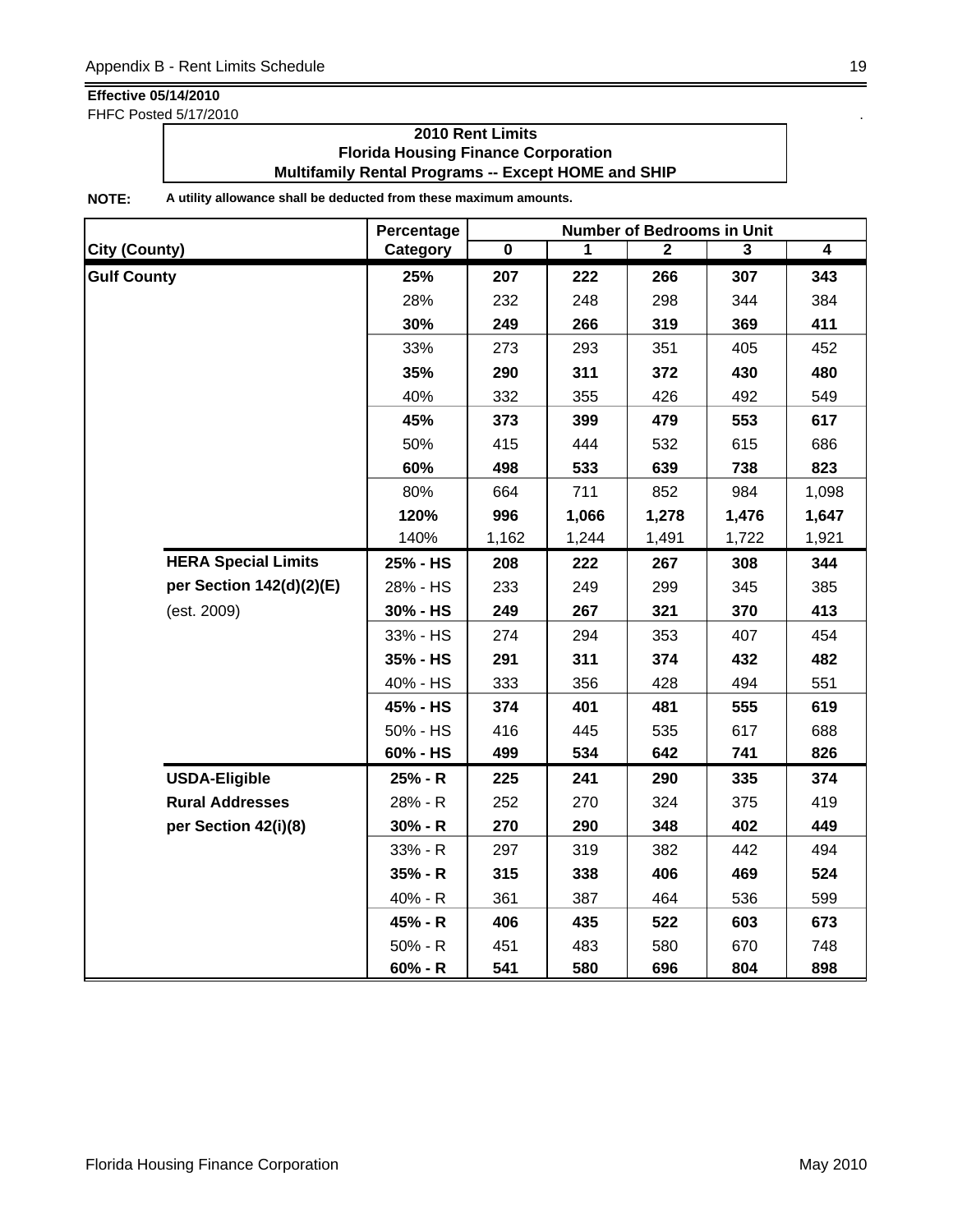FHFC Posted 5/17/2010 .

### **2010 Rent Limits Florida Housing Finance Corporation Multifamily Rental Programs -- Except HOME and SHIP**

|                            | Percentage | <b>Number of Bedrooms in Unit</b> |       |              |       |                |  |
|----------------------------|------------|-----------------------------------|-------|--------------|-------|----------------|--|
| <b>City (County)</b>       | Category   | $\mathbf 0$                       | 1     | $\mathbf{2}$ | 3     | $\overline{4}$ |  |
| <b>Hamilton County</b>     | 25%        | 206                               | 221   | 265          | 306   | 342            |  |
|                            | 28%        | 231                               | 248   | 297          | 343   | 383            |  |
|                            | 30%        | 248                               | 265   | 318          | 368   | 411            |  |
|                            | 33%        | 273                               | 292   | 350          | 405   | 452            |  |
|                            | 35%        | 289                               | 310   | 371          | 429   | 479            |  |
|                            | 40%        | 331                               | 354   | 425          | 491   | 548            |  |
|                            | 45%        | 372                               | 398   | 478          | 552   | 616            |  |
|                            | 50%        | 413                               | 443   | 531          | 613   | 685            |  |
|                            | 60%        | 496                               | 531   | 637          | 736   | 822            |  |
|                            | 80%        | 662                               | 709   | 850          | 982   | 1,096          |  |
|                            | 120%       | 993                               | 1,063 | 1,275        | 1,473 | 1,644          |  |
|                            | 140%       | 1,158                             | 1,240 | 1,487        | 1,718 | 1,918          |  |
| <b>HERA Special Limits</b> | 25% - HS   | 208                               | 223   | 268          | 310   | 345            |  |
| per Section 142(d)(2)(E)   | 28% - HS   | 233                               | 250   | 300          | 347   | 387            |  |
| (est. 2009)                | 30% - HS   | 250                               | 268   | 321          | 372   | 414            |  |
|                            | 33% - HS   | 275                               | 295   | 353          | 409   | 456            |  |
|                            | 35% - HS   | 292                               | 313   | 375          | 434   | 483            |  |
|                            | 40% - HS   | 334                               | 358   | 429          | 496   | 553            |  |
|                            | 45% - HS   | 375                               | 402   | 482          | 558   | 622            |  |
|                            | 50% - HS   | 417                               | 447   | 536          | 620   | 691            |  |
|                            | 60% - HS   | 501                               | 537   | 643          | 744   | 829            |  |
| <b>USDA-Eligible</b>       | 25% - R    | 225                               | 241   | 290          | 335   | 374            |  |
| <b>Rural Addresses</b>     | 28% - R    | 252                               | 270   | 324          | 375   | 419            |  |
| per Section 42(i)(8)       | $30% - R$  | 270                               | 290   | 348          | 402   | 449            |  |
|                            | 33% - R    | 297                               | 319   | 382          | 442   | 494            |  |
|                            | $35% - R$  | 315                               | 338   | 406          | 469   | 524            |  |
|                            | 40% - R    | 361                               | 387   | 464          | 536   | 599            |  |
|                            | 45% - R    | 406                               | 435   | 522          | 603   | 673            |  |
|                            | $50% - R$  | 451                               | 483   | 580          | 670   | 748            |  |
|                            | $60% - R$  | 541                               | 580   | 696          | 804   | 898            |  |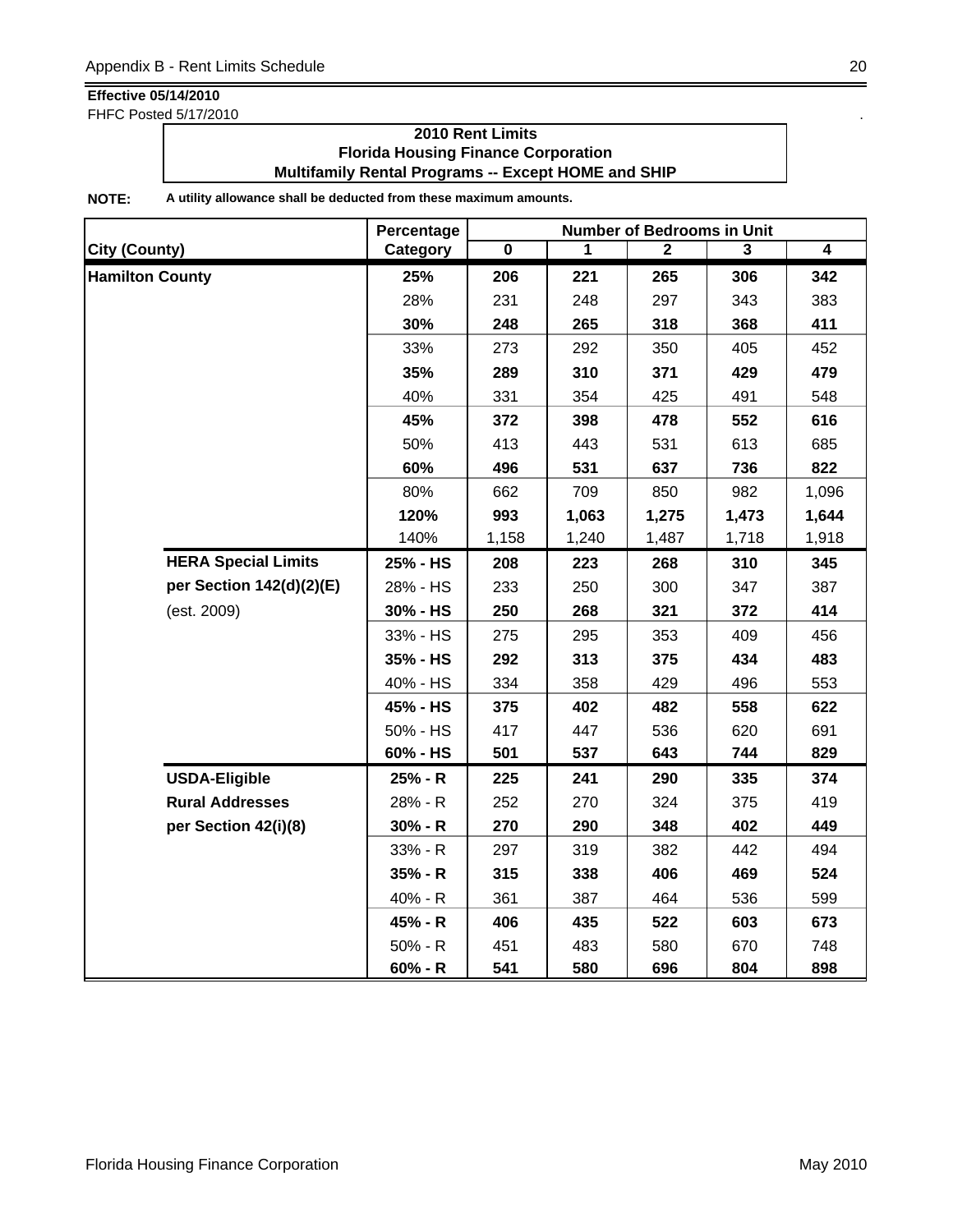FHFC Posted 5/17/2010 .

### **2010 Rent Limits Florida Housing Finance Corporation Multifamily Rental Programs -- Except HOME and SHIP**

|                            | Percentage |             |       | <b>Number of Bedrooms in Unit</b> |       |       |
|----------------------------|------------|-------------|-------|-----------------------------------|-------|-------|
| <b>City (County)</b>       | Category   | $\mathbf 0$ | 1     | $\mathbf{2}$                      | 3     | 4     |
| <b>Hardee County</b>       | 25%        | 206         | 221   | 265                               | 306   | 342   |
|                            | 28%        | 231         | 248   | 297                               | 343   | 383   |
|                            | 30%        | 248         | 265   | 318                               | 368   | 411   |
|                            | 33%        | 273         | 292   | 350                               | 405   | 452   |
|                            | 35%        | 289         | 310   | 371                               | 429   | 479   |
|                            | 40%        | 331         | 354   | 425                               | 491   | 548   |
|                            | 45%        | 372         | 398   | 478                               | 552   | 616   |
|                            | 50%        | 413         | 443   | 531                               | 613   | 685   |
|                            | 60%        | 496         | 531   | 637                               | 736   | 822   |
|                            | 80%        | 662         | 709   | 850                               | 982   | 1,096 |
|                            | 120%       | 993         | 1,063 | 1,275                             | 1,473 | 1,644 |
|                            | 140%       | 1,158       | 1,240 | 1,487                             | 1,718 | 1,918 |
| <b>HERA Special Limits</b> | 25% - HS   | 208         | 223   | 268                               | 310   | 345   |
| per Section 142(d)(2)(E)   | 28% - HS   | 233         | 250   | 300                               | 347   | 387   |
| (est. 2009)                | 30% - HS   | 250         | 268   | 321                               | 372   | 414   |
|                            | 33% - HS   | 275         | 295   | 353                               | 409   | 456   |
|                            | 35% - HS   | 292         | 313   | 375                               | 434   | 483   |
|                            | 40% - HS   | 334         | 358   | 429                               | 496   | 553   |
|                            | 45% - HS   | 375         | 402   | 482                               | 558   | 622   |
|                            | 50% - HS   | 417         | 447   | 536                               | 620   | 691   |
|                            | 60% - HS   | 501         | 537   | 643                               | 744   | 829   |
| <b>USDA-Eligible</b>       | 25% - R    | 225         | 241   | 290                               | 335   | 374   |
| <b>Rural Addresses</b>     | 28% - R    | 252         | 270   | 324                               | 375   | 419   |
| per Section 42(i)(8)       | $30% - R$  | 270         | 290   | 348                               | 402   | 449   |
|                            | 33% - R    | 297         | 319   | 382                               | 442   | 494   |
|                            | $35% - R$  | 315         | 338   | 406                               | 469   | 524   |
|                            | 40% - R    | 361         | 387   | 464                               | 536   | 599   |
|                            | 45% - R    | 406         | 435   | 522                               | 603   | 673   |
|                            | $50% - R$  | 451         | 483   | 580                               | 670   | 748   |
|                            | $60% - R$  | 541         | 580   | 696                               | 804   | 898   |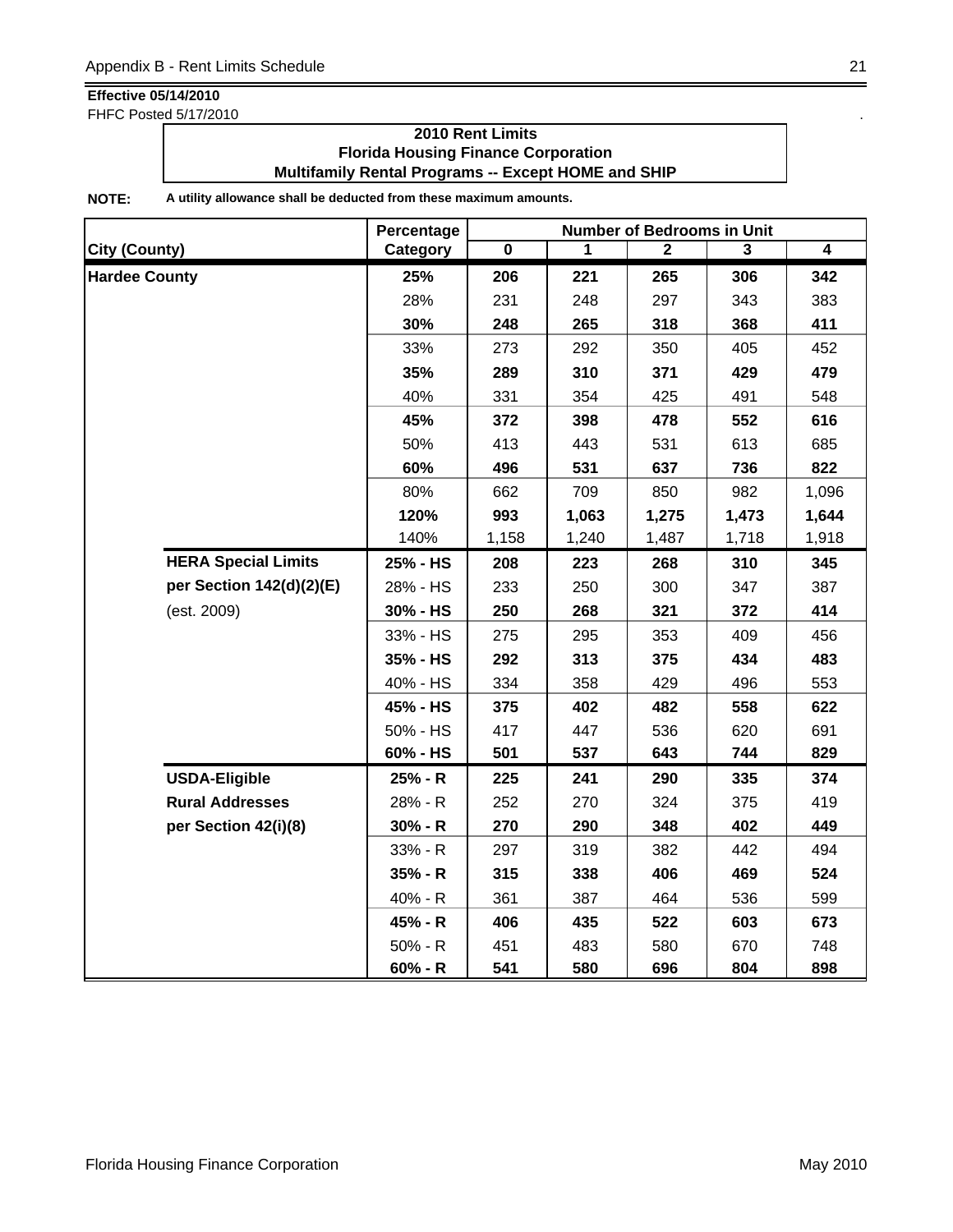FHFC Posted 5/17/2010 .

### **2010 Rent Limits Florida Housing Finance Corporation Multifamily Rental Programs -- Except HOME and SHIP**

|                            | Percentage | <b>Number of Bedrooms in Unit</b> |       |              |       |                |  |
|----------------------------|------------|-----------------------------------|-------|--------------|-------|----------------|--|
| <b>City (County)</b>       | Category   | $\mathbf 0$                       | 1     | $\mathbf{2}$ | 3     | $\overline{4}$ |  |
| <b>Hendry County</b>       | 25%        | 206                               | 221   | 265          | 306   | 342            |  |
|                            | 28%        | 231                               | 248   | 297          | 343   | 383            |  |
|                            | 30%        | 248                               | 265   | 318          | 368   | 411            |  |
|                            | 33%        | 273                               | 292   | 350          | 405   | 452            |  |
|                            | 35%        | 289                               | 310   | 371          | 429   | 479            |  |
|                            | 40%        | 331                               | 354   | 425          | 491   | 548            |  |
|                            | 45%        | 372                               | 398   | 478          | 552   | 616            |  |
|                            | 50%        | 413                               | 443   | 531          | 613   | 685            |  |
|                            | 60%        | 496                               | 531   | 637          | 736   | 822            |  |
|                            | 80%        | 662                               | 709   | 850          | 982   | 1,096          |  |
|                            | 120%       | 993                               | 1,063 | 1,275        | 1,473 | 1,644          |  |
|                            | 140%       | 1,158                             | 1,240 | 1,487        | 1,718 | 1,918          |  |
| <b>HERA Special Limits</b> | 25% - HS   | 207                               | 222   | 266          | 308   | 343            |  |
| per Section 142(d)(2)(E)   | 28% - HS   | 232                               | 248   | 298          | 345   | 385            |  |
| (est. 2009)                | 30% - HS   | 249                               | 266   | 320          | 369   | 412            |  |
|                            | 33% - HS   | 273                               | 293   | 352          | 406   | 453            |  |
|                            | 35% - HS   | 290                               | 311   | 373          | 431   | 481            |  |
|                            | 40% - HS   | 332                               | 355   | 427          | 493   | 550            |  |
|                            | 45% - HS   | 373                               | 399   | 480          | 554   | 618            |  |
|                            | 50% - HS   | 415                               | 444   | 533          | 616   | 687            |  |
|                            | 60% - HS   | 498                               | 533   | 640          | 739   | 825            |  |
| <b>USDA-Eligible</b>       | 25% - R    | 225                               | 241   | 290          | 335   | 374            |  |
| <b>Rural Addresses</b>     | 28% - R    | 252                               | 270   | 324          | 375   | 419            |  |
| per Section 42(i)(8)       | $30% - R$  | 270                               | 290   | 348          | 402   | 449            |  |
|                            | 33% - R    | 297                               | 319   | 382          | 442   | 494            |  |
|                            | $35% - R$  | 315                               | 338   | 406          | 469   | 524            |  |
|                            | 40% - R    | 361                               | 387   | 464          | 536   | 599            |  |
|                            | 45% - R    | 406                               | 435   | 522          | 603   | 673            |  |
|                            | $50% - R$  | 451                               | 483   | 580          | 670   | 748            |  |
|                            | $60% - R$  | 541                               | 580   | 696          | 804   | 898            |  |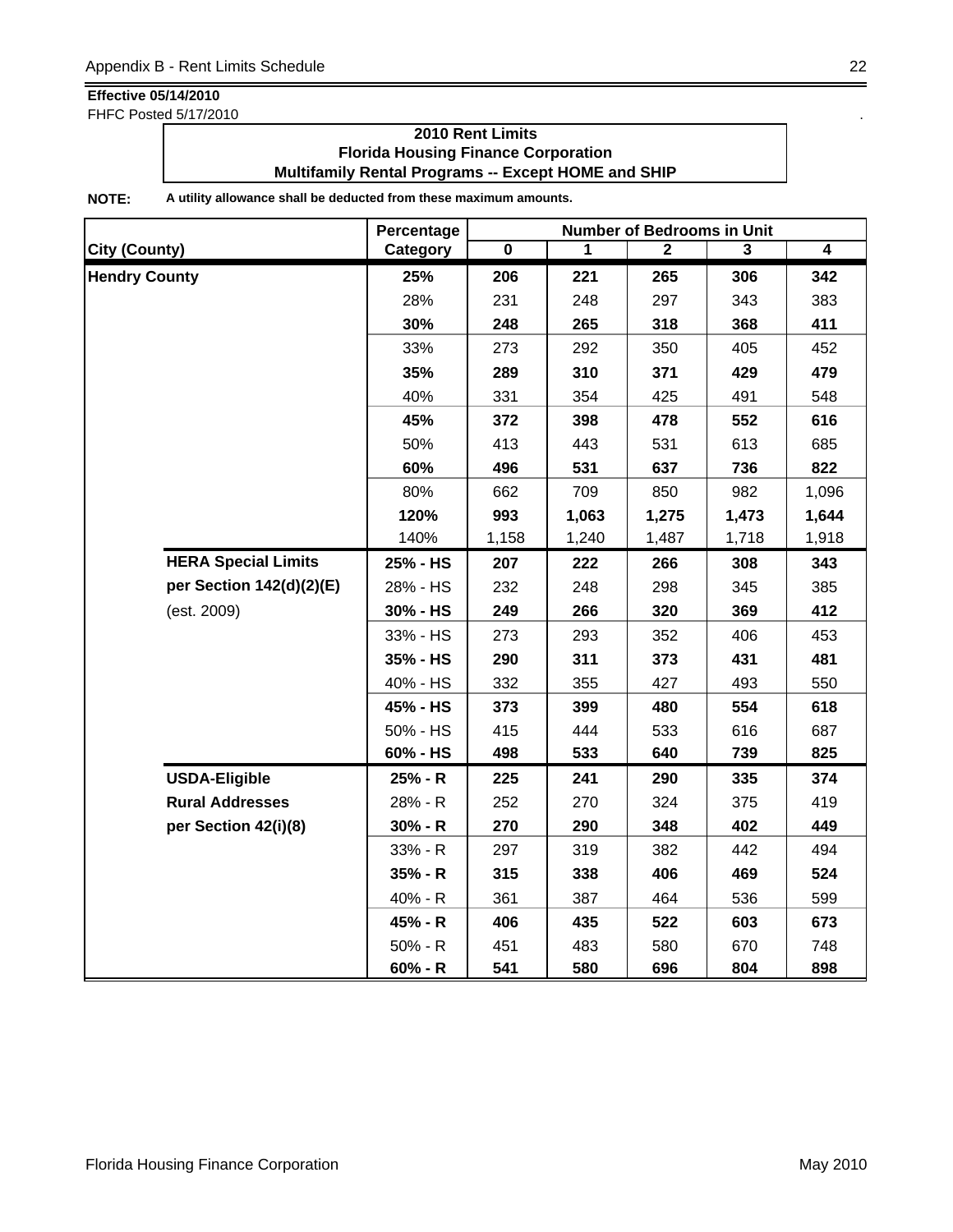FHFC Posted 5/17/2010 .

### **2010 Rent Limits Florida Housing Finance Corporation Multifamily Rental Programs -- Except HOME and SHIP**

|                            | Percentage | <b>Number of Bedrooms in Unit</b> |       |              |       |       |  |
|----------------------------|------------|-----------------------------------|-------|--------------|-------|-------|--|
| <b>City (County)</b>       | Category   | 0                                 | 1     | $\mathbf{2}$ | 3     | 4     |  |
| <b>Highlands County</b>    | 25%        | 206                               | 221   | 265          | 306   | 342   |  |
|                            | 28%        | 231                               | 248   | 297          | 343   | 383   |  |
|                            | 30%        | 248                               | 265   | 318          | 368   | 411   |  |
|                            | 33%        | 273                               | 292   | 350          | 405   | 452   |  |
|                            | 35%        | 289                               | 310   | 371          | 429   | 479   |  |
|                            | 40%        | 331                               | 354   | 425          | 491   | 548   |  |
|                            | 45%        | 372                               | 398   | 478          | 552   | 616   |  |
|                            | 50%        | 413                               | 443   | 531          | 613   | 685   |  |
|                            | 60%        | 496                               | 531   | 637          | 736   | 822   |  |
|                            | 80%        | 662                               | 709   | 850          | 982   | 1,096 |  |
|                            | 120%       | 993                               | 1,063 | 1,275        | 1,473 | 1,644 |  |
|                            | 140%       | 1,158                             | 1,240 | 1,487        | 1,718 | 1,918 |  |
| <b>HERA Special Limits</b> | 25% - HS   | 214                               | 229   | 275          | 318   | 355   |  |
| per Section 142(d)(2)(E)   | 28% - HS   | 240                               | 257   | 308          | 356   | 397   |  |
| (est. 2009)                | 30% - HS   | 257                               | 275   | 330          | 382   | 426   |  |
|                            | 33% - HS   | 282                               | 303   | 363          | 420   | 468   |  |
|                            | 35% - HS   | 300                               | 321   | 385          | 445   | 497   |  |
|                            | 40% - HS   | 343                               | 367   | 441          | 509   | 568   |  |
|                            | 45% - HS   | 385                               | 413   | 496          | 573   | 639   |  |
|                            | 50% - HS   | 428                               | 459   | 551          | 636   | 710   |  |
|                            | 60% - HS   | 514                               | 551   | 661          | 764   | 852   |  |
| <b>USDA-Eligible</b>       | 25% - R    | 225                               | 241   | 290          | 335   | 374   |  |
| <b>Rural Addresses</b>     | 28% - R    | 252                               | 270   | 324          | 375   | 419   |  |
| per Section 42(i)(8)       | $30% - R$  | 270                               | 290   | 348          | 402   | 449   |  |
|                            | 33% - R    | 297                               | 319   | 382          | 442   | 494   |  |
|                            | $35% - R$  | 315                               | 338   | 406          | 469   | 524   |  |
|                            | 40% - R    | 361                               | 387   | 464          | 536   | 599   |  |
|                            | 45% - R    | 406                               | 435   | 522          | 603   | 673   |  |
|                            | $50% - R$  | 451                               | 483   | 580          | 670   | 748   |  |
|                            | $60% - R$  | 541                               | 580   | 696          | 804   | 898   |  |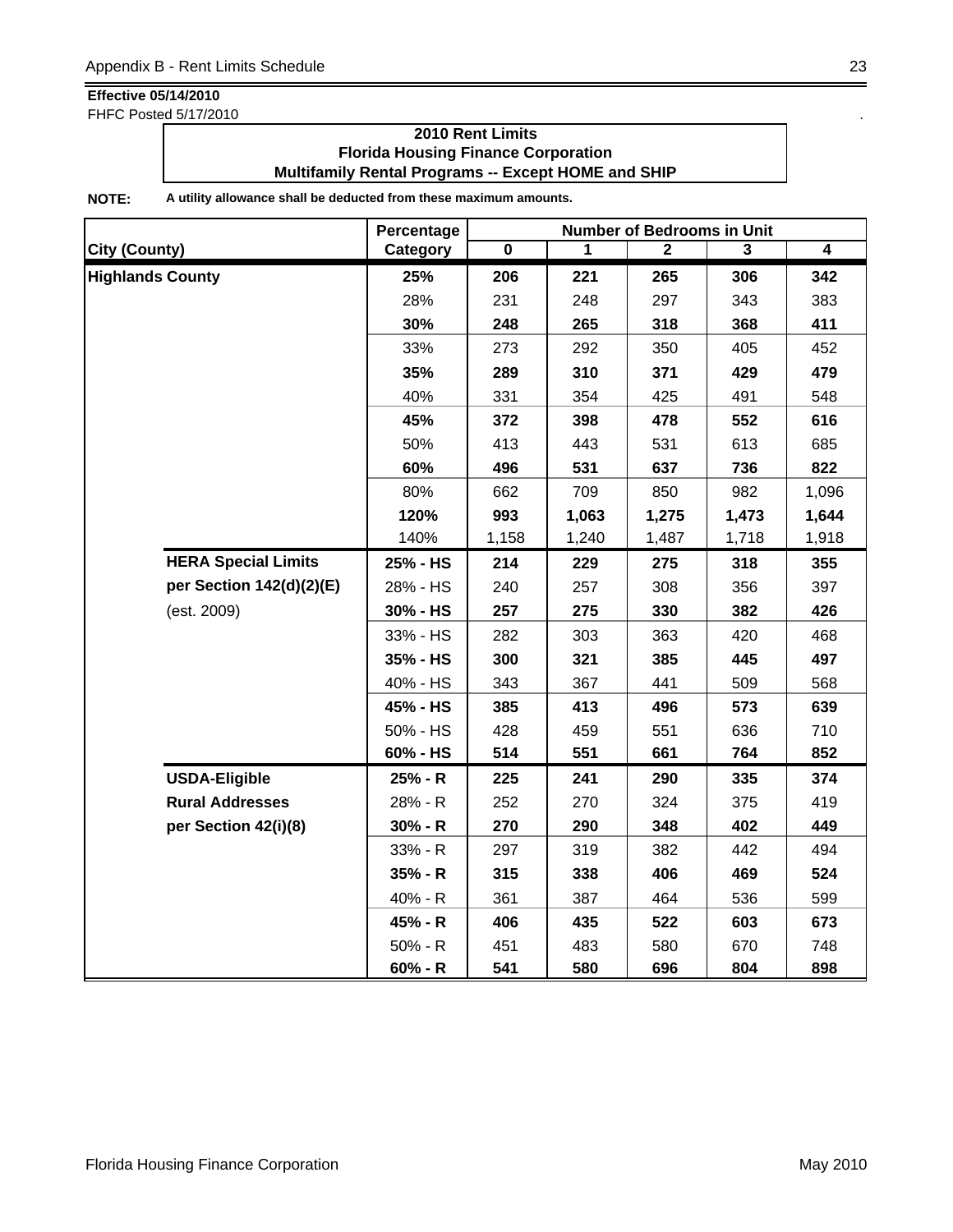FHFC Posted 5/17/2010 .

### **2010 Rent Limits Florida Housing Finance Corporation Multifamily Rental Programs -- Except HOME and SHIP**

|                            | Percentage | <b>Number of Bedrooms in Unit</b> |       |              |       |                |  |
|----------------------------|------------|-----------------------------------|-------|--------------|-------|----------------|--|
| <b>City (County)</b>       | Category   | $\mathbf 0$                       | 1     | $\mathbf{2}$ | 3     | $\overline{4}$ |  |
| <b>Holmes County</b>       | 25%        | 206                               | 221   | 265          | 306   | 342            |  |
|                            | 28%        | 231                               | 248   | 297          | 343   | 383            |  |
|                            | 30%        | 248                               | 265   | 318          | 368   | 411            |  |
|                            | 33%        | 273                               | 292   | 350          | 405   | 452            |  |
|                            | 35%        | 289                               | 310   | 371          | 429   | 479            |  |
|                            | 40%        | 331                               | 354   | 425          | 491   | 548            |  |
|                            | 45%        | 372                               | 398   | 478          | 552   | 616            |  |
|                            | 50%        | 413                               | 443   | 531          | 613   | 685            |  |
|                            | 60%        | 496                               | 531   | 637          | 736   | 822            |  |
|                            | 80%        | 662                               | 709   | 850          | 982   | 1,096          |  |
|                            | 120%       | 993                               | 1,063 | 1,275        | 1,473 | 1,644          |  |
|                            | 140%       | 1,158                             | 1,240 | 1,487        | 1,718 | 1,918          |  |
| <b>HERA Special Limits</b> | 25% - HS   | 206                               | 221   | 266          | 307   | 343            |  |
| per Section 142(d)(2)(E)   | 28% - HS   | 231                               | 248   | 298          | 344   | 384            |  |
| (est. 2009)                | 30% - HS   | 248                               | 265   | 319          | 369   | 411            |  |
|                            | 33% - HS   | 273                               | 292   | 351          | 405   | 452            |  |
|                            | 35% - HS   | 289                               | 310   | 372          | 430   | 480            |  |
|                            | 40% - HS   | 331                               | 354   | 426          | 492   | 549            |  |
|                            | 45% - HS   | 372                               | 398   | 479          | 553   | 617            |  |
|                            | 50% - HS   | 413                               | 443   | 532          | 615   | 686            |  |
|                            | 60% - HS   | 496                               | 531   | 639          | 738   | 823            |  |
| <b>USDA-Eligible</b>       | 25% - R    | 225                               | 241   | 290          | 335   | 374            |  |
| <b>Rural Addresses</b>     | 28% - R    | 252                               | 270   | 324          | 375   | 419            |  |
| per Section 42(i)(8)       | $30% - R$  | 270                               | 290   | 348          | 402   | 449            |  |
|                            | 33% - R    | 297                               | 319   | 382          | 442   | 494            |  |
|                            | $35% - R$  | 315                               | 338   | 406          | 469   | 524            |  |
|                            | 40% - R    | 361                               | 387   | 464          | 536   | 599            |  |
|                            | 45% - R    | 406                               | 435   | 522          | 603   | 673            |  |
|                            | $50% - R$  | 451                               | 483   | 580          | 670   | 748            |  |
|                            | $60% - R$  | 541                               | 580   | 696          | 804   | 898            |  |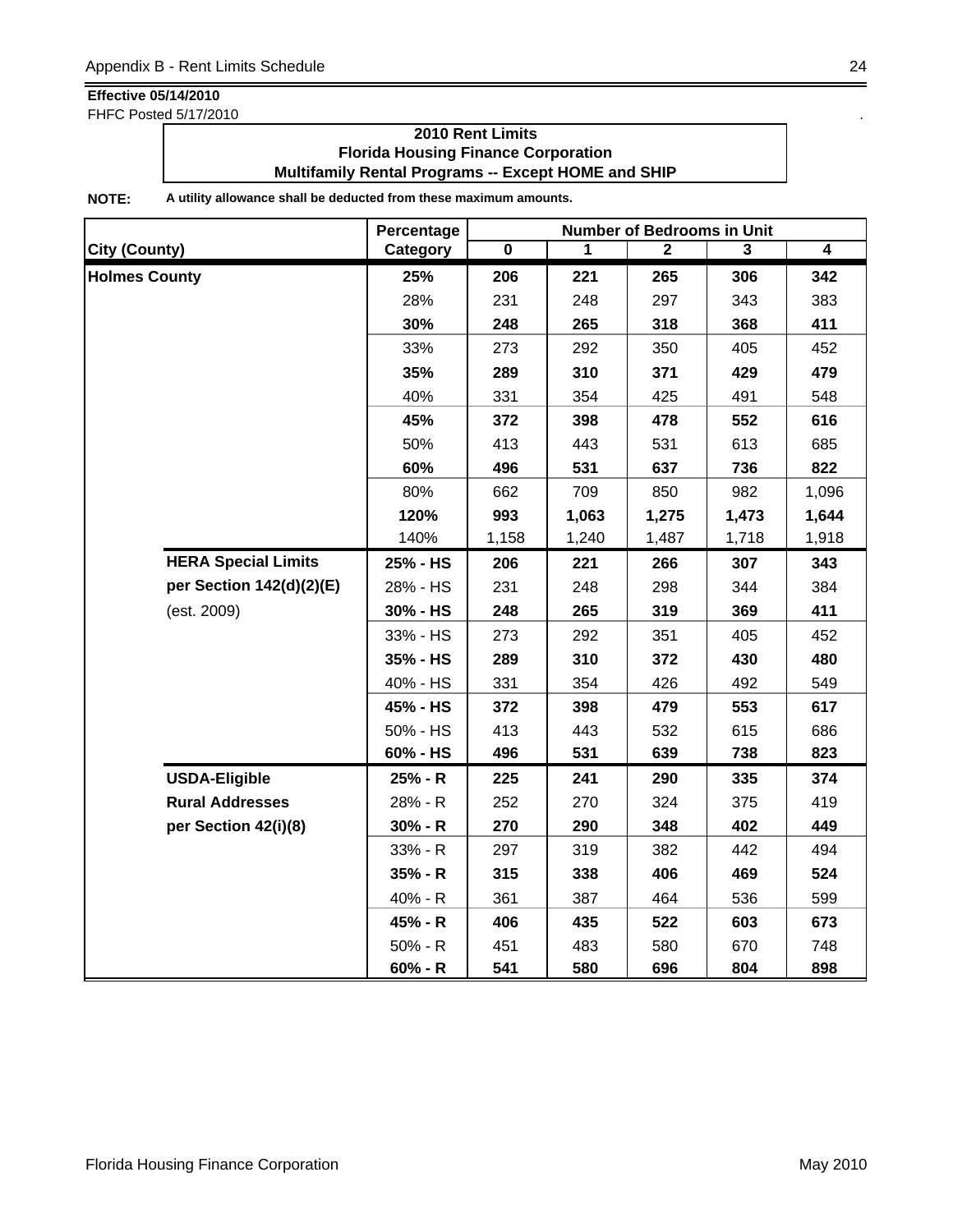FHFC Posted 5/17/2010 .

### **2010 Rent Limits Florida Housing Finance Corporation Multifamily Rental Programs -- Except HOME and SHIP**

|                        | Percentage | <b>Number of Bedrooms in Unit</b> |       |              |       |                         |  |
|------------------------|------------|-----------------------------------|-------|--------------|-------|-------------------------|--|
| <b>City (County)</b>   | Category   | $\mathbf 0$                       | 1     | $\mathbf{2}$ | 3     | $\overline{\mathbf{4}}$ |  |
| <b>Jackson County</b>  | 25%        | 207                               | 222   | 266          | 308   | 343                     |  |
|                        | 28%        | 232                               | 249   | 298          | 345   | 385                     |  |
|                        | 30%        | 249                               | 267   | 320          | 369   | 412                     |  |
|                        | 33%        | 273                               | 293   | 352          | 406   | 453                     |  |
|                        | 35%        | 290                               | 311   | 373          | 431   | 481                     |  |
|                        | 40%        | 332                               | 356   | 427          | 493   | 550                     |  |
|                        | 45%        | 373                               | 400   | 480          | 554   | 618                     |  |
|                        | 50%        | 415                               | 445   | 533          | 616   | 687                     |  |
|                        | 60%        | 498                               | 534   | 640          | 739   | 825                     |  |
|                        | 80%        | 664                               | 712   | 854          | 986   | 1,100                   |  |
|                        | 120%       | 996                               | 1,068 | 1,281        | 1,479 | 1,650                   |  |
|                        | 140%       | 1,162                             | 1,246 | 1,494        | 1,725 | 1,925                   |  |
| <b>USDA-Eligible</b>   | 25% - R    | 225                               | 241   | 290          | 335   | 374                     |  |
| <b>Rural Addresses</b> | 28% - R    | 252                               | 270   | 324          | 375   | 419                     |  |
| per Section 42(i)(8)   | $30% - R$  | 270                               | 290   | 348          | 402   | 449                     |  |
|                        | 33% - R    | 297                               | 319   | 382          | 442   | 494                     |  |
|                        | $35% - R$  | 315                               | 338   | 406          | 469   | 524                     |  |
|                        | 40% - R    | 361                               | 387   | 464          | 536   | 599                     |  |
|                        | 45% - R    | 406                               | 435   | 522          | 603   | 673                     |  |
|                        | $50% - R$  | 451                               | 483   | 580          | 670   | 748                     |  |
|                        | $60% - R$  | 541                               | 580   | 696          | 804   | 898                     |  |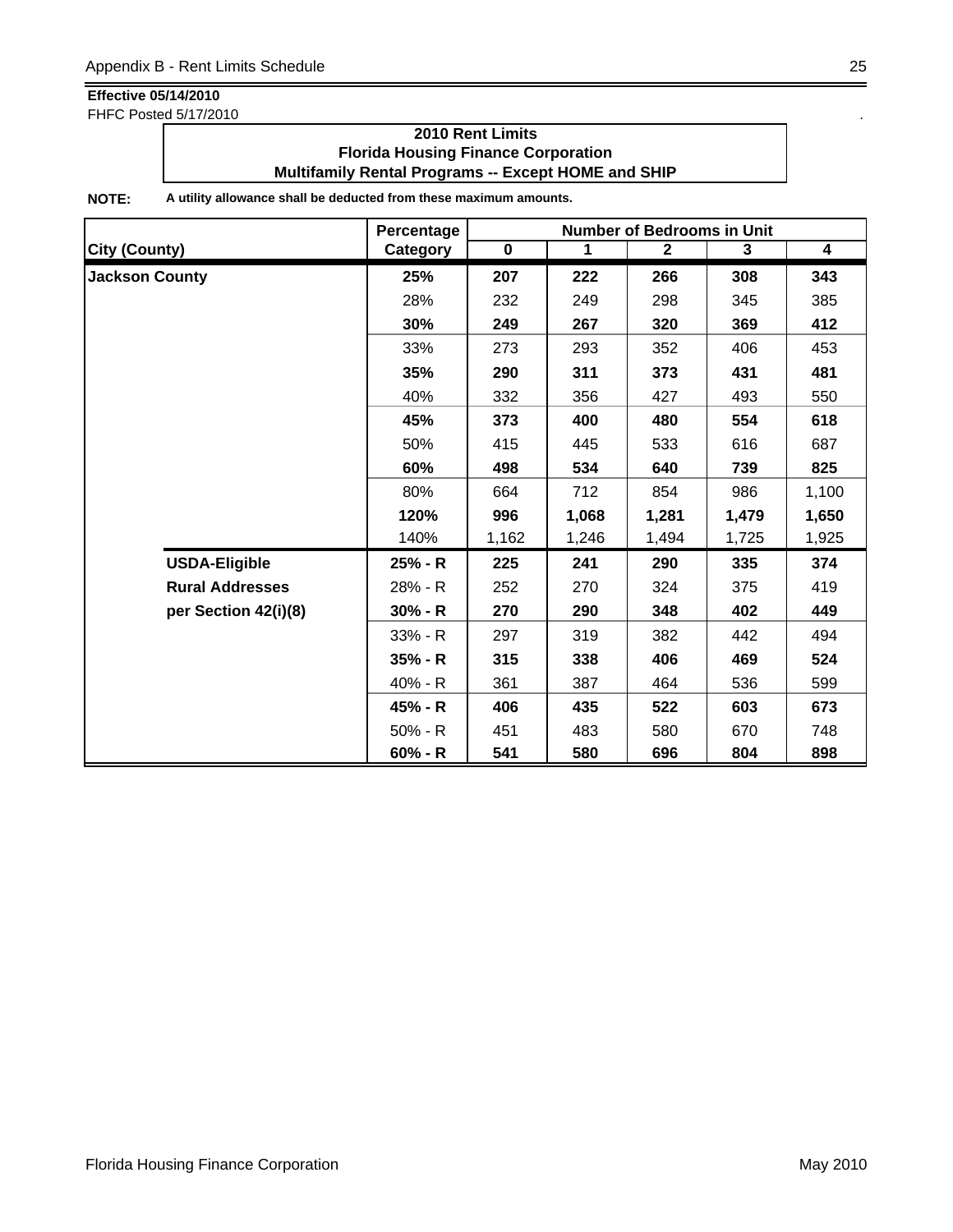FHFC Posted 5/17/2010 .

### **2010 Rent Limits Florida Housing Finance Corporation Multifamily Rental Programs -- Except HOME and SHIP**

|                         | Percentage | <b>Number of Bedrooms in Unit</b> |             |              |       |                         |  |
|-------------------------|------------|-----------------------------------|-------------|--------------|-------|-------------------------|--|
| <b>City (County)</b>    | Category   | $\mathbf 0$                       | $\mathbf 1$ | $\mathbf{2}$ | 3     | $\overline{\mathbf{4}}$ |  |
| <b>Lafayette County</b> | 25%        | 206                               | 221         | 265          | 306   | 342                     |  |
|                         | 28%        | 231                               | 248         | 297          | 343   | 383                     |  |
|                         | 30%        | 248                               | 265         | 318          | 368   | 411                     |  |
|                         | 33%        | 273                               | 292         | 350          | 405   | 452                     |  |
|                         | 35%        | 289                               | 310         | 371          | 429   | 479                     |  |
|                         | 40%        | 331                               | 354         | 425          | 491   | 548                     |  |
|                         | 45%        | 372                               | 398         | 478          | 552   | 616                     |  |
|                         | 50%        | 413                               | 443         | 531          | 613   | 685                     |  |
|                         | 60%        | 496                               | 531         | 637          | 736   | 822                     |  |
|                         | 80%        | 662                               | 709         | 850          | 982   | 1,096                   |  |
|                         | 120%       | 993                               | 1,063       | 1,275        | 1,473 | 1,644                   |  |
|                         | 140%       | 1,158                             | 1,240       | 1,487        | 1,718 | 1,918                   |  |
| <b>USDA-Eligible</b>    | 25% - R    | 225                               | 241         | 290          | 335   | 374                     |  |
| <b>Rural Addresses</b>  | 28% - R    | 252                               | 270         | 324          | 375   | 419                     |  |
| per Section 42(i)(8)    | $30% - R$  | 270                               | 290         | 348          | 402   | 449                     |  |
|                         | $33% - R$  | 297                               | 319         | 382          | 442   | 494                     |  |
|                         | $35% - R$  | 315                               | 338         | 406          | 469   | 524                     |  |
|                         | 40% - R    | 361                               | 387         | 464          | 536   | 599                     |  |
|                         | 45% - R    | 406                               | 435         | 522          | 603   | 673                     |  |
|                         | $50% - R$  | 451                               | 483         | 580          | 670   | 748                     |  |
|                         | $60% - R$  | 541                               | 580         | 696          | 804   | 898                     |  |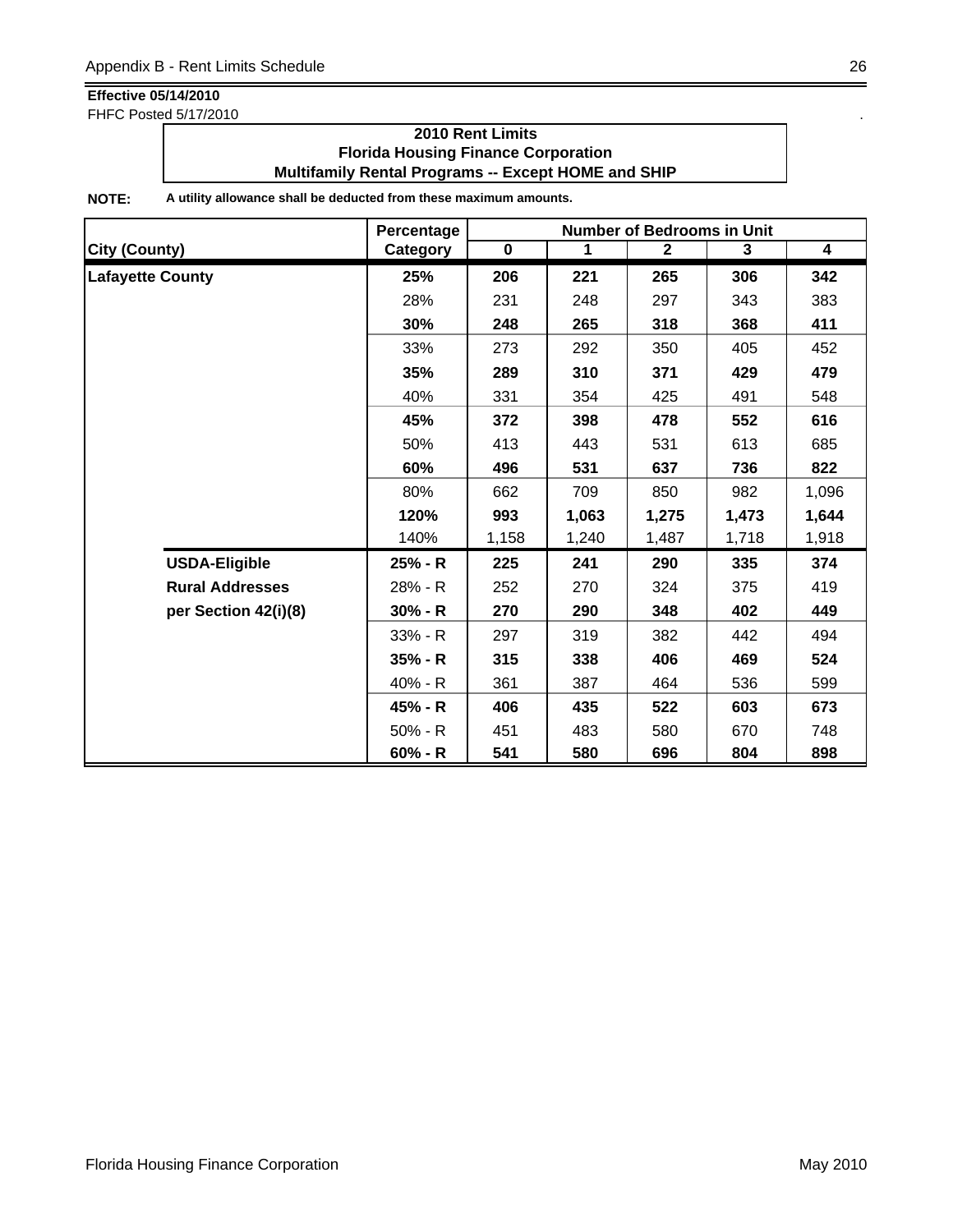FHFC Posted 5/17/2010 .

### **2010 Rent Limits Florida Housing Finance Corporation Multifamily Rental Programs -- Except HOME and SHIP**

|                        |                            | Percentage |             |       | <b>Number of Bedrooms in Unit</b> |       |       |
|------------------------|----------------------------|------------|-------------|-------|-----------------------------------|-------|-------|
| <b>City (County)</b>   |                            | Category   | $\mathbf 0$ | 1     | $\mathbf{2}$                      | 3     | 4     |
| <b>Levy County</b>     |                            | 25%        | 206         | 221   | 265                               | 306   | 342   |
|                        |                            | 28%        | 231         | 248   | 297                               | 343   | 383   |
|                        |                            | 30%        | 248         | 265   | 318                               | 368   | 411   |
|                        |                            | 33%        | 273         | 292   | 350                               | 405   | 452   |
|                        |                            | 35%        | 289         | 310   | 371                               | 429   | 479   |
|                        |                            | 40%        | 331         | 354   | 425                               | 491   | 548   |
|                        |                            | 45%        | 372         | 398   | 478                               | 552   | 616   |
|                        |                            | 50%        | 413         | 443   | 531                               | 613   | 685   |
|                        |                            | 60%        | 496         | 531   | 637                               | 736   | 822   |
|                        |                            | 80%        | 662         | 709   | 850                               | 982   | 1,096 |
|                        |                            | 120%       | 993         | 1,063 | 1,275                             | 1,473 | 1,644 |
|                        |                            | 140%       | 1,158       | 1,240 | 1,487                             | 1,718 | 1,918 |
|                        | <b>HERA Special Limits</b> | 25% - HS   | 208         | 222   | 267                               | 308   | 344   |
|                        | per Section 142(d)(2)(E)   | 28% - HS   | 233         | 249   | 299                               | 345   | 385   |
| (est. 2009)            |                            | 30% - HS   | 249         | 267   | 321                               | 370   | 413   |
|                        |                            | 33% - HS   | 274         | 294   | 353                               | 407   | 454   |
|                        |                            | 35% - HS   | 291         | 311   | 374                               | 432   | 482   |
|                        |                            | 40% - HS   | 333         | 356   | 428                               | 494   | 551   |
|                        |                            | 45% - HS   | 374         | 401   | 481                               | 555   | 619   |
|                        |                            | 50% - HS   | 416         | 445   | 535                               | 617   | 688   |
|                        |                            | 60% - HS   | 499         | 534   | 642                               | 741   | 826   |
| <b>USDA-Eligible</b>   |                            | 25% - R    | 225         | 241   | 290                               | 335   | 374   |
| <b>Rural Addresses</b> |                            | 28% - R    | 252         | 270   | 324                               | 375   | 419   |
| per Section 42(i)(8)   |                            | $30% - R$  | 270         | 290   | 348                               | 402   | 449   |
|                        |                            | 33% - R    | 297         | 319   | 382                               | 442   | 494   |
|                        |                            | 35% - R    | 315         | 338   | 406                               | 469   | 524   |
|                        |                            | 40% - R    | 361         | 387   | 464                               | 536   | 599   |
|                        |                            | 45% - R    | 406         | 435   | 522                               | 603   | 673   |
|                        |                            | $50% - R$  | 451         | 483   | 580                               | 670   | 748   |
|                        |                            | 60% - R    | 541         | 580   | 696                               | 804   | 898   |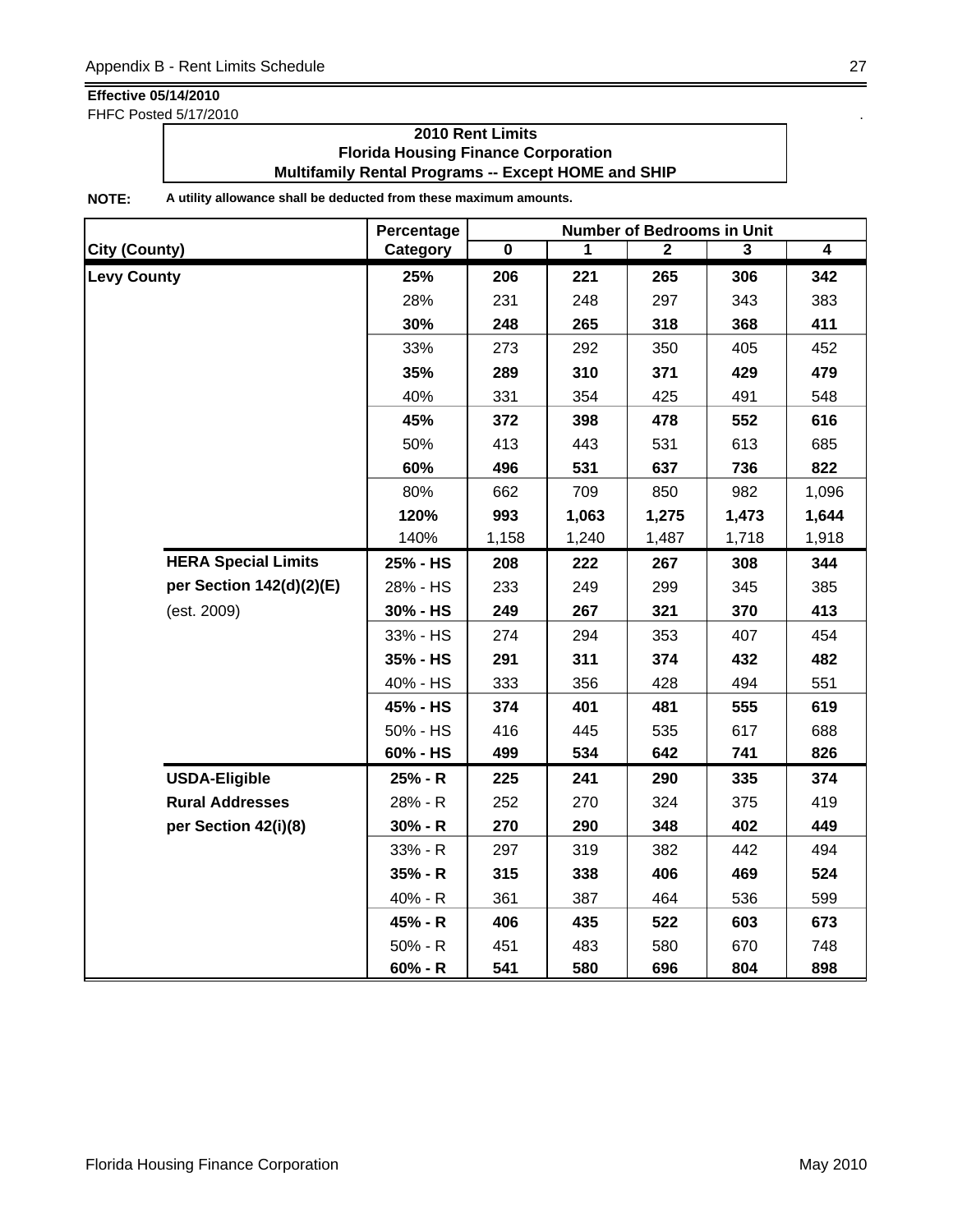FHFC Posted 5/17/2010 .

### **2010 Rent Limits Florida Housing Finance Corporation Multifamily Rental Programs -- Except HOME and SHIP**

|                        | Percentage | <b>Number of Bedrooms in Unit</b> |       |              |       |                         |  |
|------------------------|------------|-----------------------------------|-------|--------------|-------|-------------------------|--|
| <b>City (County)</b>   | Category   | $\mathbf 0$                       | 1     | $\mathbf{2}$ | 3     | $\overline{\mathbf{4}}$ |  |
| <b>Liberty County</b>  | 25%        | 206                               | 221   | 265          | 306   | 342                     |  |
|                        | 28%        | 231                               | 248   | 297          | 343   | 383                     |  |
|                        | 30%        | 248                               | 265   | 318          | 368   | 411                     |  |
|                        | 33%        | 273                               | 292   | 350          | 405   | 452                     |  |
|                        | 35%        | 289                               | 310   | 371          | 429   | 479                     |  |
|                        | 40%        | 331                               | 354   | 425          | 491   | 548                     |  |
|                        | 45%        | 372                               | 398   | 478          | 552   | 616                     |  |
|                        | 50%        | 413                               | 443   | 531          | 613   | 685                     |  |
|                        | 60%        | 496                               | 531   | 637          | 736   | 822                     |  |
|                        | 80%        | 662                               | 709   | 850          | 982   | 1,096                   |  |
|                        | 120%       | 993                               | 1,063 | 1,275        | 1,473 | 1,644                   |  |
|                        | 140%       | 1,158                             | 1,240 | 1,487        | 1,718 | 1,918                   |  |
| <b>USDA-Eligible</b>   | 25% - R    | 225                               | 241   | 290          | 335   | 374                     |  |
| <b>Rural Addresses</b> | 28% - R    | 252                               | 270   | 324          | 375   | 419                     |  |
| per Section 42(i)(8)   | $30% - R$  | 270                               | 290   | 348          | 402   | 449                     |  |
|                        | 33% - R    | 297                               | 319   | 382          | 442   | 494                     |  |
|                        | $35% - R$  | 315                               | 338   | 406          | 469   | 524                     |  |
|                        | 40% - R    | 361                               | 387   | 464          | 536   | 599                     |  |
|                        | 45% - R    | 406                               | 435   | 522          | 603   | 673                     |  |
|                        | $50% - R$  | 451                               | 483   | 580          | 670   | 748                     |  |
|                        | $60% - R$  | 541                               | 580   | 696          | 804   | 898                     |  |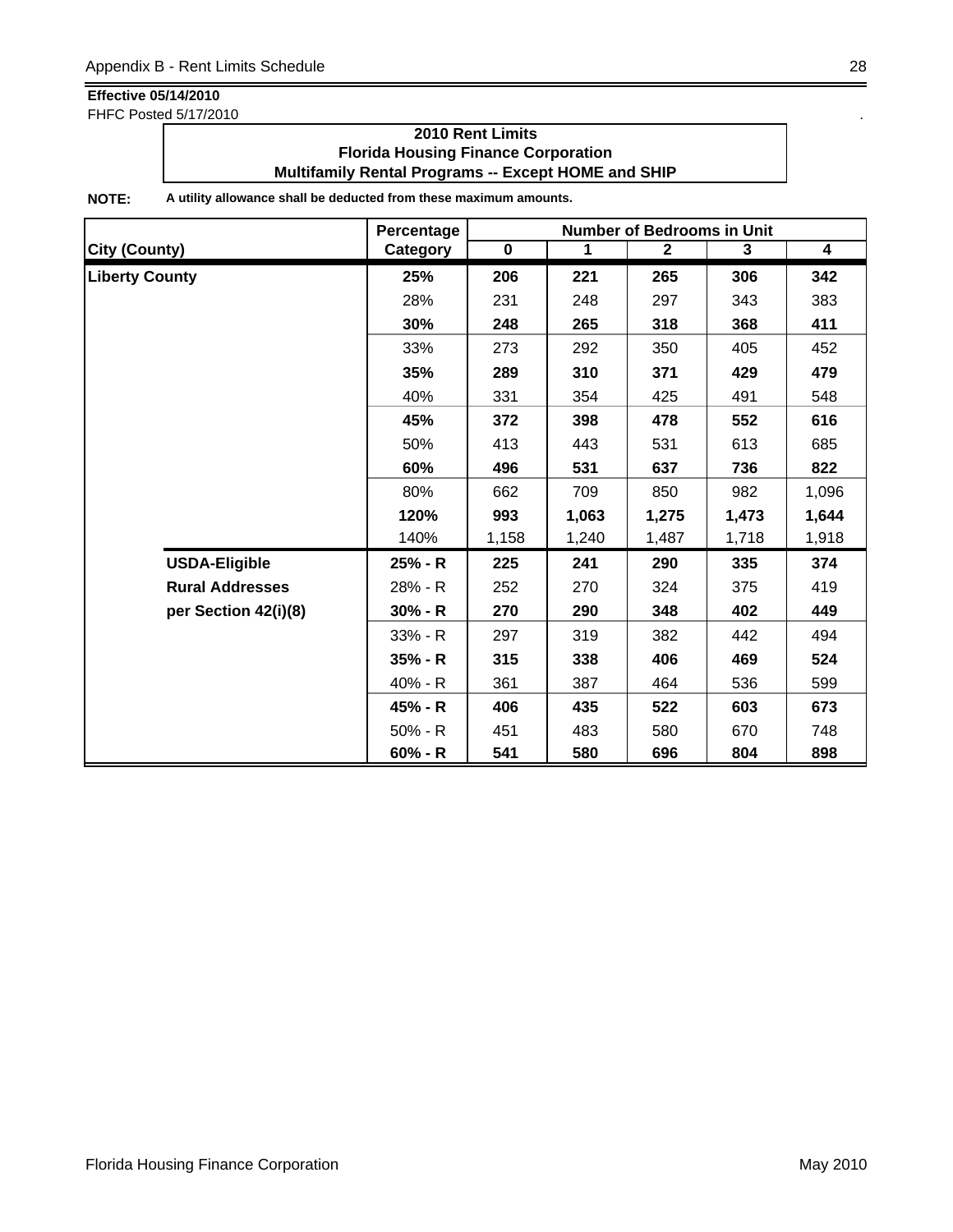FHFC Posted 5/17/2010 .

### **2010 Rent Limits Florida Housing Finance Corporation Multifamily Rental Programs -- Except HOME and SHIP**

|                        | Percentage | <b>Number of Bedrooms in Unit</b> |       |              |       |                         |
|------------------------|------------|-----------------------------------|-------|--------------|-------|-------------------------|
| <b>City (County)</b>   | Category   | $\overline{\mathbf{0}}$           | 1     | $\mathbf{2}$ | 3     | $\overline{\mathbf{4}}$ |
| <b>Madison County</b>  | 25%        | 206                               | 221   | 265          | 306   | 342                     |
|                        | 28%        | 231                               | 248   | 297          | 343   | 383                     |
|                        | 30%        | 248                               | 265   | 318          | 368   | 411                     |
|                        | 33%        | 273                               | 292   | 350          | 405   | 452                     |
|                        | 35%        | 289                               | 310   | 371          | 429   | 479                     |
|                        | 40%        | 331                               | 354   | 425          | 491   | 548                     |
|                        | 45%        | 372                               | 398   | 478          | 552   | 616                     |
|                        | 50%        | 413                               | 443   | 531          | 613   | 685                     |
|                        | 60%        | 496                               | 531   | 637          | 736   | 822                     |
|                        | 80%        | 662                               | 709   | 850          | 982   | 1,096                   |
|                        | 120%       | 993                               | 1,063 | 1,275        | 1,473 | 1,644                   |
|                        | 140%       | 1,158                             | 1,240 | 1,487        | 1,718 | 1,918                   |
| <b>USDA-Eligible</b>   | 25% - R    | 225                               | 241   | 290          | 335   | 374                     |
| <b>Rural Addresses</b> | 28% - R    | 252                               | 270   | 324          | 375   | 419                     |
| per Section 42(i)(8)   | $30% - R$  | 270                               | 290   | 348          | 402   | 449                     |
|                        | 33% - R    | 297                               | 319   | 382          | 442   | 494                     |
|                        | $35% - R$  | 315                               | 338   | 406          | 469   | 524                     |
|                        | 40% - R    | 361                               | 387   | 464          | 536   | 599                     |
|                        | 45% - R    | 406                               | 435   | 522          | 603   | 673                     |
|                        | $50% - R$  | 451                               | 483   | 580          | 670   | 748                     |
|                        | $60% - R$  | 541                               | 580   | 696          | 804   | 898                     |
| <b>Monroe County</b>   | 25%        | 345                               | 370   | 444          | 513   | 572                     |
|                        | 28%        | 387                               | 414   | 497          | 574   | 641                     |
|                        | 30%        | 414                               | 444   | 533          | 615   | 687                     |
|                        | 33%        | 456                               | 488   | 586          | 677   | 755                     |
|                        | 35%        | 483                               | 518   | 622          | 718   | 801                     |
|                        | 40%        | 553                               | 592   | 711          | 821   | 916                     |
|                        | 45%        | 622                               | 666   | 799          | 923   | 1,030                   |
|                        | 50%        | 691                               | 740   | 888          | 1,026 | 1,145                   |
|                        | 60%        | 829                               | 888   | 1,066        | 1,231 | 1,374                   |
|                        | 80%        | 1,106                             | 1,185 | 1,422        | 1,642 | 1,832                   |
|                        | 120%       | 1,659                             | 1,777 | 2,133        | 2,463 | 2,748                   |
|                        | 140%       | 1,935                             | 2,073 | 2,488        | 2,873 | 3,206                   |
|                        | 150%       | 2,073                             | 2,221 | 2,666        | 3,078 | 3,435                   |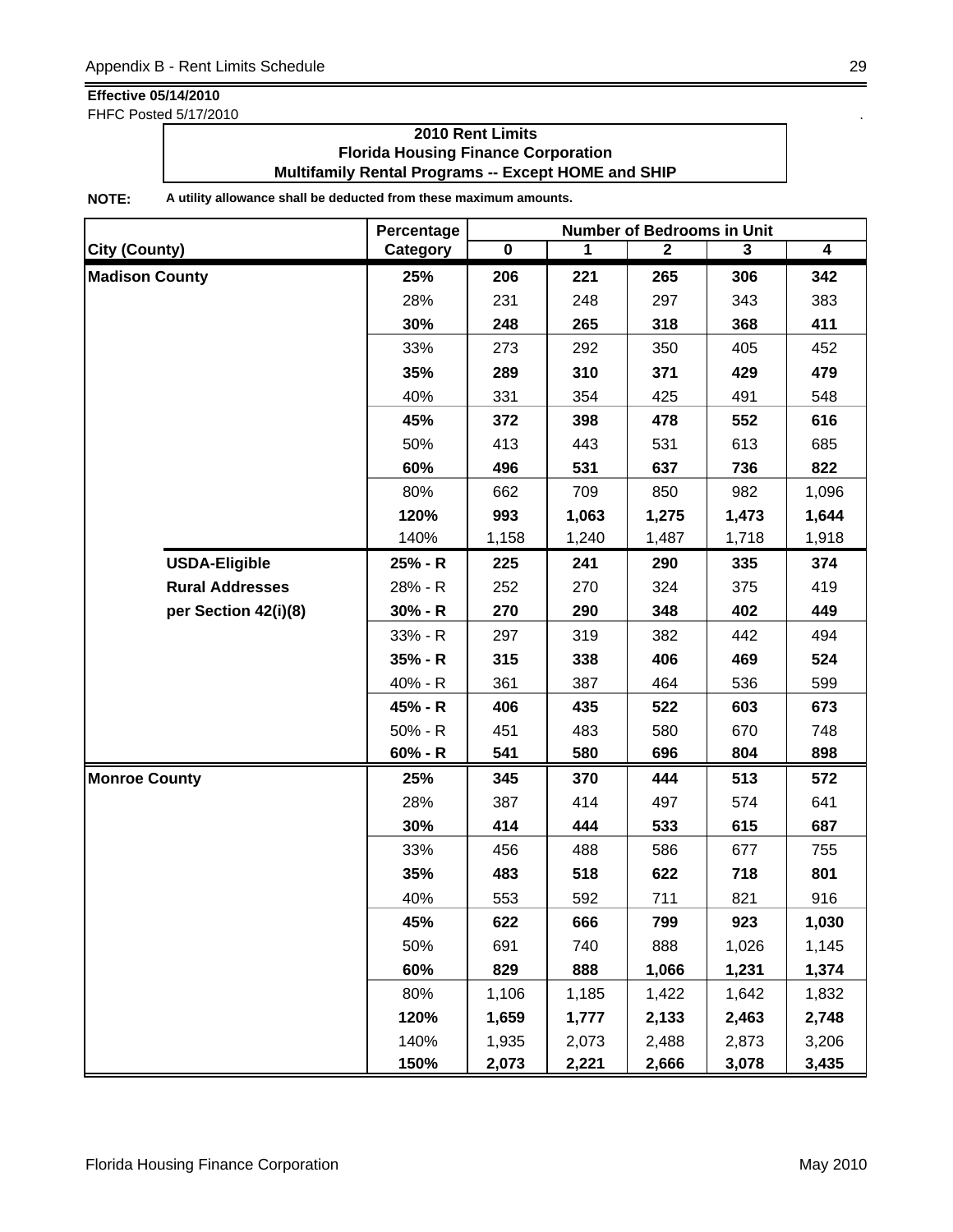FHFC Posted 5/17/2010 .

### **2010 Rent Limits Florida Housing Finance Corporation Multifamily Rental Programs -- Except HOME and SHIP**

|                          | Percentage | Number of Bedrooms in Unit |             |              |       |                         |  |
|--------------------------|------------|----------------------------|-------------|--------------|-------|-------------------------|--|
| <b>City (County)</b>     | Category   | $\mathbf 0$                | $\mathbf 1$ | $\mathbf{2}$ | 3     | $\overline{\mathbf{4}}$ |  |
| <b>Okeechobee County</b> | 25%        | 206                        | 221         | 265          | 306   | 342                     |  |
|                          | 28%        | 231                        | 248         | 297          | 343   | 383                     |  |
|                          | 30%        | 248                        | 265         | 318          | 368   | 411                     |  |
|                          | 33%        | 273                        | 292         | 350          | 405   | 452                     |  |
|                          | 35%        | 289                        | 310         | 371          | 429   | 479                     |  |
|                          | 40%        | 331                        | 354         | 425          | 491   | 548                     |  |
|                          | 45%        | 372                        | 398         | 478          | 552   | 616                     |  |
|                          | 50%        | 413                        | 443         | 531          | 613   | 685                     |  |
|                          | 60%        | 496                        | 531         | 637          | 736   | 822                     |  |
|                          | 80%        | 662                        | 709         | 850          | 982   | 1,096                   |  |
|                          | 120%       | 993                        | 1,063       | 1,275        | 1,473 | 1,644                   |  |
|                          | 140%       | 1,158                      | 1,240       | 1,487        | 1,718 | 1,918                   |  |
| <b>USDA-Eligible</b>     | 25% - R    | 225                        | 241         | 290          | 335   | 374                     |  |
| <b>Rural Addresses</b>   | 28% - R    | 252                        | 270         | 324          | 375   | 419                     |  |
| per Section 42(i)(8)     | $30% - R$  | 270                        | 290         | 348          | 402   | 449                     |  |
|                          | 33% - R    | 297                        | 319         | 382          | 442   | 494                     |  |
|                          | $35% - R$  | 315                        | 338         | 406          | 469   | 524                     |  |
|                          | 40% - R    | 361                        | 387         | 464          | 536   | 599                     |  |
|                          | 45% - R    | 406                        | 435         | 522          | 603   | 673                     |  |
|                          | 50% - R    | 451                        | 483         | 580          | 670   | 748                     |  |
|                          | $60% - R$  | 541                        | 580         | 696          | 804   | 898                     |  |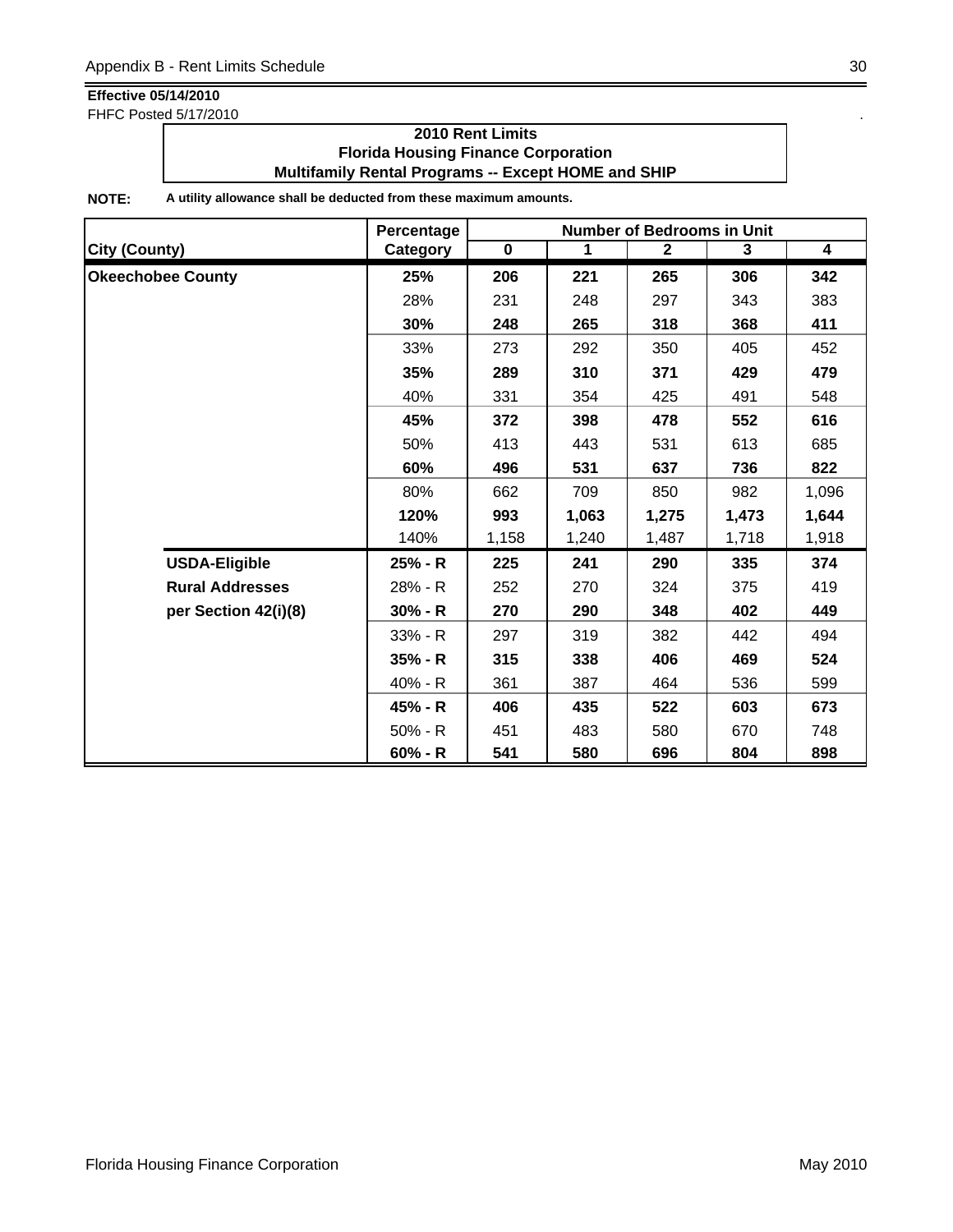FHFC Posted 5/17/2010 .

### **2010 Rent Limits Florida Housing Finance Corporation Multifamily Rental Programs -- Except HOME and SHIP**

|                            | Percentage |             |       | <b>Number of Bedrooms in Unit</b> |       |                |
|----------------------------|------------|-------------|-------|-----------------------------------|-------|----------------|
| <b>City (County)</b>       | Category   | $\mathbf 0$ | 1     | $\mathbf{2}$                      | 3     | $\overline{4}$ |
| <b>Putnam County</b>       | 25%        | 206         | 221   | 265                               | 306   | 342            |
|                            | 28%        | 231         | 248   | 297                               | 343   | 383            |
|                            | 30%        | 248         | 265   | 318                               | 368   | 411            |
|                            | 33%        | 273         | 292   | 350                               | 405   | 452            |
|                            | 35%        | 289         | 310   | 371                               | 429   | 479            |
|                            | 40%        | 331         | 354   | 425                               | 491   | 548            |
|                            | 45%        | 372         | 398   | 478                               | 552   | 616            |
|                            | 50%        | 413         | 443   | 531                               | 613   | 685            |
|                            | 60%        | 496         | 531   | 637                               | 736   | 822            |
|                            | 80%        | 662         | 709   | 850                               | 982   | 1,096          |
|                            | 120%       | 993         | 1,063 | 1,275                             | 1,473 | 1,644          |
|                            | 140%       | 1,158       | 1,240 | 1,487                             | 1,718 | 1,918          |
| <b>HERA Special Limits</b> | 25% - HS   | 207         | 222   | 266                               | 308   | 343            |
| per Section 142(d)(2)(E)   | 28% - HS   | 232         | 248   | 298                               | 345   | 385            |
| (est. 2010)                | 30% - HS   | 249         | 266   | 320                               | 369   | 412            |
|                            | 33% - HS   | 273         | 293   | 352                               | 406   | 453            |
|                            | 35% - HS   | 290         | 311   | 373                               | 431   | 481            |
|                            | 40% - HS   | 332         | 355   | 427                               | 493   | 550            |
|                            | 45% - HS   | 373         | 399   | 480                               | 554   | 618            |
|                            | 50% - HS   | 415         | 444   | 533                               | 616   | 687            |
|                            | 60% - HS   | 498         | 533   | 640                               | 739   | 825            |
| <b>USDA-Eligible</b>       | 25% - R    | 225         | 241   | 290                               | 335   | 374            |
| <b>Rural Addresses</b>     | 28% - R    | 252         | 270   | 324                               | 375   | 419            |
| per Section 42(i)(8)       | $30% - R$  | 270         | 290   | 348                               | 402   | 449            |
|                            | 33% - R    | 297         | 319   | 382                               | 442   | 494            |
|                            | 35% - R    | 315         | 338   | 406                               | 469   | 524            |
|                            | 40% - R    | 361         | 387   | 464                               | 536   | 599            |
|                            | 45% - R    | 406         | 435   | 522                               | 603   | 673            |
|                            | $50% - R$  | 451         | 483   | 580                               | 670   | 748            |
|                            | $60% - R$  | 541         | 580   | 696                               | 804   | 898            |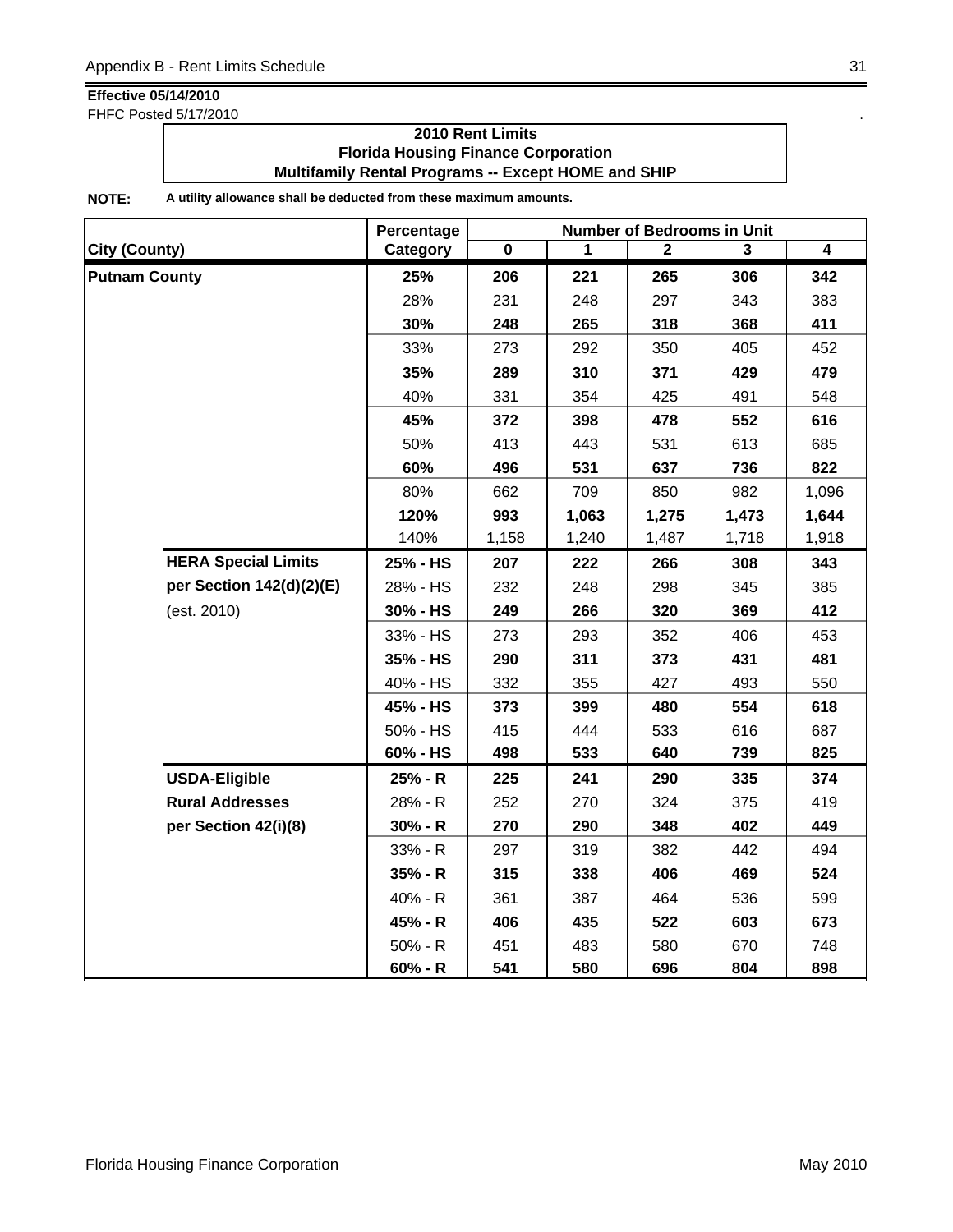FHFC Posted 5/17/2010 .

### **2010 Rent Limits Florida Housing Finance Corporation Multifamily Rental Programs -- Except HOME and SHIP**

|                        | Percentage | <b>Number of Bedrooms in Unit</b> |       |                |       |                         |  |
|------------------------|------------|-----------------------------------|-------|----------------|-------|-------------------------|--|
| <b>City (County)</b>   | Category   | $\mathbf 0$                       | 1     | $\overline{2}$ | 3     | $\overline{\mathbf{4}}$ |  |
| <b>Sumter County</b>   | 25%        | 211                               | 226   | 271            | 313   | 350                     |  |
|                        | 28%        | 236                               | 253   | 303            | 351   | 392                     |  |
|                        | 30%        | 253                               | 271   | 325            | 376   | 420                     |  |
|                        | 33%        | 278                               | 298   | 358            | 413   | 462                     |  |
|                        | 35%        | 295                               | 316   | 379            | 438   | 490                     |  |
|                        | 40%        | 338                               | 362   | 434            | 501   | 560                     |  |
|                        | 45%        | 380                               | 407   | 488            | 564   | 630                     |  |
|                        | 50%        | 422                               | 452   | 542            | 626   | 700                     |  |
|                        | 60%        | 507                               | 543   | 651            | 752   | 840                     |  |
|                        | 80%        | 676                               | 724   | 868            | 1,003 | 1,120                   |  |
|                        | 120%       | 1,014                             | 1,086 | 1,302          | 1,504 | 1,680                   |  |
|                        | 140%       | 1,183                             | 1,267 | 1,519          | 1,755 | 1,960                   |  |
| <b>USDA-Eligible</b>   | 25% - R    | 225                               | 241   | 290            | 335   | 374                     |  |
| <b>Rural Addresses</b> | 28% - R    | 252                               | 270   | 324            | 375   | 419                     |  |
| per Section 42(i)(8)   | $30% - R$  | 270                               | 290   | 348            | 402   | 449                     |  |
|                        | 33% - R    | 297                               | 319   | 382            | 442   | 494                     |  |
|                        | $35% - R$  | 315                               | 338   | 406            | 469   | 524                     |  |
|                        | 40% - R    | 361                               | 387   | 464            | 536   | 599                     |  |
|                        | 45% - R    | 406                               | 435   | 522            | 603   | 673                     |  |
|                        | $50% - R$  | 451                               | 483   | 580            | 670   | 748                     |  |
|                        | $60% - R$  | 541                               | 580   | 696            | 804   | 898                     |  |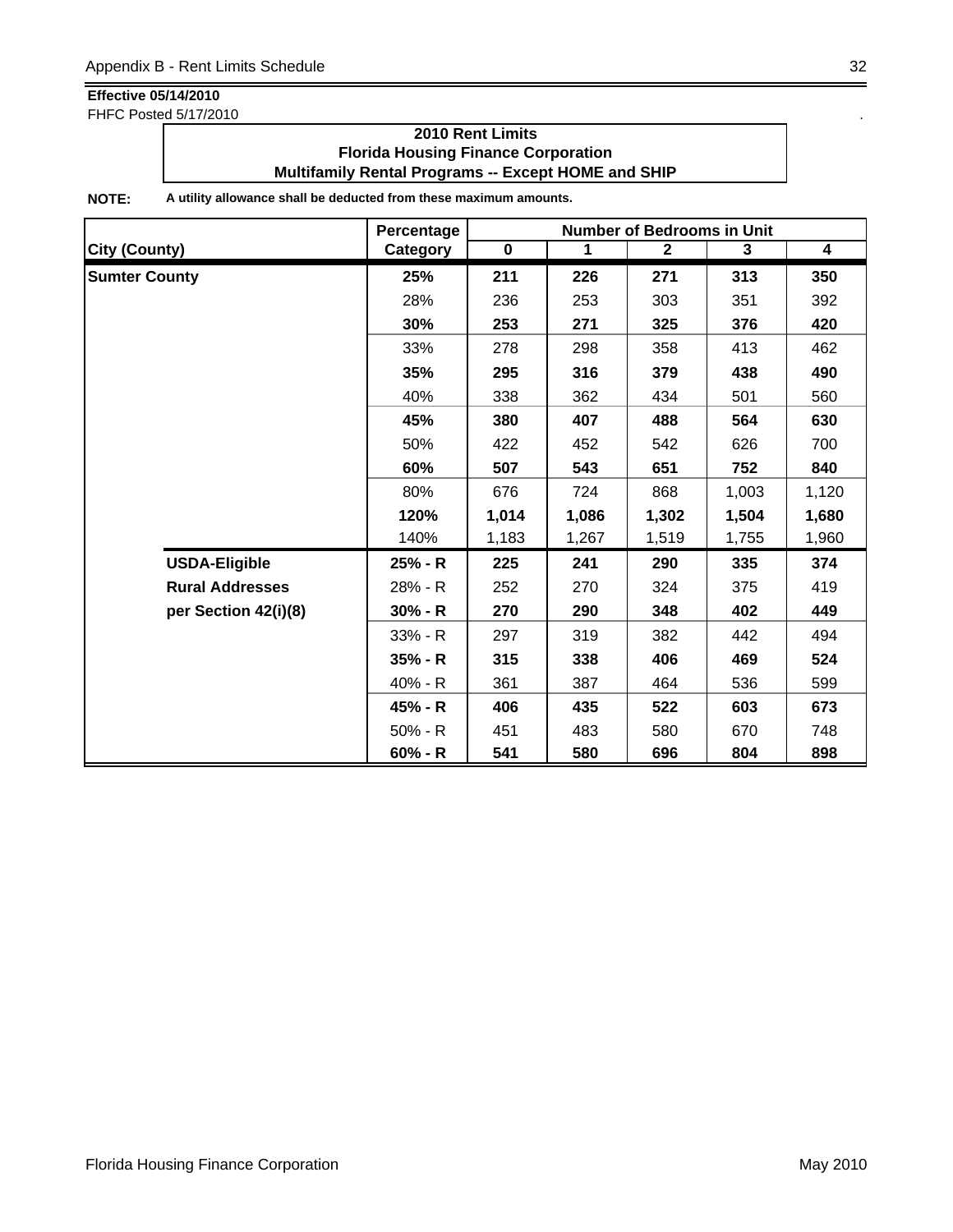FHFC Posted 5/17/2010 .

### **2010 Rent Limits Florida Housing Finance Corporation Multifamily Rental Programs -- Except HOME and SHIP**

|                            | Percentage | <b>Number of Bedrooms in Unit</b> |       |              |       |                |  |
|----------------------------|------------|-----------------------------------|-------|--------------|-------|----------------|--|
| <b>City (County)</b>       | Category   | $\mathbf 0$                       | 1     | $\mathbf{2}$ | 3     | $\overline{4}$ |  |
| <b>Suwannee County</b>     | 25%        | 206                               | 221   | 265          | 306   | 342            |  |
|                            | 28%        | 231                               | 248   | 297          | 343   | 383            |  |
|                            | 30%        | 248                               | 265   | 318          | 368   | 411            |  |
|                            | 33%        | 273                               | 292   | 350          | 405   | 452            |  |
|                            | 35%        | 289                               | 310   | 371          | 429   | 479            |  |
|                            | 40%        | 331                               | 354   | 425          | 491   | 548            |  |
|                            | 45%        | 372                               | 398   | 478          | 552   | 616            |  |
|                            | 50%        | 413                               | 443   | 531          | 613   | 685            |  |
|                            | 60%        | 496                               | 531   | 637          | 736   | 822            |  |
|                            | 80%        | 662                               | 709   | 850          | 982   | 1,096          |  |
|                            | 120%       | 993                               | 1,063 | 1,275        | 1,473 | 1,644          |  |
|                            | 140%       | 1,158                             | 1,240 | 1,487        | 1,718 | 1,918          |  |
| <b>HERA Special Limits</b> | 25% - HS   | 206                               | 221   | 266          | 307   | 343            |  |
| per Section 142(d)(2)(E)   | 28% - HS   | 231                               | 248   | 298          | 344   | 384            |  |
| (est. 2009)                | 30% - HS   | 248                               | 265   | 319          | 369   | 411            |  |
|                            | 33% - HS   | 273                               | 292   | 351          | 405   | 452            |  |
|                            | 35% - HS   | 289                               | 310   | 372          | 430   | 480            |  |
|                            | 40% - HS   | 331                               | 354   | 426          | 492   | 549            |  |
|                            | 45% - HS   | 372                               | 398   | 479          | 553   | 617            |  |
|                            | 50% - HS   | 413                               | 443   | 532          | 615   | 686            |  |
|                            | 60% - HS   | 496                               | 531   | 639          | 738   | 823            |  |
| <b>USDA-Eligible</b>       | 25% - R    | 225                               | 241   | 290          | 335   | 374            |  |
| <b>Rural Addresses</b>     | 28% - R    | 252                               | 270   | 324          | 375   | 419            |  |
| per Section 42(i)(8)       | $30% - R$  | 270                               | 290   | 348          | 402   | 449            |  |
|                            | 33% - R    | 297                               | 319   | 382          | 442   | 494            |  |
|                            | $35% - R$  | 315                               | 338   | 406          | 469   | 524            |  |
|                            | 40% - R    | 361                               | 387   | 464          | 536   | 599            |  |
|                            | 45% - R    | 406                               | 435   | 522          | 603   | 673            |  |
|                            | $50% - R$  | 451                               | 483   | 580          | 670   | 748            |  |
|                            | $60% - R$  | 541                               | 580   | 696          | 804   | 898            |  |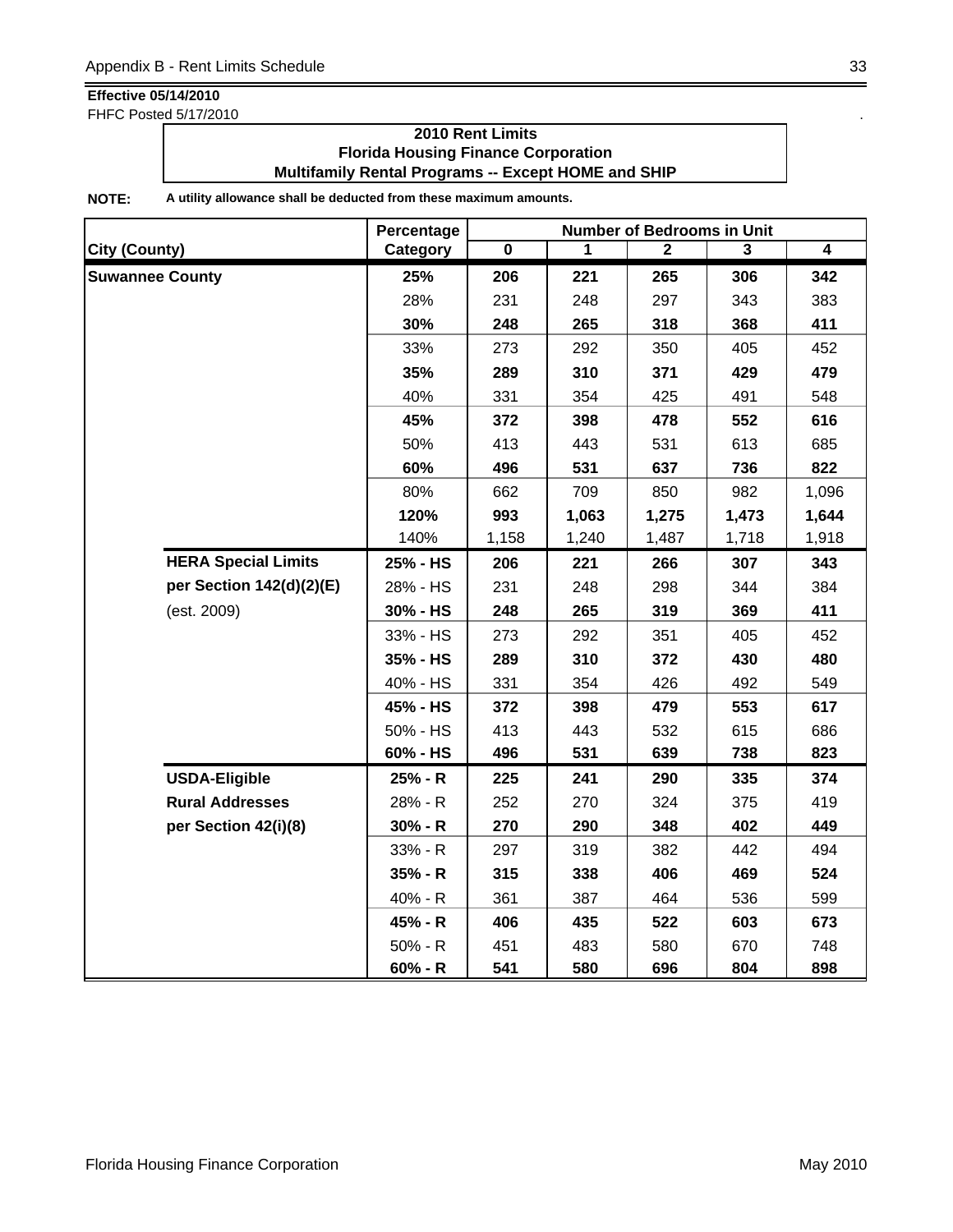FHFC Posted 5/17/2010 .

### **2010 Rent Limits Florida Housing Finance Corporation Multifamily Rental Programs -- Except HOME and SHIP**

|                            | Percentage |             |       | <b>Number of Bedrooms in Unit</b> |       |       |
|----------------------------|------------|-------------|-------|-----------------------------------|-------|-------|
| <b>City (County)</b>       | Category   | $\mathbf 0$ | 1     | $\mathbf{2}$                      | 3     | 4     |
| <b>Taylor County</b>       | 25%        | 206         | 221   | 265                               | 306   | 342   |
|                            | 28%        | 231         | 248   | 297                               | 343   | 383   |
|                            | 30%        | 248         | 265   | 318                               | 368   | 411   |
|                            | 33%        | 273         | 292   | 350                               | 405   | 452   |
|                            | 35%        | 289         | 310   | 371                               | 429   | 479   |
|                            | 40%        | 331         | 354   | 425                               | 491   | 548   |
|                            | 45%        | 372         | 398   | 478                               | 552   | 616   |
|                            | 50%        | 413         | 443   | 531                               | 613   | 685   |
|                            | 60%        | 496         | 531   | 637                               | 736   | 822   |
|                            | 80%        | 662         | 709   | 850                               | 982   | 1,096 |
|                            | 120%       | 993         | 1,063 | 1,275                             | 1,473 | 1,644 |
|                            | 140%       | 1,158       | 1,240 | 1,487                             | 1,718 | 1,918 |
| <b>HERA Special Limits</b> | 25% - HS   | 209         | 224   | 269                               | 311   | 347   |
| per Section 142(d)(2)(E)   | 28% - HS   | 234         | 251   | 301                               | 348   | 389   |
| (est. 2009)                | 30% - HS   | 251         | 269   | 323                               | 373   | 417   |
|                            | 33% - HS   | 276         | 296   | 355                               | 410   | 458   |
|                            | 35% - HS   | 293         | 314   | 377                               | 435   | 486   |
|                            | 40% - HS   | 335         | 359   | 431                               | 498   | 556   |
|                            | 45% - HS   | 376         | 403   | 484                               | 560   | 625   |
|                            | 50% - HS   | 418         | 448   | 538                               | 622   | 695   |
|                            | 60% - HS   | 502         | 538   | 646                               | 747   | 834   |
| <b>USDA-Eligible</b>       | 25% - R    | 225         | 241   | 290                               | 335   | 374   |
| <b>Rural Addresses</b>     | 28% - R    | 252         | 270   | 324                               | 375   | 419   |
| per Section 42(i)(8)       | $30% - R$  | 270         | 290   | 348                               | 402   | 449   |
|                            | 33% - R    | 297         | 319   | 382                               | 442   | 494   |
|                            | 35% - R    | 315         | 338   | 406                               | 469   | 524   |
|                            | 40% - R    | 361         | 387   | 464                               | 536   | 599   |
|                            | 45% - R    | 406         | 435   | 522                               | 603   | 673   |
|                            | $50% - R$  | 451         | 483   | 580                               | 670   | 748   |
|                            | 60% - R    | 541         | 580   | 696                               | 804   | 898   |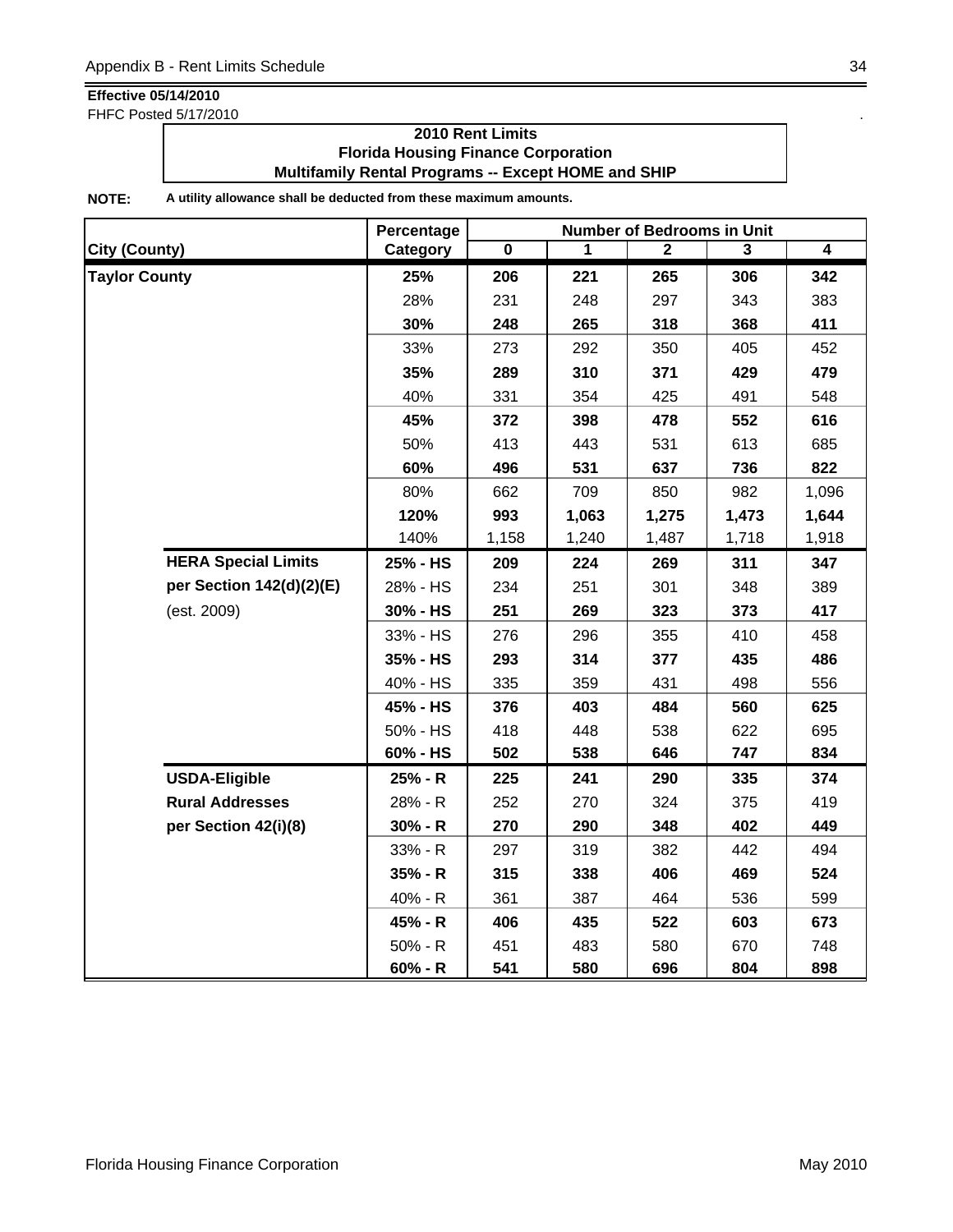FHFC Posted 5/17/2010 .

### **2010 Rent Limits Florida Housing Finance Corporation Multifamily Rental Programs -- Except HOME and SHIP**

|                        | Percentage      | <b>Number of Bedrooms in Unit</b> |             |              |       |                |  |
|------------------------|-----------------|-----------------------------------|-------------|--------------|-------|----------------|--|
| <b>City (County)</b>   | <b>Category</b> | $\overline{\mathbf{0}}$           | $\mathbf 1$ | $\mathbf{2}$ | 3     | $\overline{4}$ |  |
| <b>Union County</b>    | 25%             | 214                               | 229         | 275          | 318   | 355            |  |
|                        | 28%             | 240                               | 257         | 308          | 356   | 397            |  |
|                        | 30%             | 257                               | 275         | 330          | 381   | 426            |  |
|                        | 33%             | 282                               | 303         | 363          | 419   | 468            |  |
|                        | 35%             | 300                               | 321         | 385          | 445   | 497            |  |
|                        | 40%             | 343                               | 367         | 441          | 509   | 568            |  |
|                        | 45%             | 385                               | 413         | 496          | 572   | 639            |  |
|                        | 50%             | 428                               | 459         | 551          | 636   | 710            |  |
|                        | 60%             | 514                               | 551         | 661          | 763   | 852            |  |
|                        | 80%             | 686                               | 735         | 882          | 1,018 | 1,136          |  |
|                        | 120%            | 1,029                             | 1,102       | 1,323        | 1,527 | 1,704          |  |
|                        | 140%            | 1,200                             | 1,286       | 1,543        | 1,781 | 1,988          |  |
| <b>USDA-Eligible</b>   | 25% - R         | 225                               | 241         | 290          | 335   | 374            |  |
| <b>Rural Addresses</b> | 28% - R         | 252                               | 270         | 324          | 375   | 419            |  |
| per Section 42(i)(8)   | $30% - R$       | 270                               | 290         | 348          | 402   | 449            |  |
|                        | 33% - R         | 297                               | 319         | 382          | 442   | 494            |  |
|                        | 35% - R         | 315                               | 338         | 406          | 469   | 524            |  |
|                        | 40% - R         | 361                               | 387         | 464          | 536   | 599            |  |
|                        | 45% - R         | 406                               | 435         | 522          | 603   | 673            |  |
|                        | 50% - R         | 451                               | 483         | 580          | 670   | 748            |  |
|                        | $60% - R$       | 541                               | 580         | 696          | 804   | 898            |  |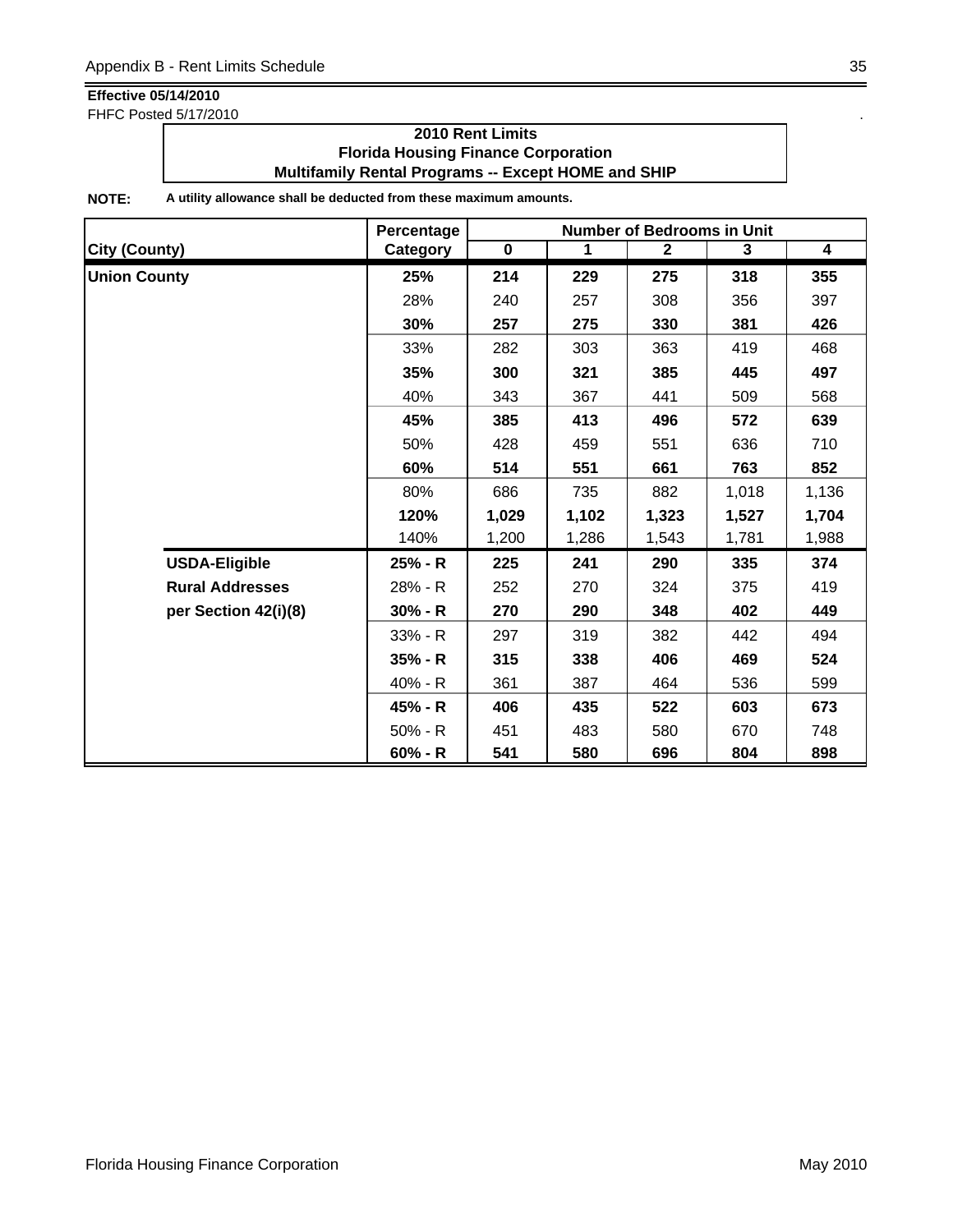FHFC Posted 5/17/2010 .

### **2010 Rent Limits Florida Housing Finance Corporation Multifamily Rental Programs -- Except HOME and SHIP**

|                            | Percentage | <b>Number of Bedrooms in Unit</b> |             |              |       |                         |  |
|----------------------------|------------|-----------------------------------|-------------|--------------|-------|-------------------------|--|
| <b>City (County)</b>       | Category   | $\mathbf 0$                       | $\mathbf 1$ | $\mathbf{2}$ | 3     | $\overline{\mathbf{4}}$ |  |
| <b>Walton County</b>       | 25%        | 223                               | 239         | 286          | 331   | 370                     |  |
|                            | 28%        | 249                               | 267         | 321          | 371   | 414                     |  |
|                            | 30%        | 267                               | 286         | 344          | 397   | 444                     |  |
|                            | 33%        | 294                               | 315         | 378          | 437   | 488                     |  |
|                            | 35%        | 312                               | 334         | 401          | 464   | 518                     |  |
|                            | 40%        | 357                               | 382         | 459          | 530   | 592                     |  |
|                            | 45%        | 401                               | 430         | 516          | 596   | 666                     |  |
|                            | 50%        | 446                               | 478         | 573          | 663   | 740                     |  |
|                            | 60%        | 535                               | 573         | 688          | 795   | 888                     |  |
|                            | 80%        | 714                               | 765         | 918          | 1,061 | 1,184                   |  |
|                            | 120%       | 1,071                             | 1,147       | 1,377        | 1,591 | 1,776                   |  |
|                            | 140%       | 1,249                             | 1,338       | 1,606        | 1,856 | 2,072                   |  |
| <b>HERA Special Limits</b> | 25% - HS   | 233                               | 249         | 300          | 346   | 386                     |  |
| per Section 142(d)(2)(E)   | 28% - HS   | 261                               | 279         | 336          | 388   | 432                     |  |
|                            | 30% - HS   | 279                               | 299         | 360          | 415   | 463                     |  |
|                            | 33% - HS   | 307                               | 329         | 396          | 457   | 509                     |  |
|                            | 35% - HS   | 326                               | 349         | 420          | 485   | 540                     |  |
|                            | 40% - HS   | 373                               | 399         | 480          | 554   | 618                     |  |
|                            | 45% - HS   | 419                               | 449         | 540          | 623   | 695                     |  |
|                            | 50% - HS   | 466                               | 499         | 600          | 693   | 772                     |  |
|                            | 60% - HS   | 559                               | 599         | 720          | 831   | 927                     |  |